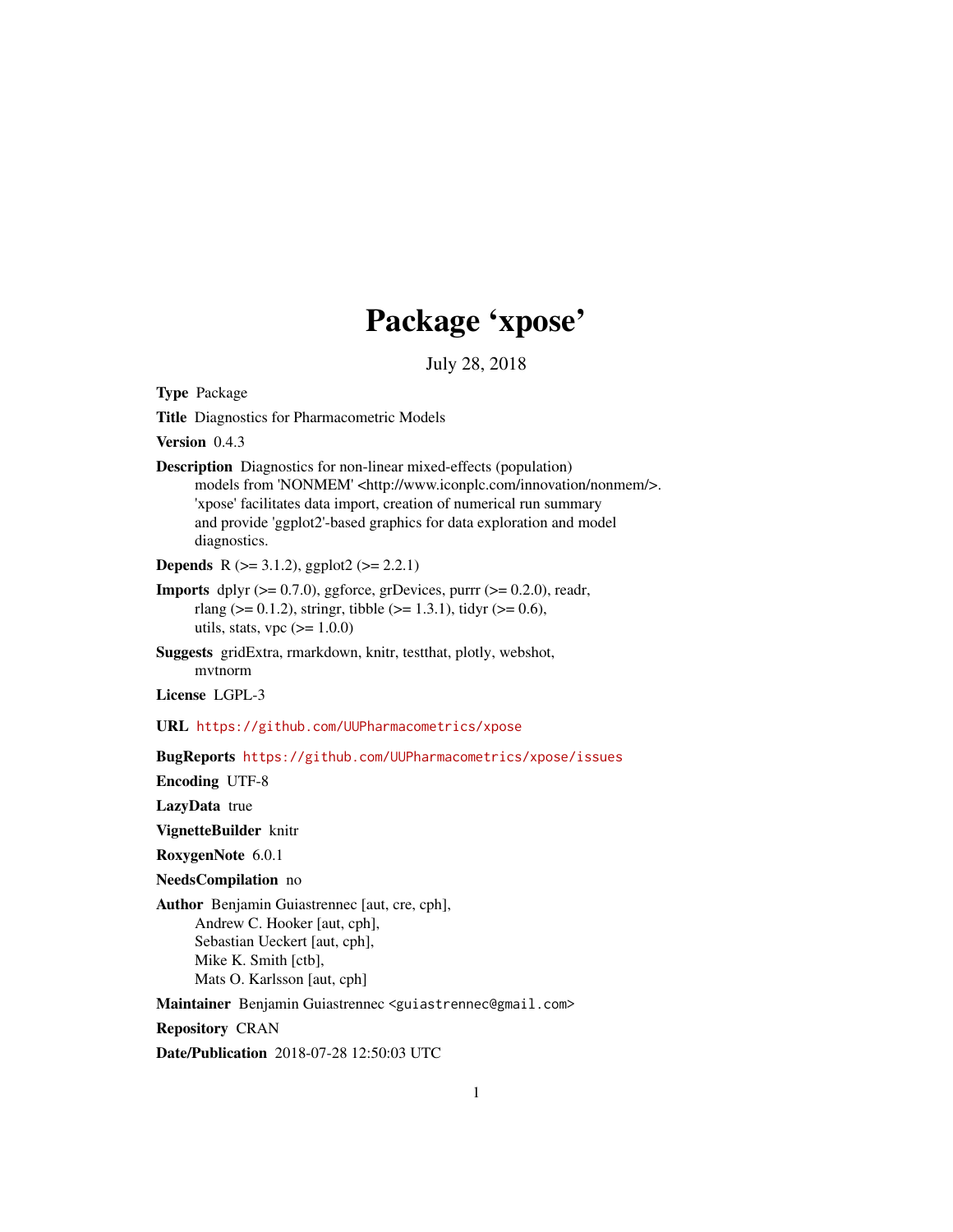# R topics documented:

|                                                                                                               | 3                       |
|---------------------------------------------------------------------------------------------------------------|-------------------------|
|                                                                                                               | $\overline{\mathbf{3}}$ |
|                                                                                                               | $\overline{5}$          |
|                                                                                                               | 6                       |
|                                                                                                               | 8                       |
|                                                                                                               | 10                      |
|                                                                                                               | 11                      |
|                                                                                                               | 12                      |
|                                                                                                               | 13                      |
|                                                                                                               | 14                      |
|                                                                                                               | 14                      |
|                                                                                                               | 15                      |
|                                                                                                               | 16                      |
|                                                                                                               | 18                      |
| $list\_nm\_tables \ldots \ldots \ldots \ldots \ldots \ldots \ldots \ldots \ldots \ldots \ldots \ldots \ldots$ | 18                      |
|                                                                                                               | -19                     |
|                                                                                                               | 20                      |
|                                                                                                               |                         |
|                                                                                                               |                         |
|                                                                                                               | 24                      |
|                                                                                                               | 25                      |
|                                                                                                               | 27                      |
|                                                                                                               | 27                      |
|                                                                                                               | 28                      |
|                                                                                                               | 29                      |
|                                                                                                               | 31                      |
|                                                                                                               | 32                      |
|                                                                                                               | 34                      |
|                                                                                                               | 35                      |
|                                                                                                               | 37                      |
|                                                                                                               | 39                      |
|                                                                                                               | 41                      |
|                                                                                                               |                         |
|                                                                                                               | 43                      |
|                                                                                                               |                         |
|                                                                                                               | 45                      |
|                                                                                                               | 46                      |
|                                                                                                               |                         |
|                                                                                                               | 48                      |
|                                                                                                               | 49                      |
|                                                                                                               | 50                      |
|                                                                                                               | 51                      |
|                                                                                                               | 53                      |
|                                                                                                               | 54                      |
| xpose_data                                                                                                    | 56                      |
| xpose save                                                                                                    | 58                      |
| $xp_\text{themes}$ .                                                                                          | 59                      |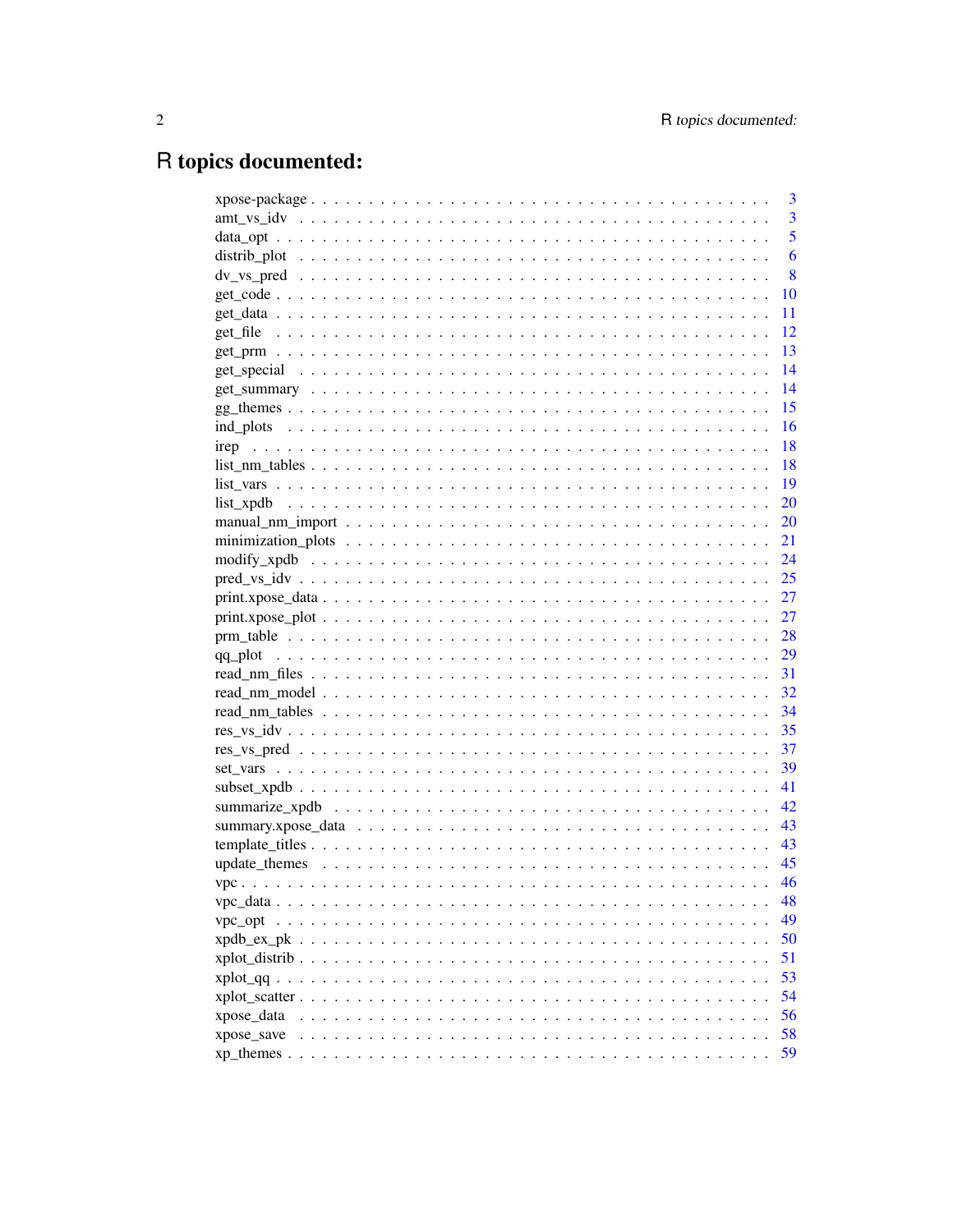#### <span id="page-2-0"></span> $\blacksquare$  Index  $\blacksquare$

### Description

xpose was designed as a ggplot2-based alternative to xpose4. This package aims to reduce the post processing burden and improve diagnostics commonly associated the development of non-linear mixed effect models.

To learn more about xpose, visit our website: <https://UUPharmacometrics.github.io/xpose/>.

### Author(s)

Maintainer: Benjamin Guiastrennec <guiastrennec@gmail.com> [copyright holder] Authors:

- Andrew C. Hooker <andrew.hooker@farmbio.uu.se>[copyright holder]
- Sebastian Ueckert <sebastian.ueckert@farmbio.uu.se> [copyright holder]
- Mats O. Karlsson <mats.karlsson@farmbio.uu.se> [copyright holder]

Other contributors:

• Mike K. Smith <mike.k.smith@pfizer.com> [contributor]

### See Also

Useful links:

- <https://github.com/UUPharmacometrics/xpose>
- Report bugs at <https://github.com/UUPharmacometrics/xpose/issues>

amt\_vs\_idv *Compartment kinetics*

#### Description

Plot of the change in compartment amounts over the independent variable

### Usage

```
amt_vs_idv(xpdb, mapping = NULL, group = "ID", drop_fixed = TRUE,
  type = "l", title = "Compartments amount vs. @x | @run",
 subtitle = "Ofv: @ofv", caption = "@dir", tag = NULL, log = NULL,
  facets, .problem, quiet, ...)
```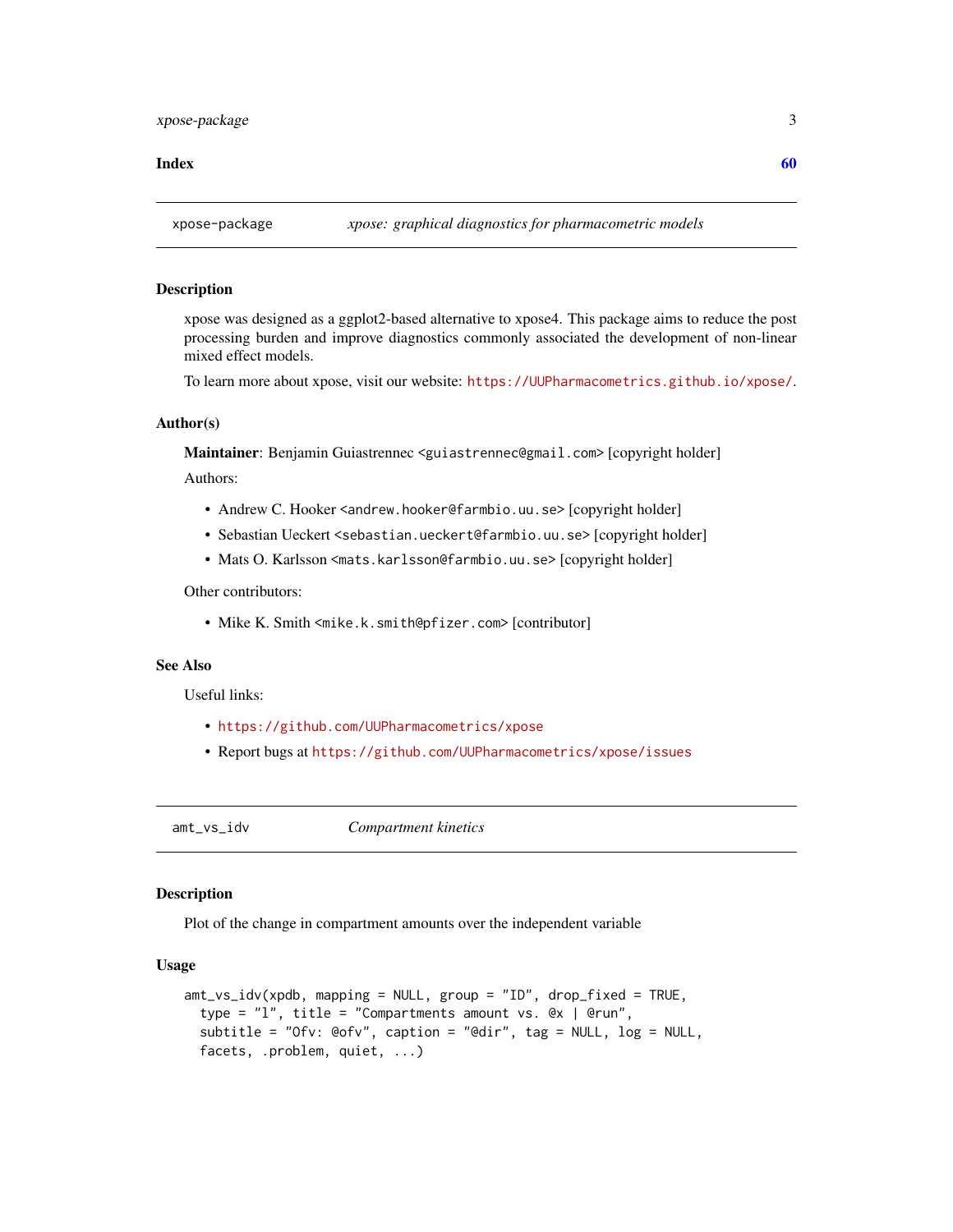#### <span id="page-3-0"></span>Arguments

| xpdb       | An xpose database object.                                                                                                           |
|------------|-------------------------------------------------------------------------------------------------------------------------------------|
| mapping    | List of aesthetics mappings to be used for the xpose plot (e.g. point_color).                                                       |
| group      | Grouping variable to be used for lines.                                                                                             |
| drop_fixed | Should columns that only have a single unique value (i.e. fixed) be dropped.                                                        |
| type       | String setting the type of plot to be used. Can be points 'p', line 'l', smooth 's'<br>and text 't' or any combination of the four. |
| title      | Plot title. Use NULL to remove.                                                                                                     |
| subtitle   | Plot subtitle. Use NULL to remove.                                                                                                  |
| caption    | Page caption. Use NULL to remove.                                                                                                   |
| tag        | Plot identification tag. Use NULL to remove.                                                                                        |
| log        | String assigning logarithmic scale to axes, can be either ", 'x', y' or 'xy'.                                                       |
| facets     | Either a character string to use facet_wrap_paginate or a formula to use<br>facet_grid_paginate.                                    |
| .problem   | The \$problem number to be used. By default returns the last estimation problem.                                                    |
| quiet      | Logical, if FALSE messages are printed to the console.                                                                              |
| $\cdots$   | Any additional aesthetics to be passed on xplot_scatter.                                                                            |

#### Layers mapping

Plots can be customized by mapping arguments to specific layers. The naming convention is layer\_option where layer is one of the names defined in the list below and option is any option supported by this layer e.g. point\_color = 'blue', smooth\_method = 'lm', etc.

- point: options to geom\_point
- line: options to geom\_line
- guide: options to geom\_abline
- smooth: options to geom\_smooth
- text: options to geom\_text
- xscale: options to scale\_x\_continuous or scale\_x\_log10
- yscale: options to scale\_y\_continuous or scale\_y\_log10

#### Faceting

Every xpose plot function has built-in faceting functionalities. Faceting arguments are passed to the functions [facet\\_wrap\\_paginate](#page-0-0) when the facets argument is a character string (e.g. facets = c('SEX', 'MED1')) or [facet\\_grid\\_paginate](#page-0-0) when facets is a formula (e.g. facets = SEX~MED1). All xpose plot functions accept all the arguments for the [facet\\_wrap\\_paginate](#page-0-0) and [facet\\_grid\\_paginate](#page-0-0) functions e.g. dv\_vs\_ipred(xpdb\_ex\_pk,facets = SEX~MED1, ncol = 3, nrow = 3, page = 1, margins = TRUE, labeller = Faceting options can either be defined in plot functions (e.g. dv\_vs\_ipred(xpdb\_ex\_pk,facets = 'SEX')) or assigned globally to an xpdb object via the xp\_theme (e.g. xpdb <- update\_themes(xpdb\_ex\_pk, xp\_theme = list(fa

In the latter example all plots generate from this xpdb will automatically be stratified by 'SEX'.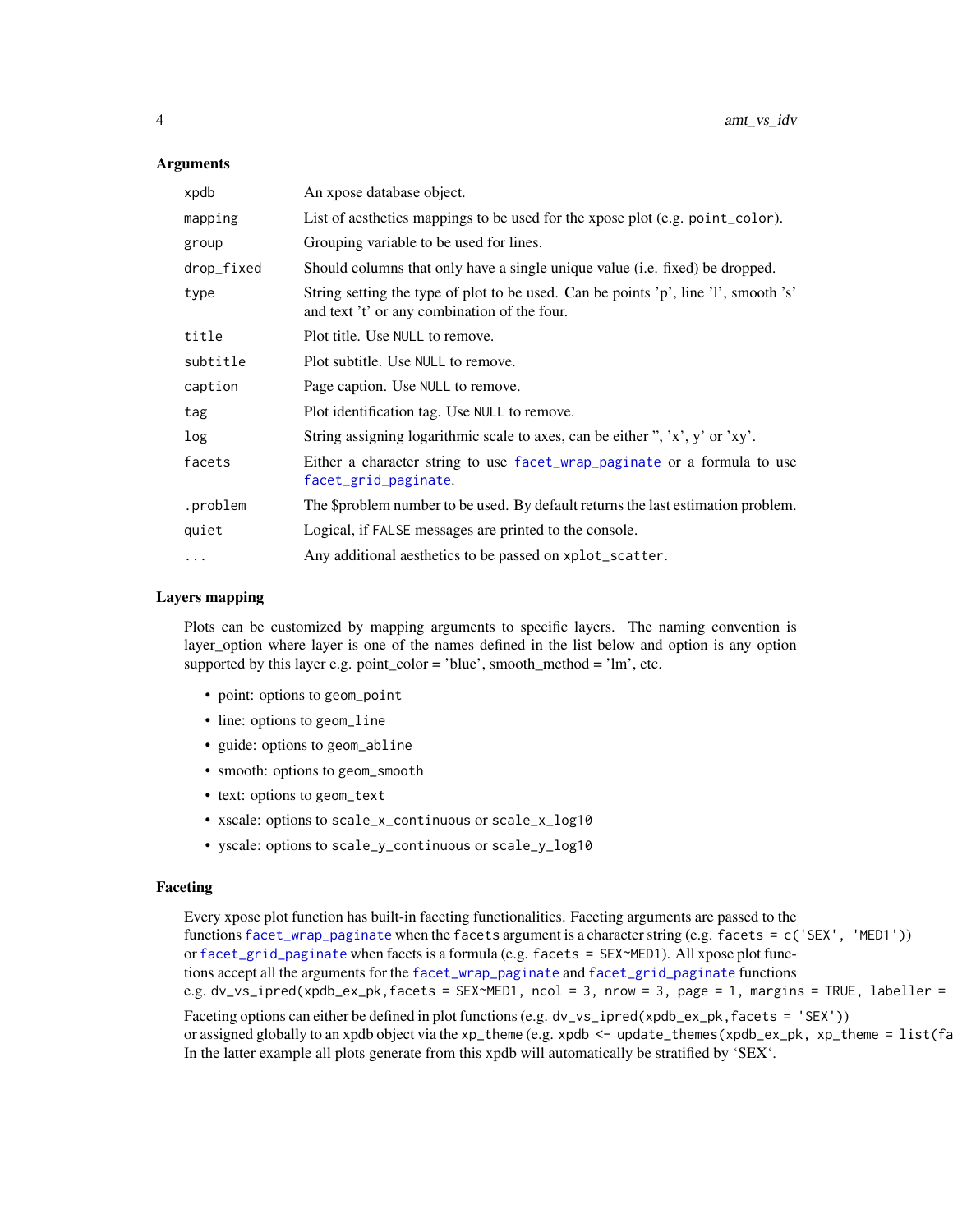#### <span id="page-4-0"></span>data\_opt 5

By default, some plot functions use a custom stratifying variable named 'variable', e.g. eta\_distrib(). When using the facets argument, 'variable' needs to be added manually e.g. facets = c('SEX', 'variable') or facets =  $c('SEX', 'variable'), but is optional, when using the facets argument in$ xp\_theme variable is automatically added whenever needed.

#### Template titles

Template titles can be used to create highly informative diagnostics plots. They can be applied to any plot title, subtitle, caption and tag. Template titles are defined via a single string containing key variables staring with a '@' (e.g. '@ofv') which will be replaced by their actual value when rendering the plot. For example ''@run, @nobs observations in @nind subjects'' would become ''run001, 1022 observations in 74 subjects''. The available key variables are listed under [template\\_titles](#page-42-1).

### See Also

[xplot\\_scatter](#page-53-1)

#### Examples

amt\_vs\_idv(xpdb\_ex\_pk)

<span id="page-4-1"></span>data\_opt *Create options for data import*

#### **Description**

Provide a list of options to the general plotting functions such as xplot\_scatter in order to create appropriate data input for ggplot2.

#### Usage

```
data_opt(.problem = NULL, .subprob = NULL, .method = NULL,
  .source = "data", simtab = FALSE, filter = NULL, tidy = FALSE,
  index_col = NULL, value_col = NULL, post_processing = NULL)
```
#### Arguments

| .problem | The problem to be used, by default returns the last one.                                                                                             |
|----------|------------------------------------------------------------------------------------------------------------------------------------------------------|
| .subprob | The subproblem to be used, by default returns the last one.                                                                                          |
| .method  | The estimation method to be used, by default returns the last one.                                                                                   |
| .source  | Define the location of the data in the xpdb. Should be either 'data' to use the<br>output tables or the name of an output file attached to the xpdb. |
| simtab   | Only used when 'data' is defined as the source and '.problem' is default. Should<br>the data be coming from an estimation or a simulation table.     |
| filter   | A function used to filter the data e.g. filter = function(x) $x[x$TIME > 20, ]$<br>where x is the data.                                              |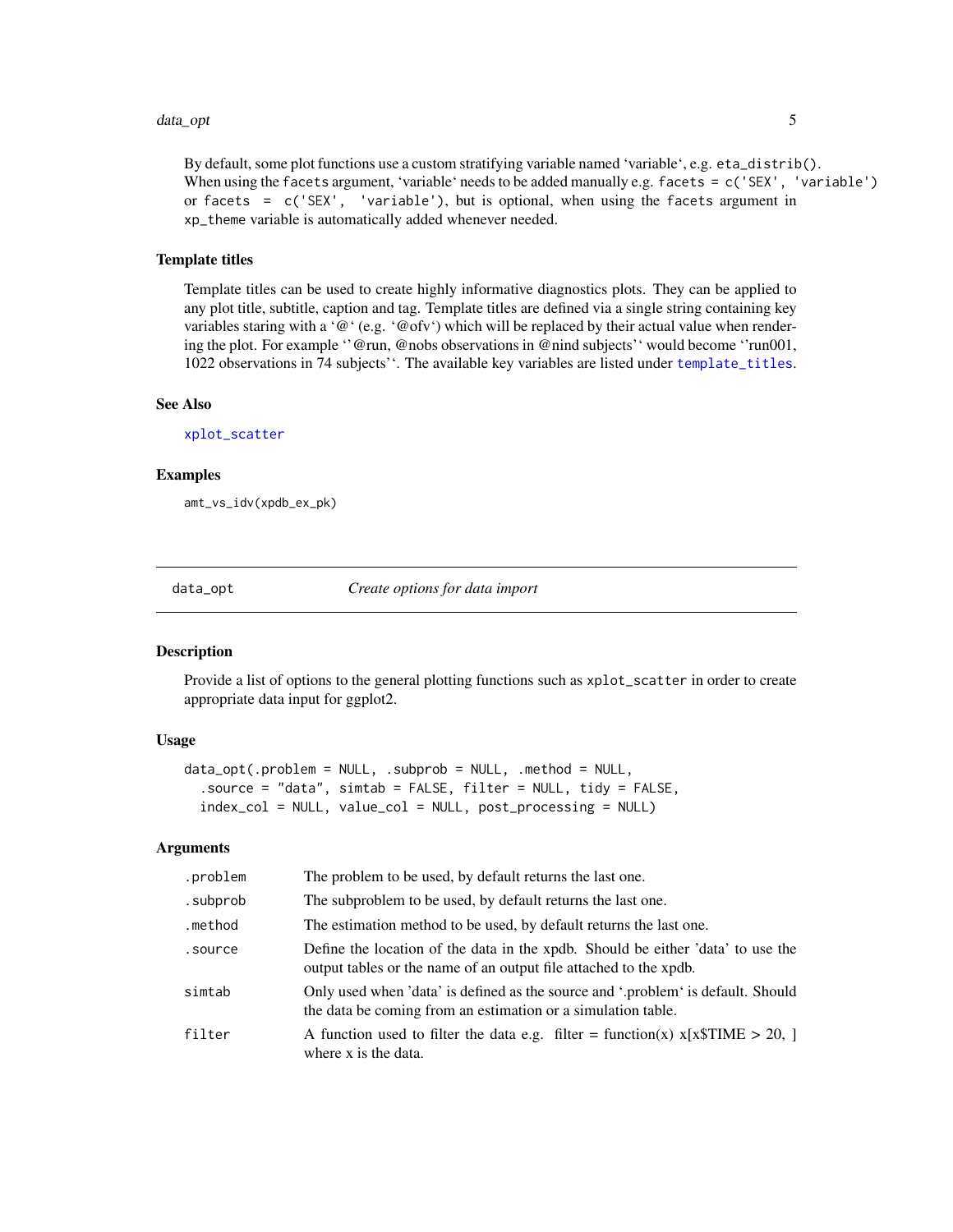<span id="page-5-0"></span>

| tidy            | Logical, whether the data should be transformed to tidy data.                                                                                                              |
|-----------------|----------------------------------------------------------------------------------------------------------------------------------------------------------------------------|
| index_col       | Only used when 'tidy' is defined a TRUE and value_col is NULL. Column names<br>to use as index when tidying the data.                                                      |
| value_col       | Only used when 'tidy' is defined a TRUE and index_col is NULL. Column names<br>to be stacked when tidying the data.                                                        |
| post_processing |                                                                                                                                                                            |
|                 | A function used to modify the data after it has been tidied up e.g. post_processing<br>$=$ function(x) dplyr::mutate(.data = x, variable = as.factor(.\$variable)) where x |
|                 | is the tidy data.                                                                                                                                                          |

#### See Also

[xplot\\_distrib](#page-50-1) [xplot\\_qq](#page-52-1) [xplot\\_scatter](#page-53-1)

#### Examples

data\_opt(.problem = 1, .source = 'data', simtab = TRUE)

| distrib_plot |  |  |
|--------------|--|--|
|              |  |  |
|              |  |  |
|              |  |  |

Distribution plots of ETA and parameters

#### Description

Histograms and density plots of the ETA and parameter values.

#### Usage

```
prm_distrib(xpdb, mapping = NULL, drop_fixed = TRUE, type = "hr",
  title = "Parameter distribution | @run",
  subtitle = "Based on @nind individuals", caption = "@dir", tag = NULL,
  log = NULL, guide = FALSE, facets, .problem, quiet, ...)
eta_distrib(xpdb, mapping = NULL, drop_fixed = TRUE, type = "hr",
  title = "Eta distribution | @run",
  subtitle = "Based on @nind individuals, Eta shrink: @etashk",
  caption = "@dir", tag = NULL, log = NULL, guide = FALSE, facets,
  .problem, quiet, ...)
res_distrib(xpdb, mapping = NULL, res = "CWRES", type = "hr",
  title = "@x distribution | @run",
  subtitle = "Based on @nobs observations", caption = "@dir", tag = NULL,
 log = NULL, guide = FALSE, facets, .problem, quiet, ...)
cov_distrib(xpdb, mapping = NULL, drop_fixed = TRUE, type = "hr",
  title = "Continuous covariates distribution | @run",
  subtitle = "Based on @nind individuals", caption = "@dir", tag = NULL,
  log = NULL, guide = FALSE, facets, .problem, quiet, ...)
```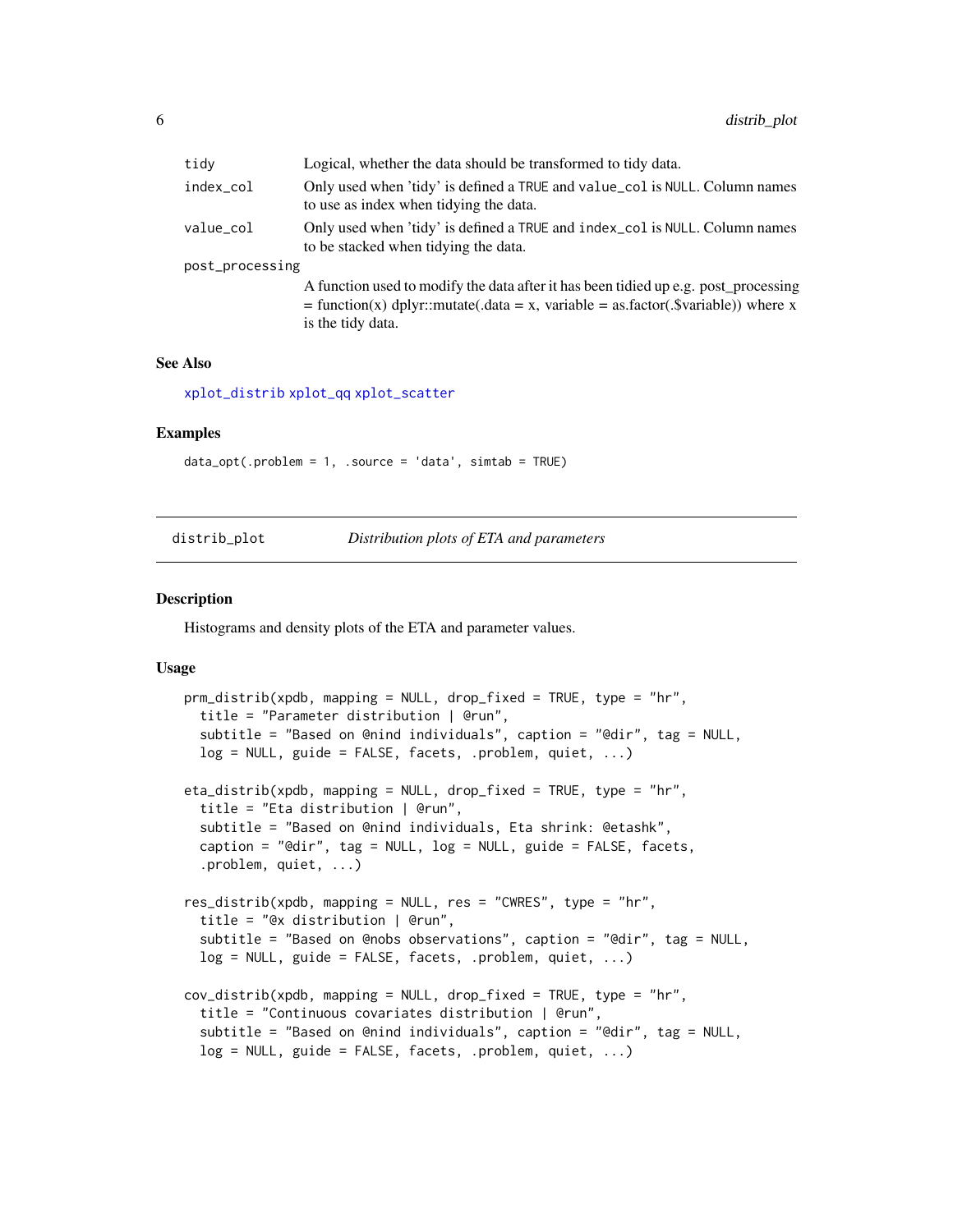### <span id="page-6-0"></span>distrib\_plot 7

#### Arguments

| xpdb       | An xpose database object.                                                                                                  |
|------------|----------------------------------------------------------------------------------------------------------------------------|
| mapping    | List of aesthetics mappings to be used for the xpose plot (e.g. point_color).                                              |
| drop_fixed | Should columns that only have a single unique value (i.e. fixed) be dropped.                                               |
| type       | String setting the type of plot to be used. Can be histogram 'h', density 'd', rug<br>'r' or any combination of the three. |
| title      | Plot title. Use NULL to remove.                                                                                            |
| subtitle   | Plot subtitle. Use NULL to remove.                                                                                         |
| caption    | Page caption. Use NULL to remove.                                                                                          |
| tag        | Plot identification tag. Use NULL to remove.                                                                               |
| log        | String assigning logarithmic scale to axes, can be either ", 'x', y' or 'xy'.                                              |
| guide      | Should the guide (e.g. reference distribution) be displayed.                                                               |
| facets     | Either a character string to use facet_wrap_paginate or a formula to use<br>facet_grid_paginate.                           |
| .problem   | The \$problem number to be used. By default returns the last estimation problem.                                           |
| quiet      | Logical, if FALSE messages are printed to the console.                                                                     |
| $\cdots$   | Any additional aesthetics to be passed on xplot_scatter.                                                                   |
| res        | Only used for res_distrib. Defines the type of residual to be used. Default is<br>"CWRES".                                 |

#### Layers mapping

Plots can be customized by mapping arguments to specific layers. The naming convention is layer\_option where layer is one of the names defined in the list below and option is any option supported by this layer e.g. histogram\_fill = 'blue',  $rug\_sides = 'b'$ , etc.

- histogram: options to geom\_histogram
- density: options to geom\_density
- rug: options to geom\_rug
- xscale: options to scale\_x\_continuous or scale\_x\_log10
- yscale: options to scale\_y\_continuous or scale\_y\_log10

#### Faceting

Every xpose plot function has built-in faceting functionalities. Faceting arguments are passed to the functions [facet\\_wrap\\_paginate](#page-0-0) when the facets argument is a character string (e.g. facets = c('SEX', 'MED1')) or [facet\\_grid\\_paginate](#page-0-0) when facets is a formula (e.g. facets = SEX~MED1). All xpose plot functions accept all the arguments for the [facet\\_wrap\\_paginate](#page-0-0) and [facet\\_grid\\_paginate](#page-0-0) functions e.g. dv\_vs\_ipred(xpdb\_ex\_pk,facets = SEX~MED1, ncol = 3, nrow = 3, page = 1, margins = TRUE, labeller = Faceting options can either be defined in plot functions (e.g. dv\_vs\_ipred(xpdb\_ex\_pk,facets = 'SEX')) or assigned globally to an xpdb object via the xp\_theme (e.g. xpdb <- update\_themes(xpdb\_ex\_pk, xp\_theme = list(fa In the latter example all plots generate from this xpdb will automatically be stratified by 'SEX'.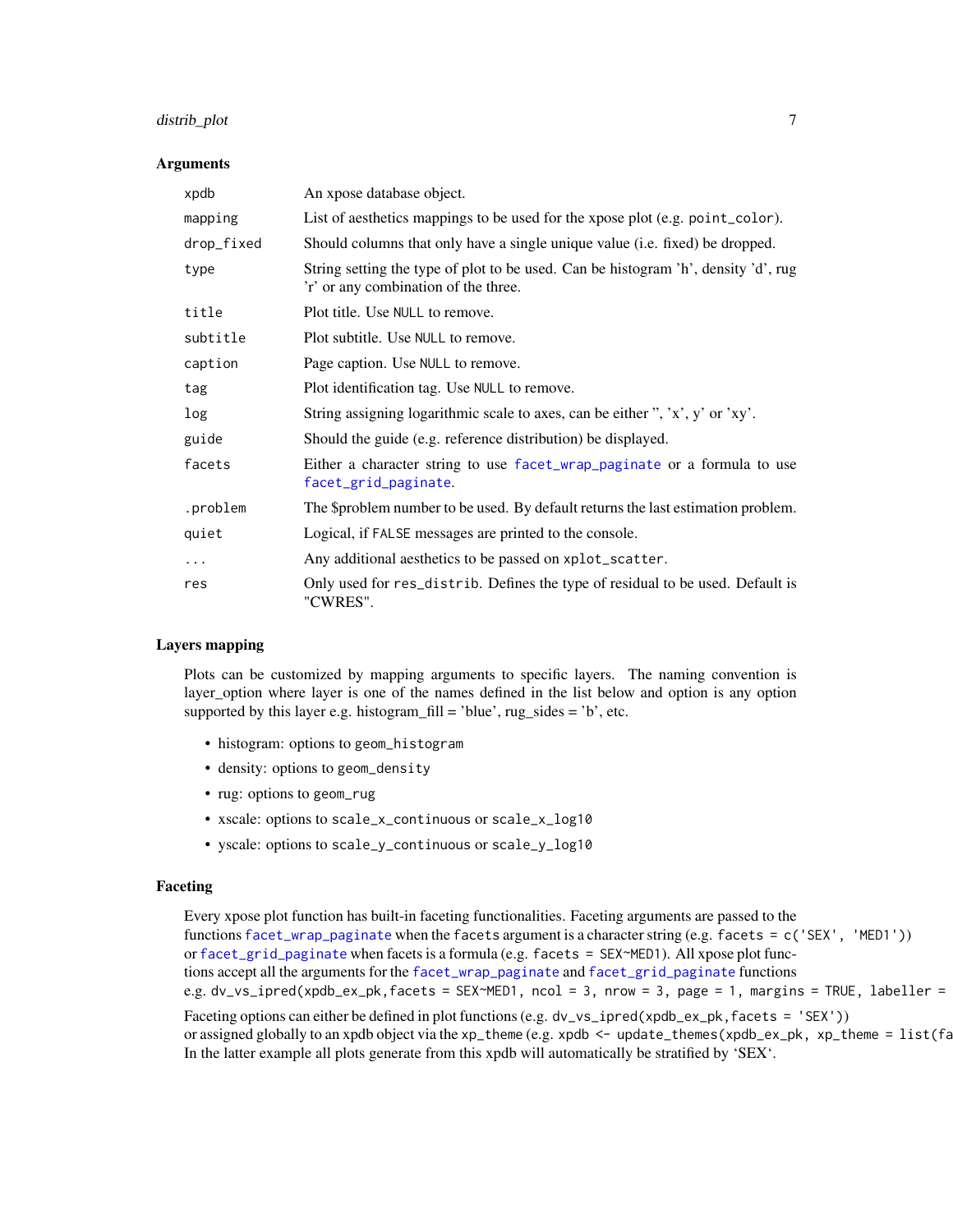### <span id="page-7-0"></span>8 dv\_vs\_pred

By default, some plot functions use a custom stratifying variable named 'variable', e.g. eta\_distrib(). When using the facets argument, 'variable' needs to be added manually e.g. facets = c('SEX', 'variable') or facets =  $c('SEX', 'variable'), but is optional, when using the facets argument in$ xp\_theme variable is automatically added whenever needed.

#### Template titles

Template titles can be used to create highly informative diagnostics plots. They can be applied to any plot title, subtitle, caption and tag. Template titles are defined via a single string containing key variables staring with a '@' (e.g. '@ofv') which will be replaced by their actual value when rendering the plot. For example ''@run, @nobs observations in @nind subjects'' would become ''run001, 1022 observations in 74 subjects''. The available key variables are listed under [template\\_titles](#page-42-1).

### See Also

[xplot\\_distrib](#page-50-1)

#### Examples

```
# Histogram of parameters
prm_distrib(xpdb_ex_pk, type = 'h')
# Density plot of etas with a rug
eta_distrib(xpdb_ex_pk, type = 'dr')
# Histogram of different residuals
res_distrib(xpdb_ex_pk, type = 'hr', res = c('IWRES', 'CWRES'))
# Density plot of continuous covariates
cov_distrib(xpdb_ex_pk, type = 'd')
```
dv\_vs\_pred *Observations plotted against model predictions*

#### Description

Plot of observations (DV) vs population predictions (PRED), individual predictions (IPRED) or conditional population predictions (CPRED).

#### Usage

```
dv_vs_ipred(xpdb, mapping = NULL, group = "ID", type = "pls",
  title = "@y vs. @x | @run", subtitle = "Ofv: @ofv, Eps shrink: @epsshk",
  caption = "@dir", tag = NULL, log = NULL, guide = TRUE, facets,
  .problem, quiet, ...)
dv_{\text{v}} are d(x) and x mapping = NULL, group = "ID", type = "pls",
  title = "@y vs. @x | @run", subtitle = "Ofv: @ofv", caption = "@dir",
  tag = NULL, log = NULL, guide = TRUE, facets, .problem, quiet, ...)
```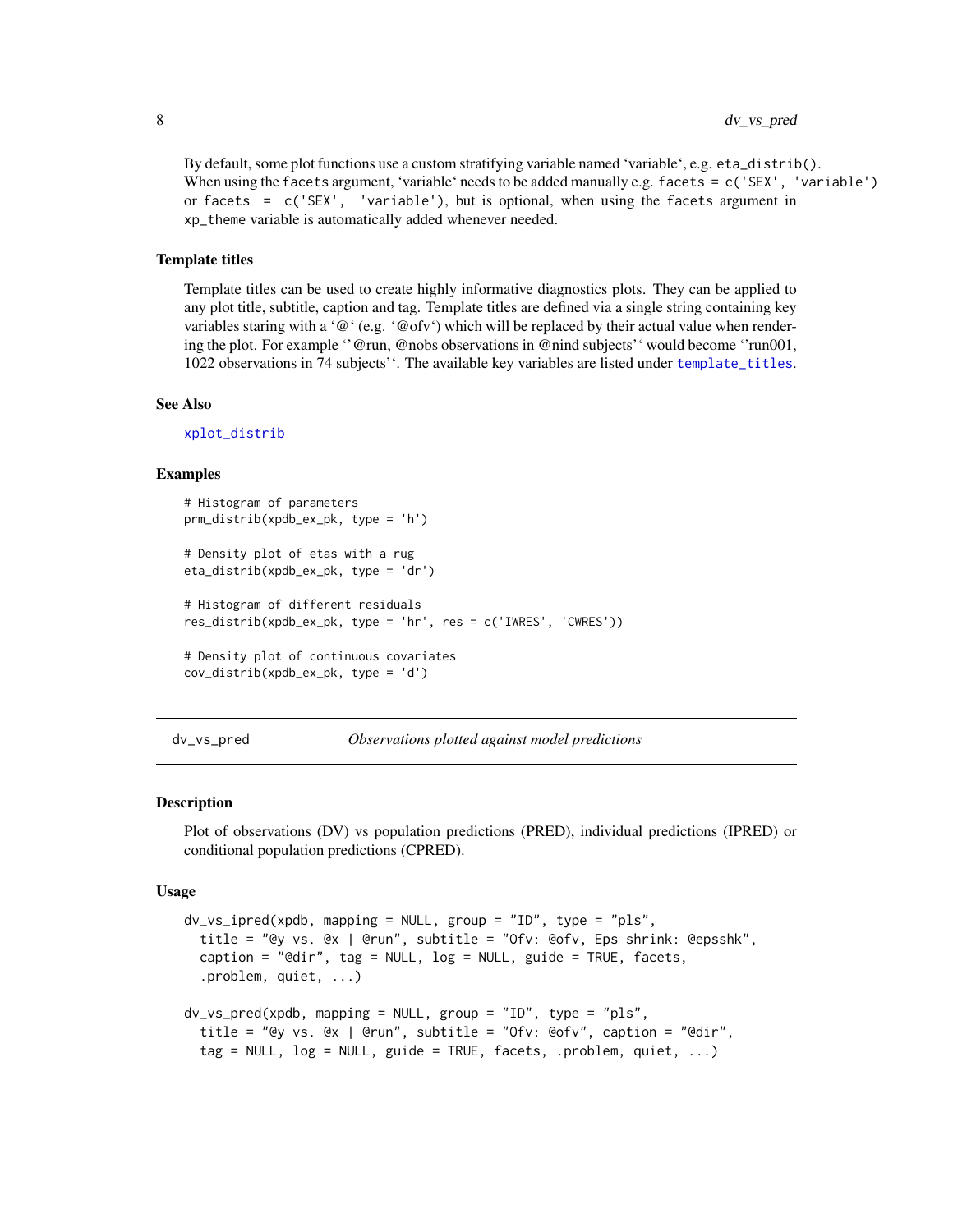### <span id="page-8-0"></span>dv\_vs\_pred 9

#### Arguments

| xpdb     | An xpose database object.                                                                                                           |
|----------|-------------------------------------------------------------------------------------------------------------------------------------|
| mapping  | List of aesthetics mappings to be used for the xpose plot (e.g. point_color).                                                       |
| group    | Grouping variable to be used for lines.                                                                                             |
| type     | String setting the type of plot to be used. Can be points 'p', line 'l', smooth 's'<br>and text 't' or any combination of the four. |
| title    | Plot title. Use NULL to remove.                                                                                                     |
| subtitle | Plot subtitle. Use NULL to remove.                                                                                                  |
| caption  | Page caption. Use NULL to remove.                                                                                                   |
| tag      | Plot identification tag. Use NULL to remove.                                                                                        |
| log      | String assigning logarithmic scale to axes, can be either ", 'x', y' or 'xy'.                                                       |
| guide    | Enable guide display (e.g. unity line).                                                                                             |
| facets   | Either a character string to use facet_wrap_paginate or a formula to use<br>facet_grid_paginate.                                    |
| .problem | The \$problem number to be used. By default returns the last estimation problem.                                                    |
| quiet    | Logical, if FALSE messages are printed to the console.                                                                              |
| $\cdots$ | Any additional aesthetics to be passed on xplot_scatter.                                                                            |

#### Layers mapping

Plots can be customized by mapping arguments to specific layers. The naming convention is layer\_option where layer is one of the names defined in the list below and option is any option supported by this layer e.g. point\_color = 'blue', smooth\_method = 'lm', etc.

- point: options to geom\_point
- line: options to geom\_line
- guide: options to geom\_abline
- smooth: options to geom\_smooth
- text: options to geom\_text
- xscale: options to scale\_x\_continuous or scale\_x\_log10
- yscale: options to scale\_y\_continuous or scale\_y\_log10

#### Faceting

Every xpose plot function has built-in faceting functionalities. Faceting arguments are passed to the functions [facet\\_wrap\\_paginate](#page-0-0) when the facets argument is a character string (e.g. facets = c('SEX', 'MED1')) or [facet\\_grid\\_paginate](#page-0-0) when facets is a formula (e.g. facets = SEX~MED1). All xpose plot functions accept all the arguments for the [facet\\_wrap\\_paginate](#page-0-0) and [facet\\_grid\\_paginate](#page-0-0) functions e.g. dv\_vs\_ipred(xpdb\_ex\_pk,facets = SEX~MED1, ncol = 3, nrow = 3, page = 1, margins = TRUE, labeller = Faceting options can either be defined in plot functions (e.g. dv\_vs\_ipred(xpdb\_ex\_pk,facets = 'SEX')) or assigned globally to an xpdb object via the xp\_theme (e.g. xpdb <- update\_themes(xpdb\_ex\_pk, xp\_theme = list(fa

In the latter example all plots generate from this xpdb will automatically be stratified by 'SEX'.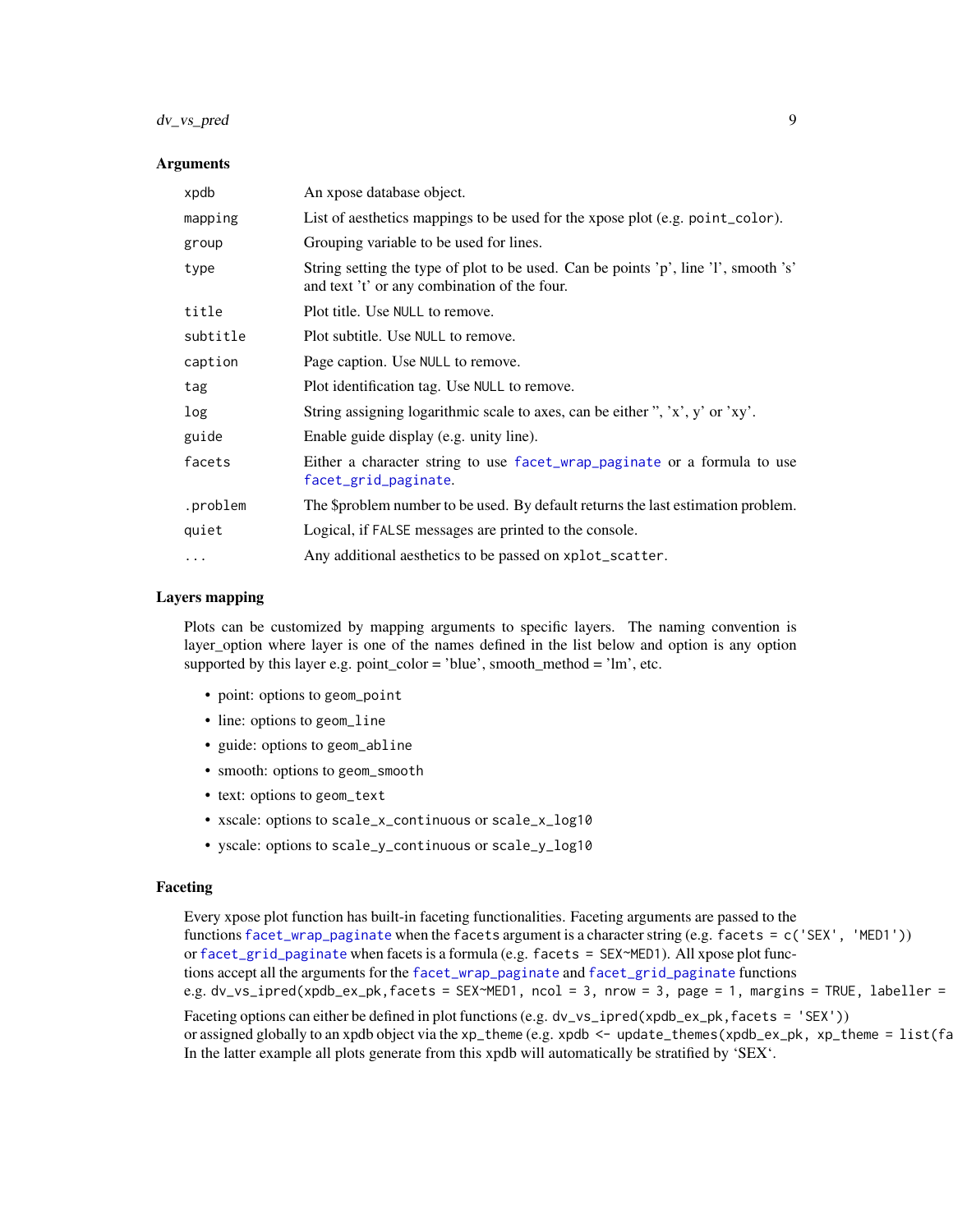#### 10 get\_code and the set of the set of the set of the set of the set of the set of the set of the set of the set of the set of the set of the set of the set of the set of the set of the set of the set of the set of the set

By default, some plot functions use a custom stratifying variable named 'variable', e.g. eta\_distrib(). When using the facets argument, 'variable' needs to be added manually e.g. facets =  $c('SEX', 'variable')$ or facets =  $c('SEX', 'variable'), but is optional, when using the facets argument in$ xp\_theme variable is automatically added whenever needed.

#### Template titles

Template titles can be used to create highly informative diagnostics plots. They can be applied to any plot title, subtitle, caption and tag. Template titles are defined via a single string containing key variables staring with a '@' (e.g. '@ofv') which will be replaced by their actual value when rendering the plot. For example ''@run, @nobs observations in @nind subjects'' would become ''run001, 1022 observations in 74 subjects''. The available key variables are listed under [template\\_titles](#page-42-1).

### See Also

[xplot\\_scatter](#page-53-1)

#### Examples

dv\_vs\_pred(xpdb\_ex\_pk)

dv\_vs\_ipred(xpdb\_ex\_pk)

get\_code *Access model code*

### Description

Access model code from an xpdb object.

#### Usage

get\_code(xpdb, .problem = NULL)

#### Arguments

| xpdb      | An xpose_data object from which the model code will be extracted.              |
|-----------|--------------------------------------------------------------------------------|
| .problem. | The problem to be used, in addition, problem 0 is attributed to general output |
|           | (e.g. NM-TRAN warnings in NONMEM). By default returns the entire code.         |

### Value

A tibble of the parsed model.

#### See Also

[xpose\\_data](#page-55-1), [read\\_nm\\_model](#page-31-1)

<span id="page-9-0"></span>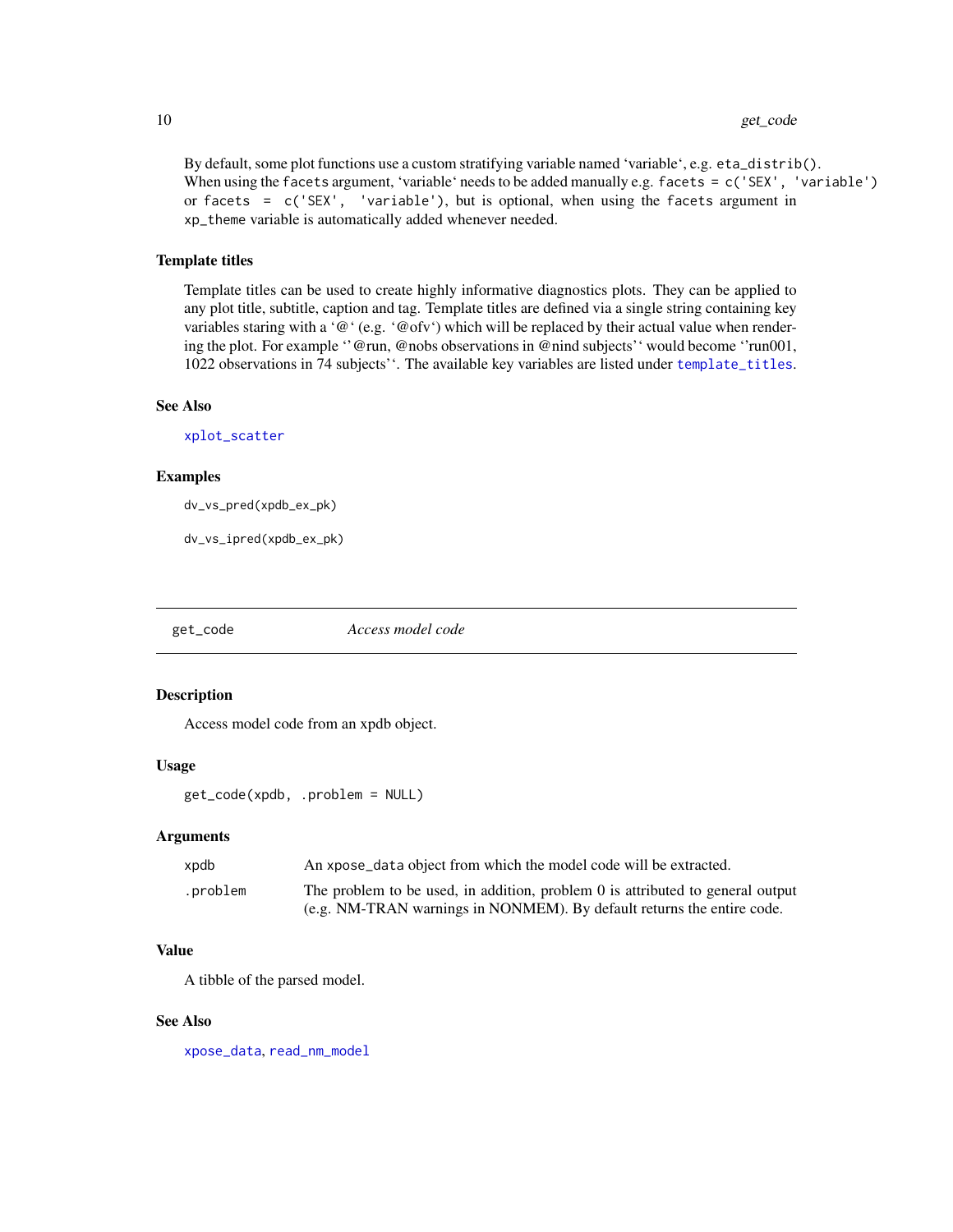#### <span id="page-10-0"></span>get\_data 11

### Examples

```
parsed_model <- get_code(xpdb_ex_pk)
parsed_model
```
<span id="page-10-1"></span>get\_data *Access model output table data*

### Description

Access model output table data from an xpdb object.

### Usage

get\_data(xpdb, table = NULL, .problem = NULL, quiet)

### Arguments

| xpdb     | An xpose_data object from which the model output file data will be extracted.                                        |
|----------|----------------------------------------------------------------------------------------------------------------------|
| table    | Name of the output table to be extracted from the xpdb e.g. 'sdtab001'. Alter-<br>native to the '.problem' argument. |
| .problem | Accesses all tables from the specified problem. Alternative to the 'table' argu-<br>ment.                            |
| quiet    | Logical, if FALSE messages are printed to the console.                                                               |

### Value

By default returns data from the last estimation problem. If only simulation problems are present then the data from last simulation will be returned instead. Object returned as tibble for single tables/problems or a named list for multiple tables/problems.

#### See Also

[list\\_data](#page-19-1), [xpose\\_data](#page-55-1), [read\\_nm\\_tables](#page-33-1)

```
# By table name
sdtab <- get_data(xpdb_ex_pk, 'sdtab001')
sdtab
# By problem
tables <- get_data(xpdb_ex_pk, .problem = 1)
tables
# Tip to list available tables in the xpdb
print(xpdb_ex_pk)
```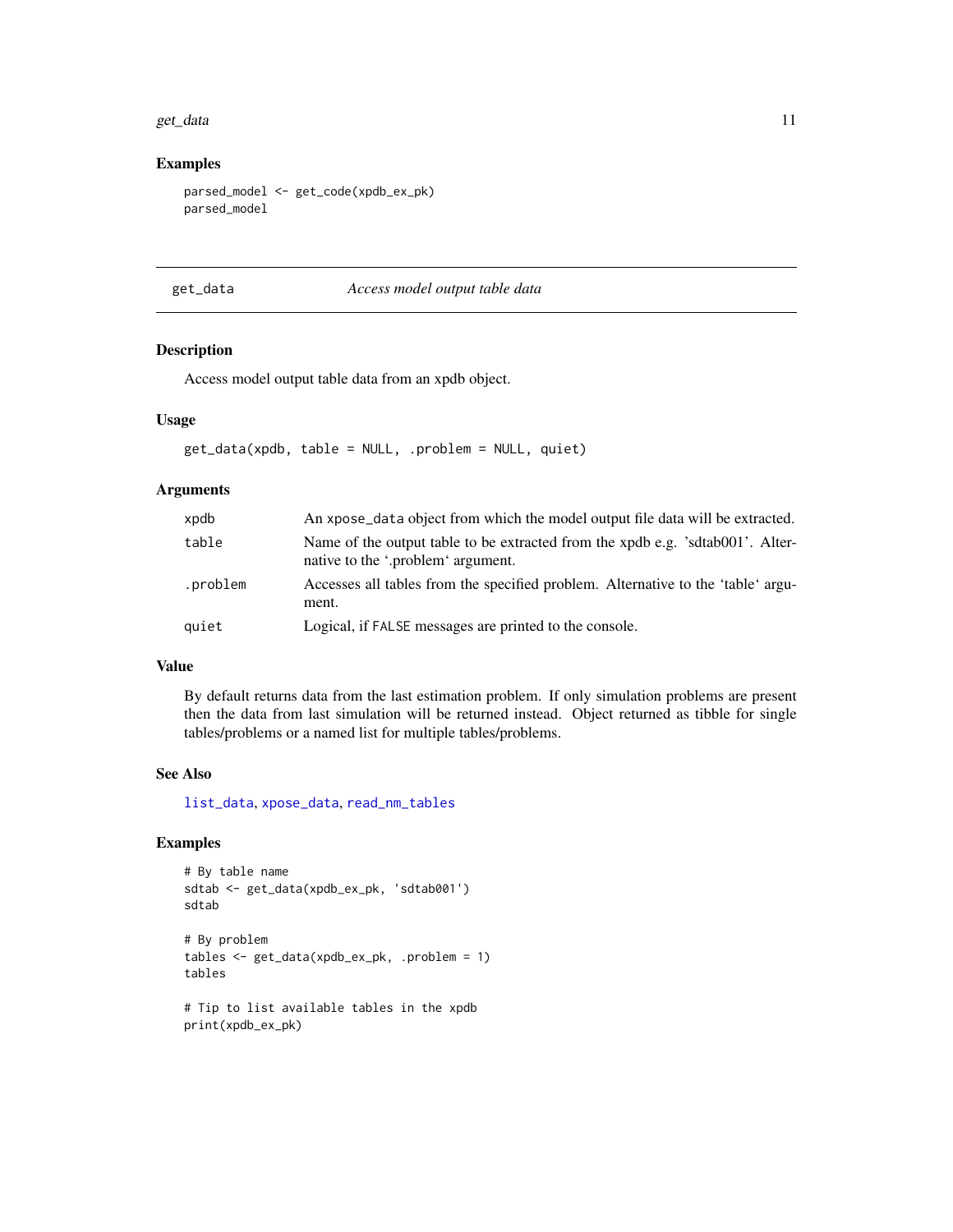Access model output file data from an xpdb object.

#### Usage

```
get_file(xpdb, file = NULL, ext = NULL, .problem = NULL,
  .subprob = NULL, .method = NULL, quiet)
```
#### Arguments

| xpdb     | An xpose_data object from which the model output file data will be extracted.                                    |
|----------|------------------------------------------------------------------------------------------------------------------|
| file     | Full name of the file to be extracted from the xpdb e.g. 'run001.phi'. Alternative<br>to the 'ext' argument.     |
| ext      | Extension of the file to be extracted from the xpdb e.g. 'phi'. Alternative to the<br>'file' argument.           |
| .problem | The problem to be used, by default returns the last one for each file.                                           |
| .subprob | The subproblem to be used, by default returns the last one for each file.                                        |
| .method  | The estimation method to be used (e.g. 'foce', 'imp', 'saem'), by default returns<br>the last one for each file. |
| quiet    | Logical, if FALSE messages are printed to the console.                                                           |

### Value

A tibble for single file or a named list for multiple files.

### See Also

[list\\_files](#page-19-1), [xpose\\_data](#page-55-1), [read\\_nm\\_files](#page-30-1)

```
# Single file (returns a tibble)
ext_file <- get_file(xpdb_ex_pk, file = 'run001.ext')
ext_file
# Multiple files (returns a list)
files <- get_file(xpdb_ex_pk, file = c('run001.ext', 'run001.phi'))
files
# Tip to list available files in the xpdb
print(xpdb_ex_pk)
```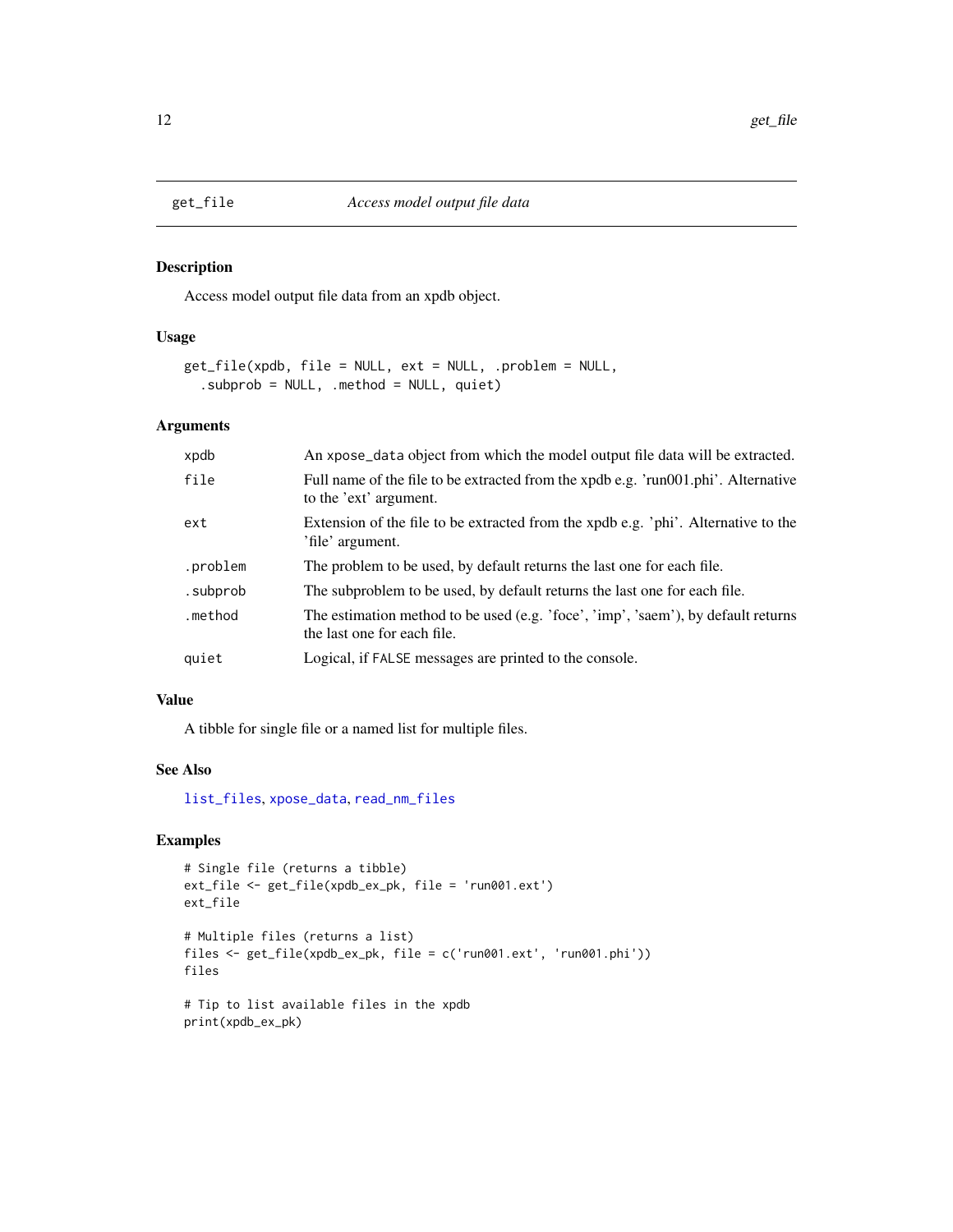<span id="page-12-1"></span><span id="page-12-0"></span>

Access model parameter estimates from an xpdb object.

### Usage

```
get_prm(xpdb, .problem = NULL, .subprob = NULL, .method = NULL,
 digits = 4, transform = TRUE, show_all = FALSE, quiet)
```
### Arguments

| xpdb      | An xpose_data object from which the model output file data will be extracted.                                                                |
|-----------|----------------------------------------------------------------------------------------------------------------------------------------------|
| .problem  | The problem to be used, by default returns the last one for each file.                                                                       |
| .subprob  | The subproblem to be used, by default returns the last one for each file.                                                                    |
| .method   | The estimation method to be used, by default returns the last one for each file                                                              |
| digits    | The number of significant digits to be displayed.                                                                                            |
| transform | Should diagonal OMEGA and SIGMA elements be transformed to standard de-<br>viation and off diagonal elements be transformed to correlations. |
| show all  | Logical, whether the 0 fixed off-diagonal elements should be removed from the<br>output.                                                     |
| quiet     | Logical, if FALSE messages are printed to the console.                                                                                       |

#### Value

A tibble for single problem/subprob or a named list for multiple problem|subprob.

#### See Also

[prm\\_table](#page-27-1)

```
# Store the parameter table
prm <- get_prm(xpdb_ex_pk, .problem = 1)
# Display parameters to the console
prm_table(xpdb_ex_pk, .problem = 1)
```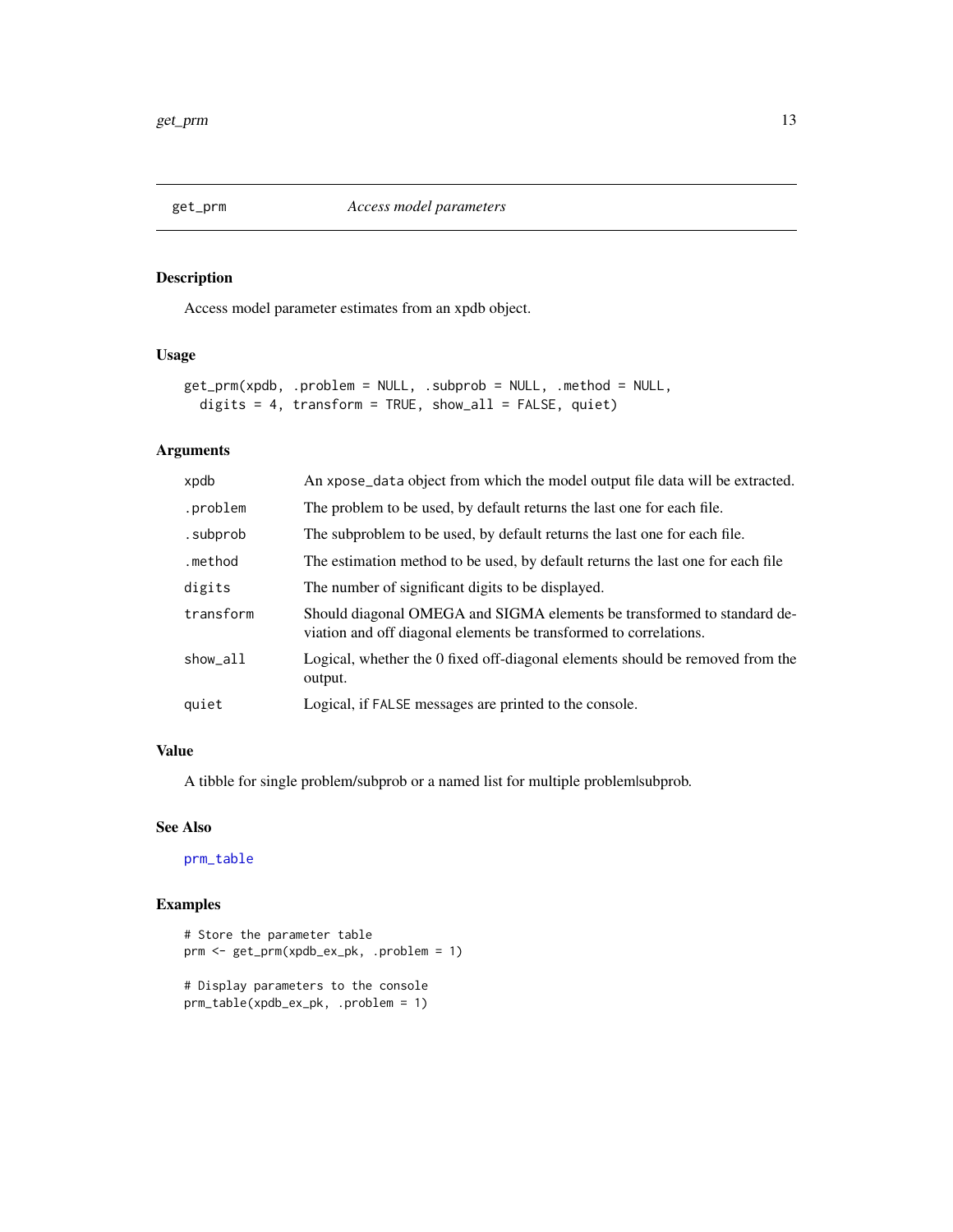<span id="page-13-1"></span><span id="page-13-0"></span>

Access special model data from an xpdb object.

### Usage

get\_special(xpdb, .problem = NULL, quiet)

### Arguments

| xpdb     | An xpose_data object from which the special data will be extracted. |
|----------|---------------------------------------------------------------------|
| .problem | The problem to be used, by default returns the last one.            |
| auiet    | Logical, if FALSE messages are printed to the console.              |

### Value

A list.

### See Also

[list\\_special](#page-19-1), [xpose\\_data](#page-55-1)

### Examples

```
special <- get_summary(xpdb_ex_pk)
special
```
get\_summary *Access model summary data*

### Description

Access model summary data from an xpdb object.

### Usage

```
get_summary(xpdb, .problem = NULL, .subprob = NULL, only_last = FALSE)
```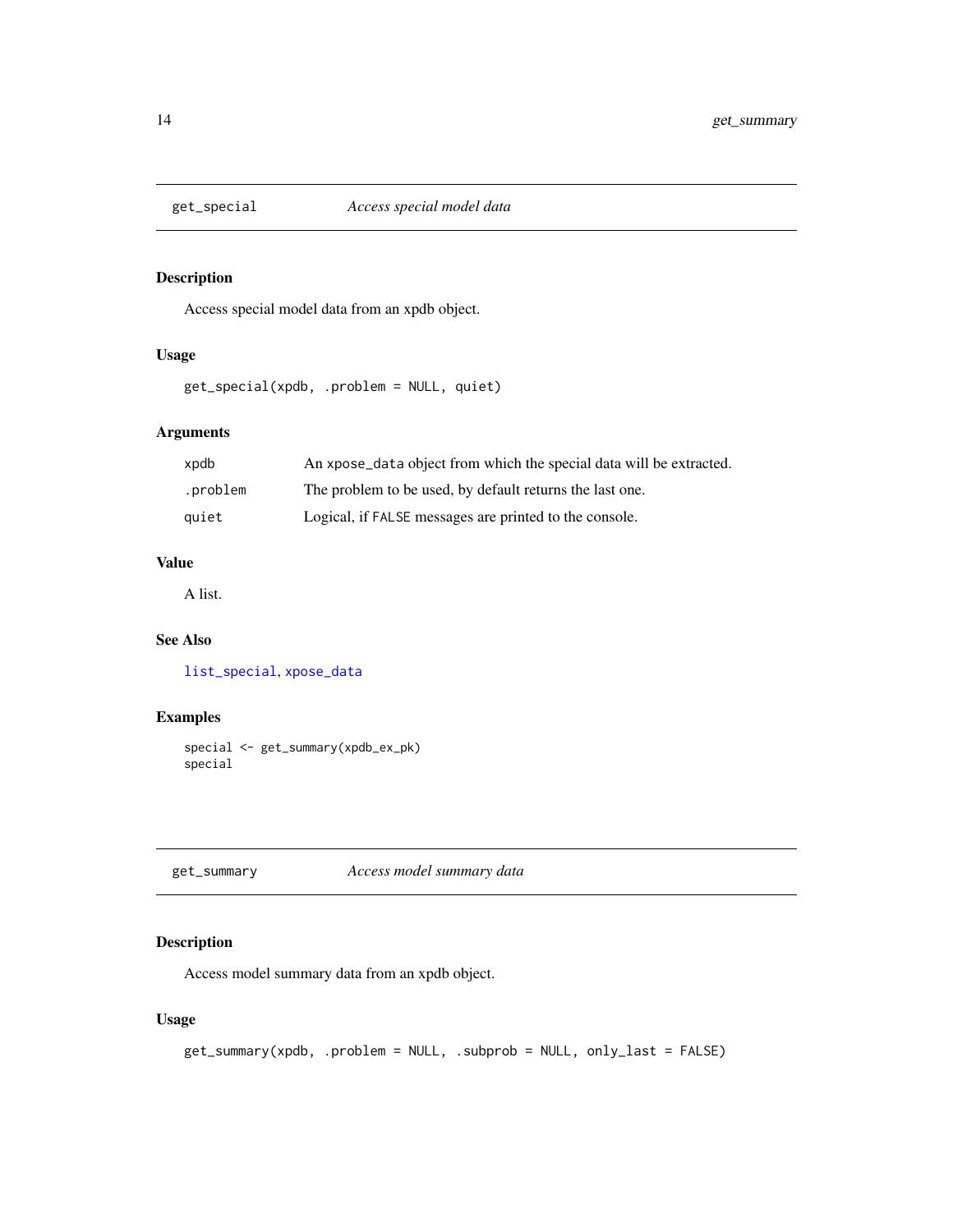### <span id="page-14-0"></span>gg\_themes 15

#### **Arguments**

| xpdb      | An xpose_data object from which the summary data will be extracted.                                                                                  |  |
|-----------|------------------------------------------------------------------------------------------------------------------------------------------------------|--|
| .problem  | The problem to be used, by default returns the last one for each label.                                                                              |  |
| .subprob  | The subproblem to be used, by default returns the last one for each label.                                                                           |  |
| only_last | Logical, if TRUE only the last record for each label is returned in case of multiple<br>problem and/or subproblem. If FALSE all values are returned. |  |

#### Value

A tibble of model summary.

#### See Also

[xpose\\_data](#page-55-1), [template\\_titles](#page-42-1), [summary.xpose\\_data](#page-42-2)

#### Examples

```
run_summary <- get_summary(xpdb_ex_pk)
run_summary
```
gg\_themes *An additional set of themes for ggplot2*

#### Description

An additional set of complete ggplot2 themes intended to make ggplot2 more readable when used in presentation or publications. These themes also bring the legend\_position option without having to call the ggplot2 theme() function to modify a complete theme.

- theme\_bw2: Black and white theme inspired by a theme from Gunnar Yngman.
- theme\_readable: Light grey theme, with dimmed background and grid lines intended to bring the focus on the data.

#### Usage

```
theme_bw2(base_size = 11, base_family = "", legend_position = "right")
theme_readable(base_size = 11, base_family = "",
  legend_position = "right")
```
#### Arguments

base\_size Base font size. base\_family Base font family. legend\_position

> The position of legends defined as 'none', 'left', 'right', 'bottom', 'top', or a two-element numeric vector.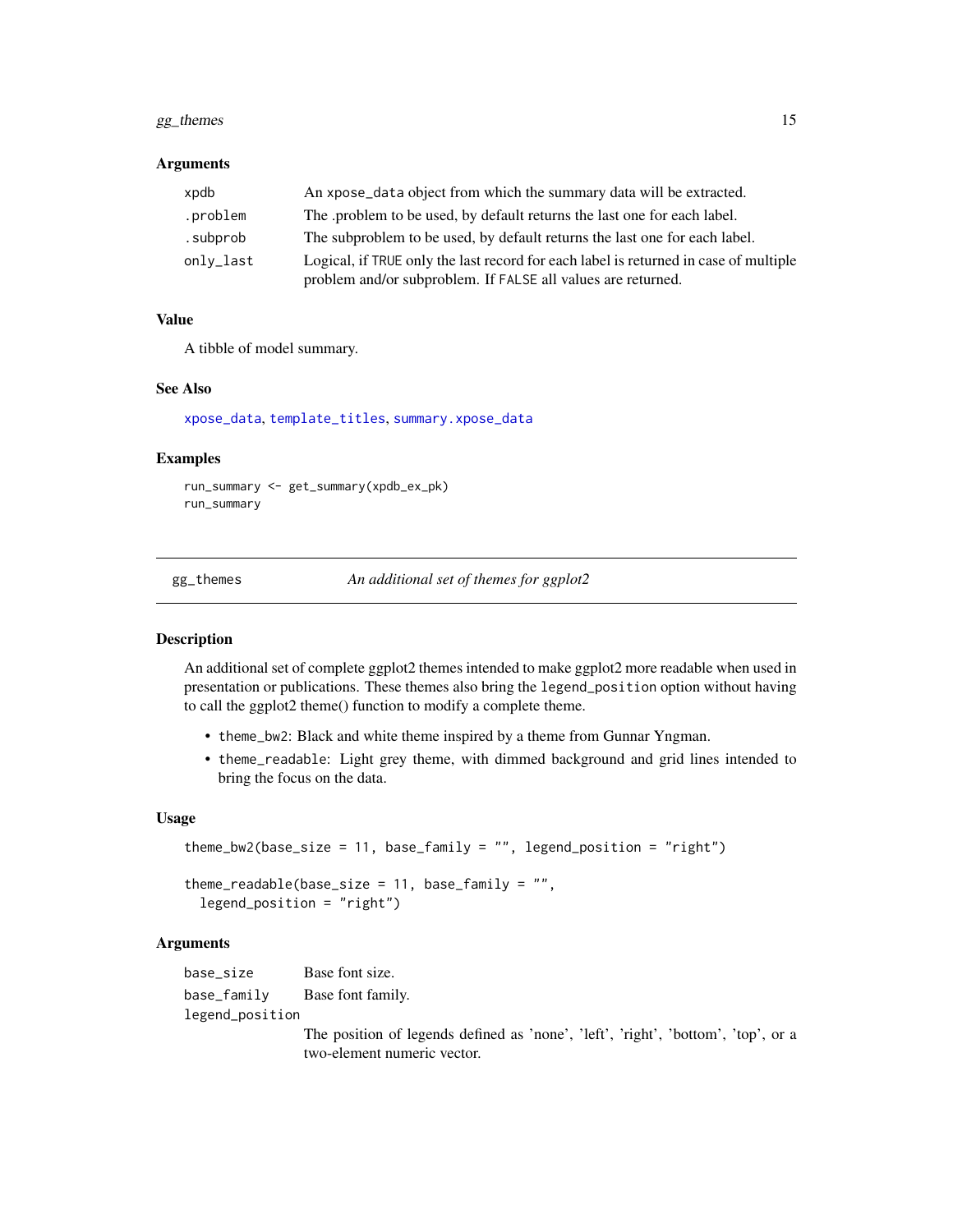### Examples

```
# With the gg_theme theme_readable() (default)
dv_vs_ipred(xpdb_ex_pk, facets = 'SEX')
# With the gg_theme theme_bw2()
xpdb_ex_pk %>%
update_themes(gg_theme = theme_bw2()) %>%
 dv_vs_ipred(facets = 'SEX')
```
ind\_plots *Observations, individual predictions and population predictions plotted against the independent variable for every individual*

#### Description

Observations (DV), individual predictions (IPRED) and population predictions (PRED) plotted against the independent variable for every individual

### Usage

```
ind_plots(xpdb, mapping = NULL, group = "variable", type = "lp",
 title = "Individual plots | @run",
  subtitle = "Ofv: @ofv, Eps shrink: @epsshk",
 caption = "@dir | Page @page of @lastpage", tag = NULL, log = NULL,
  facets, .problem, quiet, color = c("grey60", "deepskyblue4",
  "deepskyblue3"), point_alpha = c(0.8, 0, 0), line_linetype = c("blank",
  "solid", "55"), ...)
```
#### **Arguments**

| xpdb     | An xpose database object.                                                                                                           |
|----------|-------------------------------------------------------------------------------------------------------------------------------------|
| mapping  | List of aesthetics mappings to be used for the xpose plot (e.g. point_color).                                                       |
| group    | Grouping variable to be used for lines.                                                                                             |
| type     | String setting the type of plot to be used. Can be points 'p', line 'l', smooth 's'<br>and text 't' or any combination of the four. |
| title    | Plot title. Use NULL to remove.                                                                                                     |
| subtitle | Plot subtitle. Use NULL to remove.                                                                                                  |
| caption  | Page caption. Use NULL to remove.                                                                                                   |
| tag      | Plot identification tag. Use NULL to remove.                                                                                        |
| log      | String assigning logarithmic scale to axes, can be either ", 'x', y' or 'xy'.                                                       |
| facets   | Either a character string to use facet_wrap_paginate or a formula to use<br>facet_grid_paginate.                                    |
| .problem | The \$problem number to be used. By default returns the last estimation problem.                                                    |

<span id="page-15-0"></span>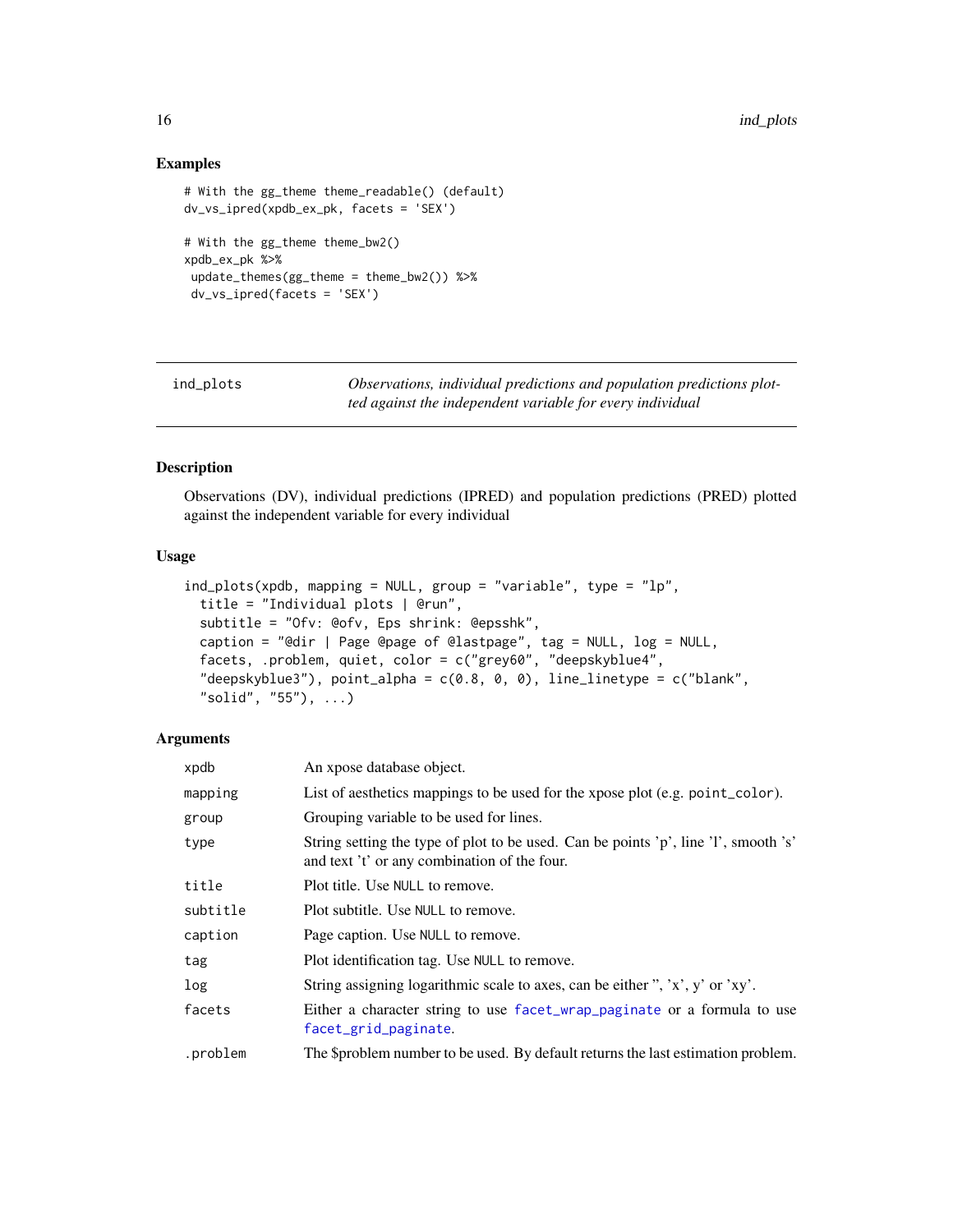#### <span id="page-16-0"></span>ind\_plots 17

| quiet                                                                                                                                                                                                                                                                                                                                                                                    | Logical, if FALSE messages are printed to the console.                 |
|------------------------------------------------------------------------------------------------------------------------------------------------------------------------------------------------------------------------------------------------------------------------------------------------------------------------------------------------------------------------------------------|------------------------------------------------------------------------|
| color<br>Changes the **lines, points and text** color. Should be a vector of 3 values (i.e.<br>DV, IPRED, PRED). This color argument is a special case in xpose as it applies<br>to three different layers (geom_line, geom_point and geom_text). This special<br>case is due to the fact that in ggplot2 it is not possible to have two different color<br>scales for different layers. |                                                                        |
| point_alpha                                                                                                                                                                                                                                                                                                                                                                              | Points alpha, should be a vector of 3 values (i.e. DV, IPRED, PRED).   |
| line_linetype                                                                                                                                                                                                                                                                                                                                                                            | Lines linetype, should be a vector of 3 values (i.e. DV, IPRED, PRED). |
| $\ddotsc$                                                                                                                                                                                                                                                                                                                                                                                | Any additional aesthetics to be passed on xplot_scatter.               |

#### Layers mapping

Plots can be customized by mapping arguments to specific layers. The naming convention is layer\_option where layer is one of the names defined in the list below and option is any option supported by this layer e.g. point\_color = 'blue', smooth\_method = 'lm', etc.

- point: options to geom\_point
- line: options to geom\_line
- guide: options to geom\_abline
- smooth: options to geom\_smooth
- text: options to geom\_text
- xscale: options to scale\_x\_continuous or scale\_x\_log10
- yscale: options to scale\_y\_continuous or scale\_y\_log10

### Faceting

Every xpose plot function has built-in faceting functionalities. Faceting arguments are passed to the functions [facet\\_wrap\\_paginate](#page-0-0) when the facets argument is a character string (e.g. facets = c('SEX', 'MED1')) or [facet\\_grid\\_paginate](#page-0-0) when facets is a formula (e.g. facets = SEX~MED1). All xpose plot functions accept all the arguments for the [facet\\_wrap\\_paginate](#page-0-0) and [facet\\_grid\\_paginate](#page-0-0) functions e.g. dv\_vs\_ipred(xpdb\_ex\_pk,facets = SEX~MED1, ncol = 3, nrow = 3, page = 1, margins = TRUE, labeller =

Faceting options can either be defined in plot functions (e.g. dv\_vs\_ipred(xpdb\_ex\_pk, facets = 'SEX')) or assigned globally to an xpdb object via the xp\_theme (e.g. xpdb <- update\_themes(xpdb\_ex\_pk, xp\_theme =  $list(fa)$ In the latter example all plots generate from this xpdb will automatically be stratified by 'SEX'.

By default, some plot functions use a custom stratifying variable named 'variable', e.g. eta\_distrib(). When using the facets argument, 'variable' needs to be added manually e.g. facets = c('SEX', 'variable') or facets = c('SEX', 'variable'), but is optional, when using the facets argument in xp\_theme variable is automatically added whenever needed.

#### Template titles

Template titles can be used to create highly informative diagnostics plots. They can be applied to any plot title, subtitle, caption and tag. Template titles are defined via a single string containing key variables staring with a ' $@$ ' (e.g. ' $@$  ofv') which will be replaced by their actual value when rendering the plot. For example ''@run, @nobs observations in @nind subjects'' would become ''run001, 1022 observations in 74 subjects''. The available key variables are listed under [template\\_titles](#page-42-1).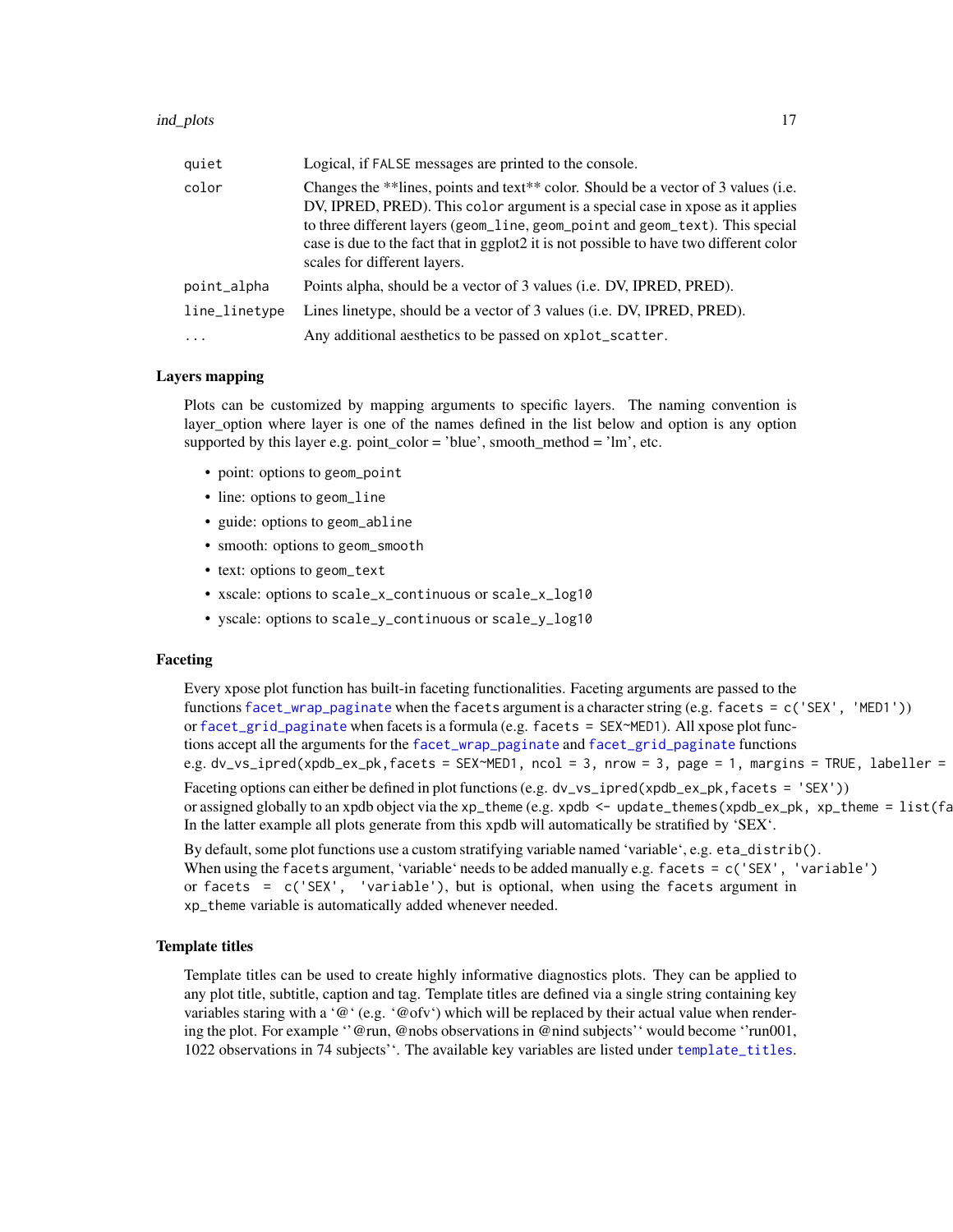### See Also

[xplot\\_scatter](#page-53-1)

#### Examples

```
# Basic example
ind_plots(xpdb_ex_pk, page = 1,
         ncol = 3, nrow = 3
```
#### irep *Add simulation counter*

### Description

Add a column containing a simulation counter (irep). A new simulation is counted everytime a value in x is lower than its previous value.

### Usage

irep(x, quiet = FALSE)

### Arguments

|       | The column to be used for computing simulation number, usually the ID column. |
|-------|-------------------------------------------------------------------------------|
| quiet | Logical, if FALSE messages are printed to the console.                        |

### Examples

xpdb\_ex\_pk\_2 <- xpdb\_ex\_pk %>%  $mutate(sim_id = irep(ID),$ .problem = 2)

list\_nm\_tables *List NONMEM output tables*

### Description

List NONMEM output tables file names from a nm\_model object.

### Usage

list\_nm\_tables(nm\_model = NULL)

<span id="page-17-0"></span>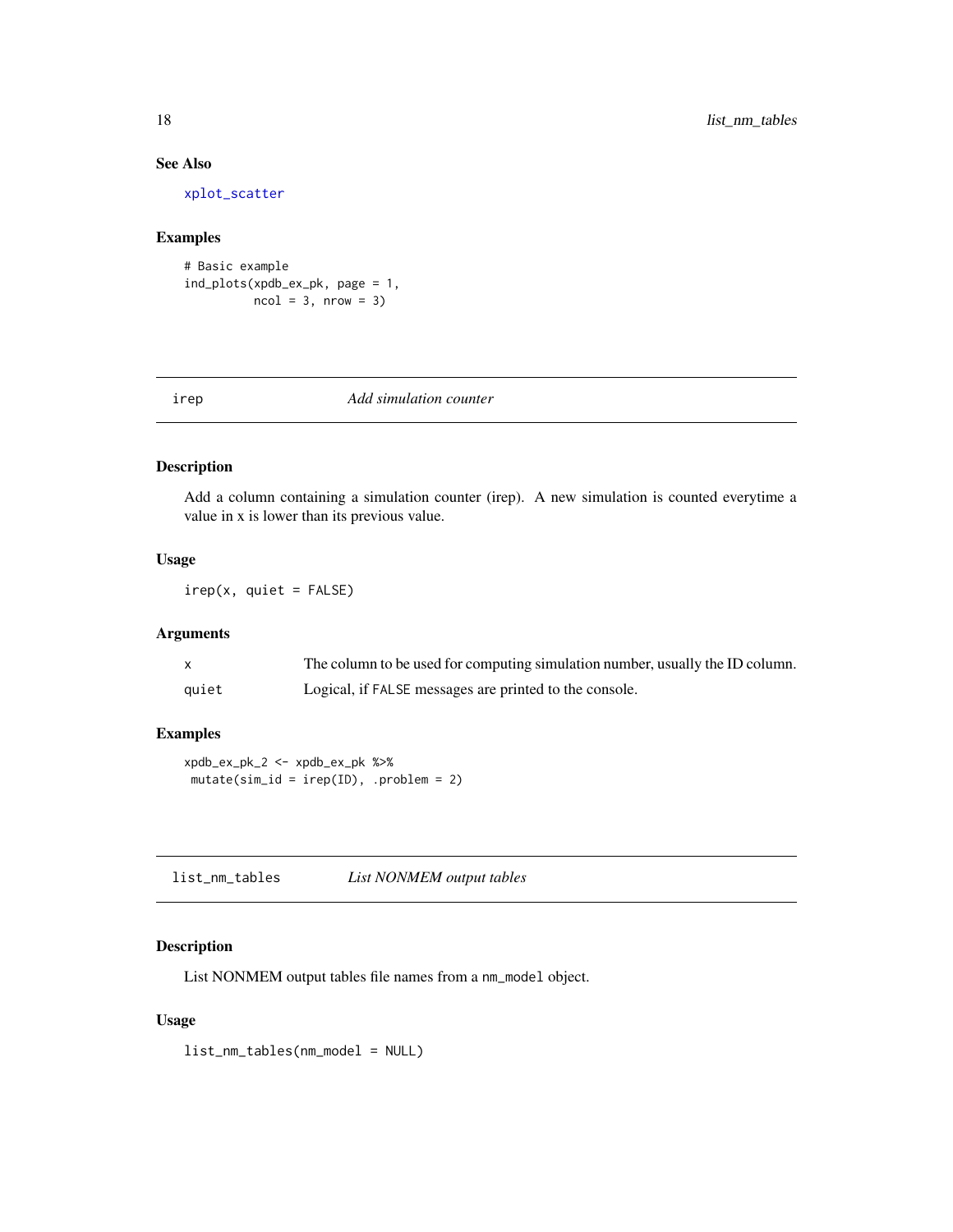#### <span id="page-18-0"></span>list\_vars and the contract of the contract of the contract of the contract of the contract of the contract of the contract of the contract of the contract of the contract of the contract of the contract of the contract of

## Arguments

nm\_model An xpose nm\_model object generated with [read\\_nm\\_model](#page-31-1).

### See Also

[read\\_nm\\_model](#page-31-1), [read\\_nm\\_tables](#page-33-1)

## Examples

```
## Not run:
read_nm_model(file = 'run001.lst') %>%
  list_nm_tables()
## End(Not run)
```
<span id="page-18-1"></span>

#### list\_vars *List available variables*

### Description

Function listing all available variables in an xpdb object.

### Usage

```
list_vars(xpdb, .problem = NULL)
```
### Arguments

| xpdb     | An xpose_data object from which the model code will be extracted. |
|----------|-------------------------------------------------------------------|
| .problem | The problem to be used, by lists all available problems.          |

### See Also

[set\\_var\\_types](#page-38-1)

### Examples

list\_vars(xpdb\_ex\_pk)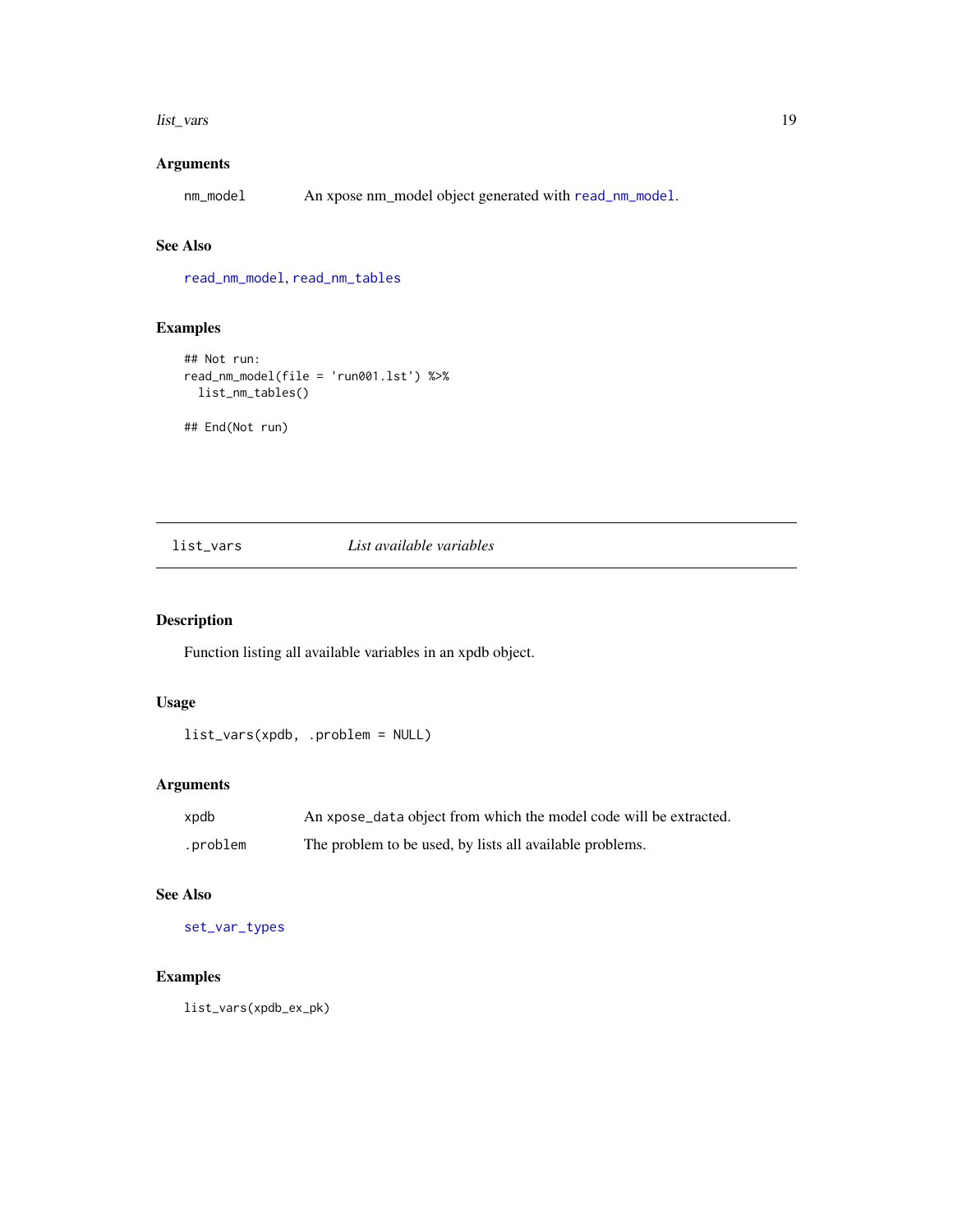<span id="page-19-1"></span><span id="page-19-0"></span>

Function providing a detailed listing of all available datasets in an xpdb object.

#### Usage

list\_data(xpdb)

list\_files(xpdb)

list\_special(xpdb)

### Arguments

xpdb An xpose\_data object to be evaluated

### See Also

[get\\_data](#page-10-1), [get\\_file](#page-11-1), [get\\_special](#page-13-1)

#### Examples

```
# List output tables data
list_data(xpdb_ex_pk)
# List output files data
list_files(xpdb_ex_pk)
# List special data
xpdb_ex_pk %>%
vpc_data(quiet = TRUE) %>%
list_special()
```
<span id="page-19-2"></span>manual\_nm\_import *Manually define nonmem tables to be imported*

### Description

Manually provide names of the table files to be imported by xpose\_data.

#### Usage

```
manual_nm_import(tab_names = c("sdtab", "mutab", "patab", "catab", "cotab",
 "mytab", "extra", "xptab", "cwtab"), tab_suffix = "", sim_suffix = "sim")
```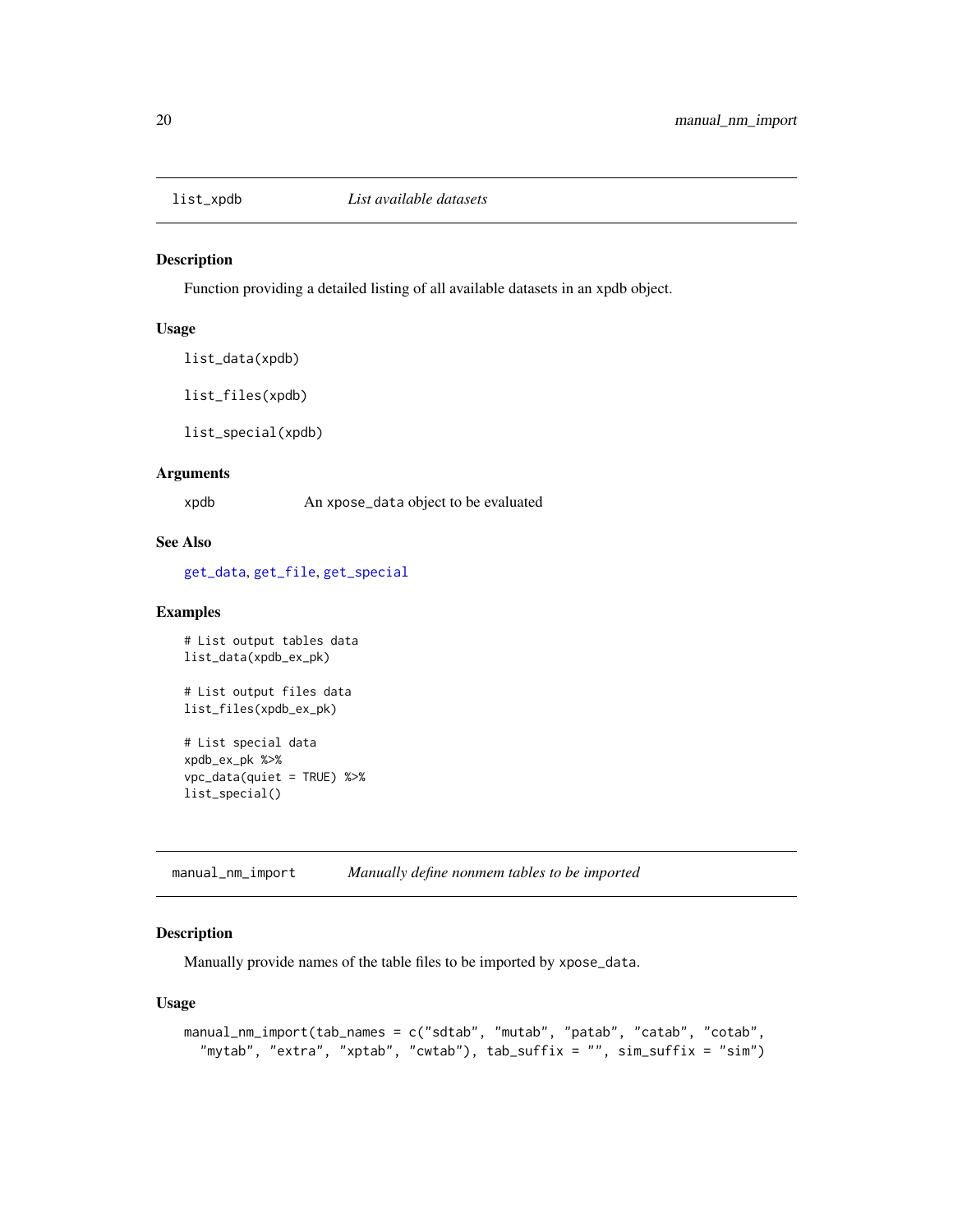#### <span id="page-20-0"></span>**Arguments**

| tab_names  | Provide the name of the tables to import e.g. 'sdtab', 'patab', 'cotab', 'catab'<br>for NONMEM.                                      |
|------------|--------------------------------------------------------------------------------------------------------------------------------------|
| tab_suffix | Default is ", but can be changed to any character string to be used as suffix in<br>the table names.                                 |
| sim_suffix | Default is 'sim', but can be changed to any character string to be used as suffix<br>in the simulation table names e.g. sdtab001sim. |

### Details

In order to be imported manually, table names must follow the following convention: <tab\_names><runno><tab/sim\_suffi e.g. sdtab001sim. When the argument 'file' is used in xpose\_data, the <runno> part is guessed by taking the portion of the string starting by any digit and ending at the file extension e.g. file = run001a.mod will guess <runno> as '001a'. If no valid <runno> can be guessed, xpose will return an error. In this case it is advised to use the xpose\_data argument 'runno' directly rather than 'file' hence preventing xpose from having to guess <runno>.

Note that with manual table import xpose still reads in the NONMEM model file in order to generate the run summary.

### See Also

[xpose\\_data](#page-55-1)

### Examples

```
## Not run:
# Import all names specified by default as in xpose4
xpose_data(runno = '001', manual_import = manual_nm_import())
# Import a specific table name
xpose_data(runno = '001', manual_import = manual_nm_import(tab_names = 'mytab'))
## End(Not run)
```
minimization\_plots *Parameter value or gradient vs. iterations*

#### Description

Change of parameter value or gradient vs. iterations.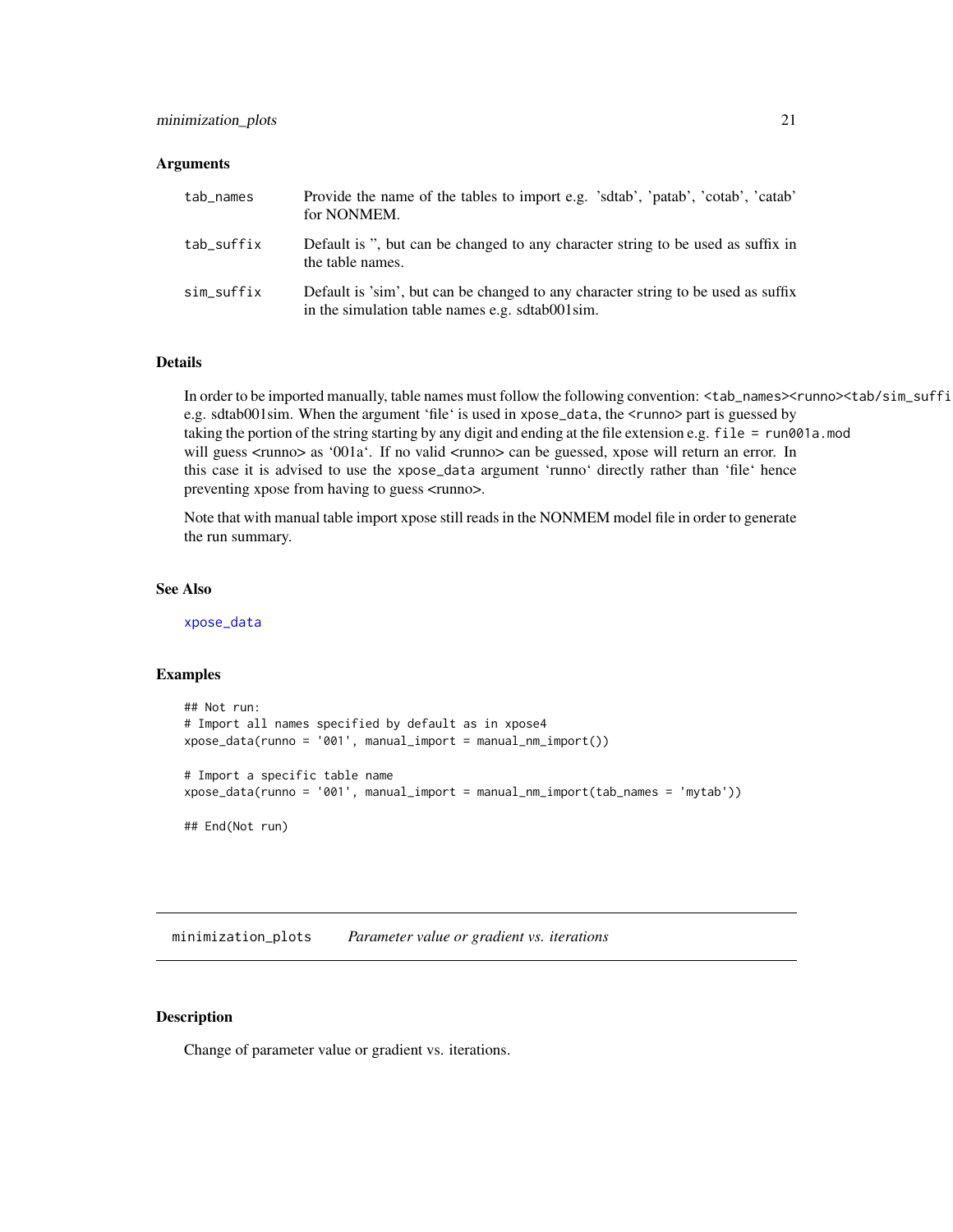#### <span id="page-21-0"></span>Usage

```
prm_vs_iteration(xpdb, mapping = NULL, group = "variable", type = "l",
  title = "Parameter @y vs. @x | @run",
 subtitle = "Method: @method, minimization time: @runtime\nTermination message: @term",
 caption = "@dir", tag = NULL, log = NULL, guide = FALSE, facets,
  .problem, .subprob, .method, quiet, ...)
grd_vs_iteration(xpdb, mapping = NULL, group = "variable", type = "l",
  title = "Gradient @y vs. @x | @run",
 subtitle = "Method: @method, minimization time: @runtime\nTermination message: @term",
 caption = "@dir", tag = NULL, log = NULL, guide = FALSE, facets,
  .problem, .subprob, .method, quiet, ...)
```
#### Arguments

| An xpose database object.                                                                                                           |
|-------------------------------------------------------------------------------------------------------------------------------------|
| List of aesthetics mappings to be used for the xpose plot (e.g. point_color).                                                       |
| Grouping variable to be used for lines.                                                                                             |
| String setting the type of plot to be used. Can be points 'p', line 'l', smooth 's'<br>and text 't' or any combination of the four. |
| Plot title. Use NULL to remove.                                                                                                     |
| Plot subtitle. Use NULL to remove.                                                                                                  |
| Page caption. Use NULL to remove.                                                                                                   |
| Plot identification tag. Use NULL to remove.                                                                                        |
| String assigning logarithmic scale to axes, can be either ", 'x', y' or 'xy'.                                                       |
| Enable guide display (e.g. unity line).                                                                                             |
| Either a character string to use facet_wrap_paginate or a formula to use<br>facet_grid_paginate.                                    |
| The \$problem number to be used. By default returns the last estimation problem.                                                    |
| The sub-problem number to be used. By default returns the last sub-problem<br>associated with the selected problem.                 |
| The estimation method to be used, by default returns the last one for each file                                                     |
| Logical, if FALSE messages are printed to the console.                                                                              |
| Any additional aesthetics to be passed on xplot_scatter.                                                                            |
|                                                                                                                                     |

#### Layers mapping

Plots can be customized by mapping arguments to specific layers. The naming convention is layer\_option where layer is one of the names defined in the list below and option is any option supported by this layer e.g. point\_color = 'blue', smooth\_method = 'lm', etc.

- point: options to geom\_point
- line: options to geom\_line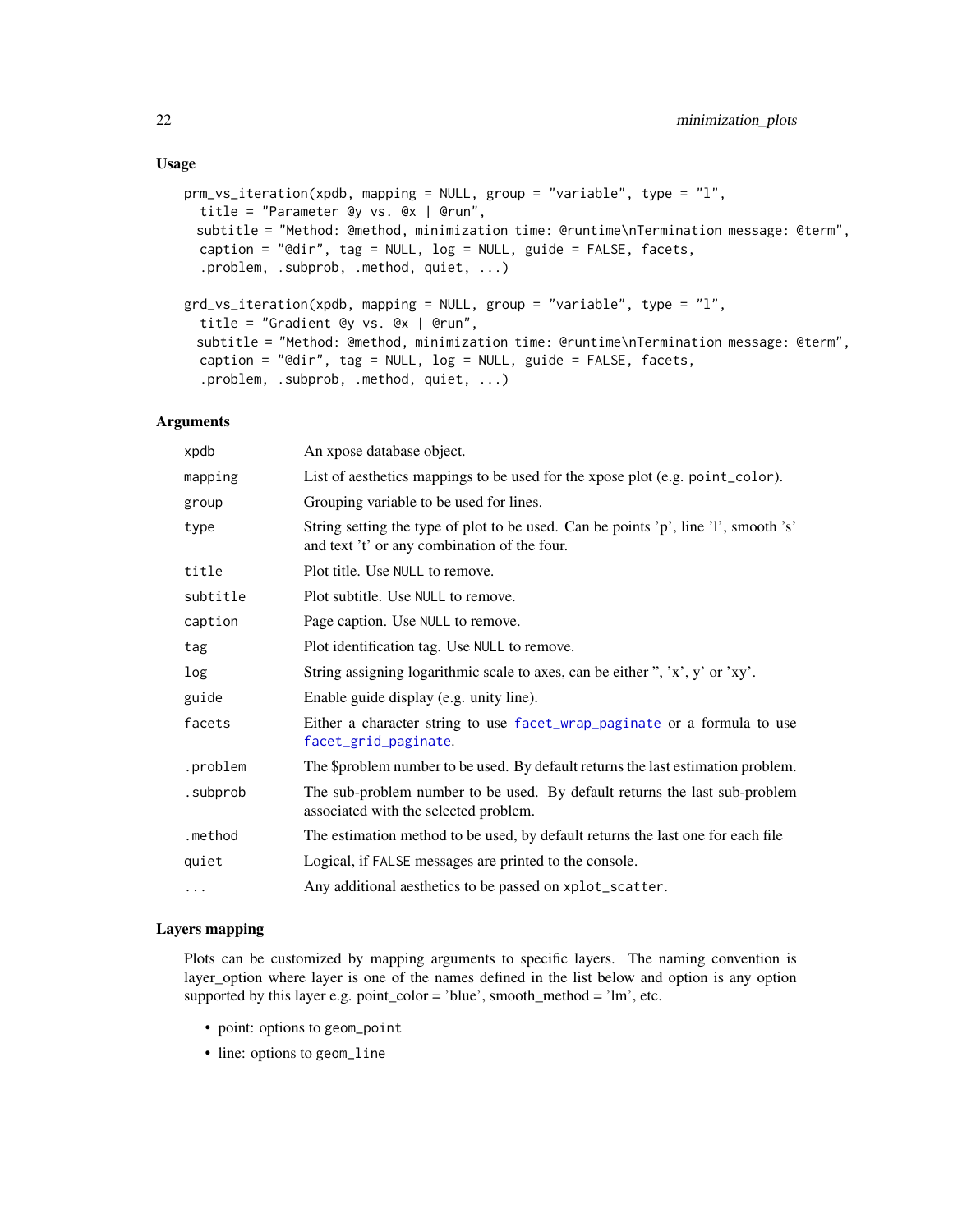#### <span id="page-22-0"></span>minimization\_plots 23

- guide: options to geom\_abline
- smooth: options to geom\_smooth
- text: options to geom\_text
- xscale: options to scale\_x\_continuous or scale\_x\_log10
- yscale: options to scale\_y\_continuous or scale\_y\_log10

### Faceting

Every xpose plot function has built-in faceting functionalities. Faceting arguments are passed to the functions [facet\\_wrap\\_paginate](#page-0-0) when the facets argument is a character string (e.g. facets = c('SEX', 'MED1')) or [facet\\_grid\\_paginate](#page-0-0) when facets is a formula (e.g. facets = SEX~MED1). All xpose plot functions accept all the arguments for the [facet\\_wrap\\_paginate](#page-0-0) and [facet\\_grid\\_paginate](#page-0-0) functions e.g. dv\_vs\_ipred(xpdb\_ex\_pk,facets = SEX~MED1, ncol = 3, nrow = 3, page = 1, margins = TRUE, labeller =

Faceting options can either be defined in plot functions (e.g. dv\_vs\_ipred(xpdb\_ex\_pk, facets = 'SEX')) or assigned globally to an xpdb object via the xp\_theme (e.g. xpdb <- update\_themes(xpdb\_ex\_pk, xp\_theme =  $list(fa)$ In the latter example all plots generate from this xpdb will automatically be stratified by 'SEX'.

By default, some plot functions use a custom stratifying variable named 'variable', e.g. eta\_distrib(). When using the facets argument, 'variable' needs to be added manually e.g. facets = c('SEX', 'variable') or facets = c('SEX', 'variable'), but is optional, when using the facets argument in xp\_theme variable is automatically added whenever needed.

#### Template titles

Template titles can be used to create highly informative diagnostics plots. They can be applied to any plot title, subtitle, caption and tag. Template titles are defined via a single string containing key variables staring with a '@' (e.g. '@ofv') which will be replaced by their actual value when rendering the plot. For example ''@run, @nobs observations in @nind subjects'' would become ''run001, 1022 observations in 74 subjects''. The available key variables are listed under [template\\_titles](#page-42-1).

#### See Also

[xplot\\_scatter](#page-53-1)

#### Examples

prm\_vs\_iteration(xpdb\_ex\_pk)

grd\_vs\_iteration(xpdb\_ex\_pk)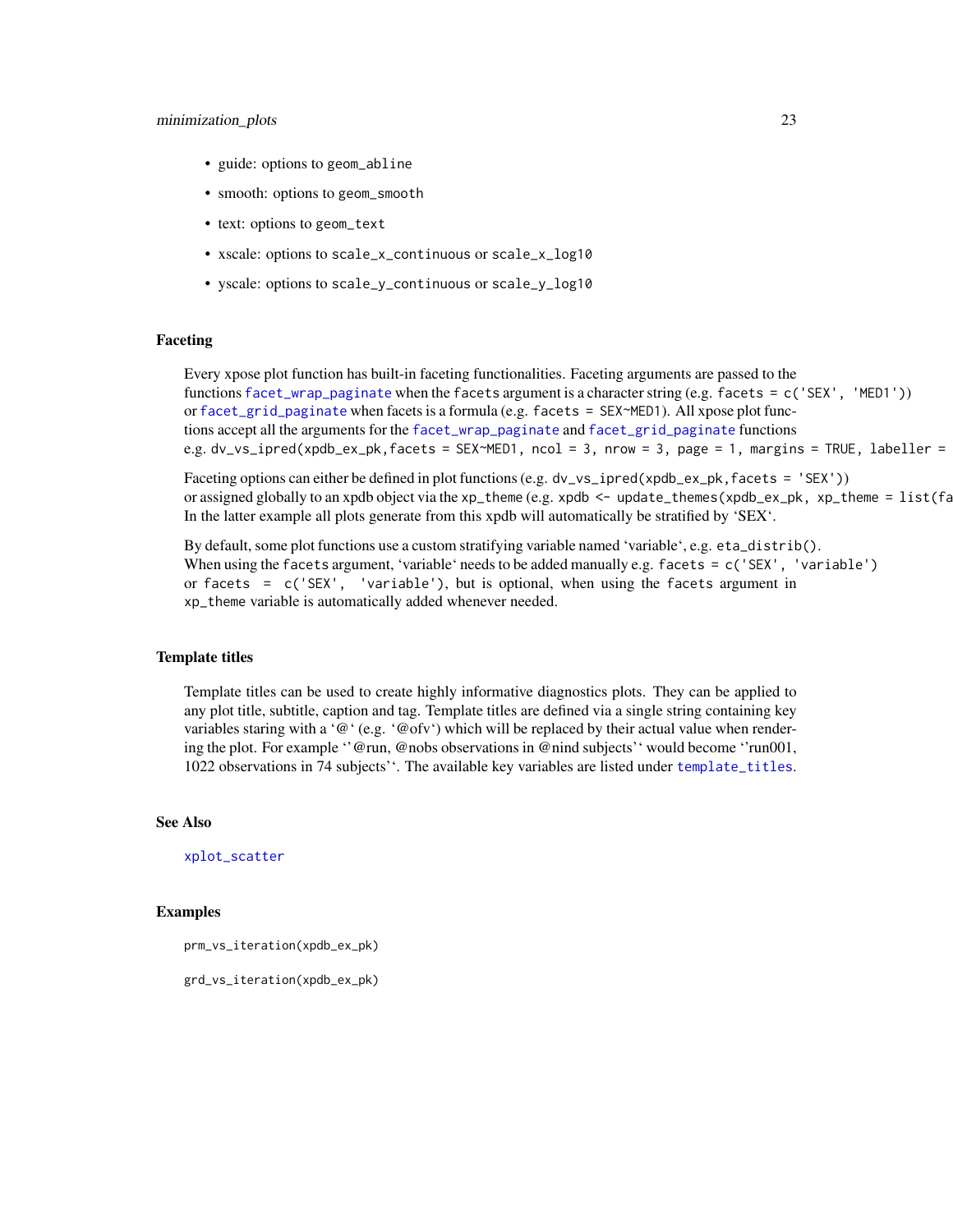<span id="page-23-0"></span>

mutate() adds new variables and preserves existing ones. select() keeps only the listed variables; rename() keeps all variables.

#### Usage

```
## S3 method for class 'xpose_data'
mutate(.data, ..., .problem, .source, .where)
## S3 method for class 'xpose_data'
select(.data, ..., .problem, .source, .where)
## S3 method for class 'xpose_data'
rename(.data, ..., .problem, .source, .where)
```
### Arguments

| .data      | An xpose database object.                                                                                                                                                                                         |  |
|------------|-------------------------------------------------------------------------------------------------------------------------------------------------------------------------------------------------------------------|--|
| $\ddots$ . | Name-value pairs of expressions. Use NULL to drop a variable.                                                                                                                                                     |  |
|            | These arguments are automatically quoted and evaluated in the context of the<br>data frame. They support unquoting and splicing. See the dplyr vignette ("programming")<br>for an introduction to these concepts. |  |
| .problem   | The problem from which the data will be modified                                                                                                                                                                  |  |
| .source    | The source of the data in the xpdb. Can either be 'data' or an output file extension<br>e.g. ' $phi$ '.                                                                                                           |  |
| where.     | A vector of element names to be edited in special (e.g. $\cdot$ where = c('vpc_dat', 'aggr_obs')<br>with vpc).                                                                                                    |  |

```
# Mutate columns
xpdb_ex_pk %>%
mutate(lnDV = log(DV),
       sim\_count = irep(ID),
       .problem = 1) %>%
dv_v_s_idv(aes(y = lnDV))# Rename/select columns
xpdb_ex_pk %>%
select(ID:TAD, DV, EVID) %>%
rename(TSLD = TAD) %>%
dv_vs_idv(aes(x = TSLD))
```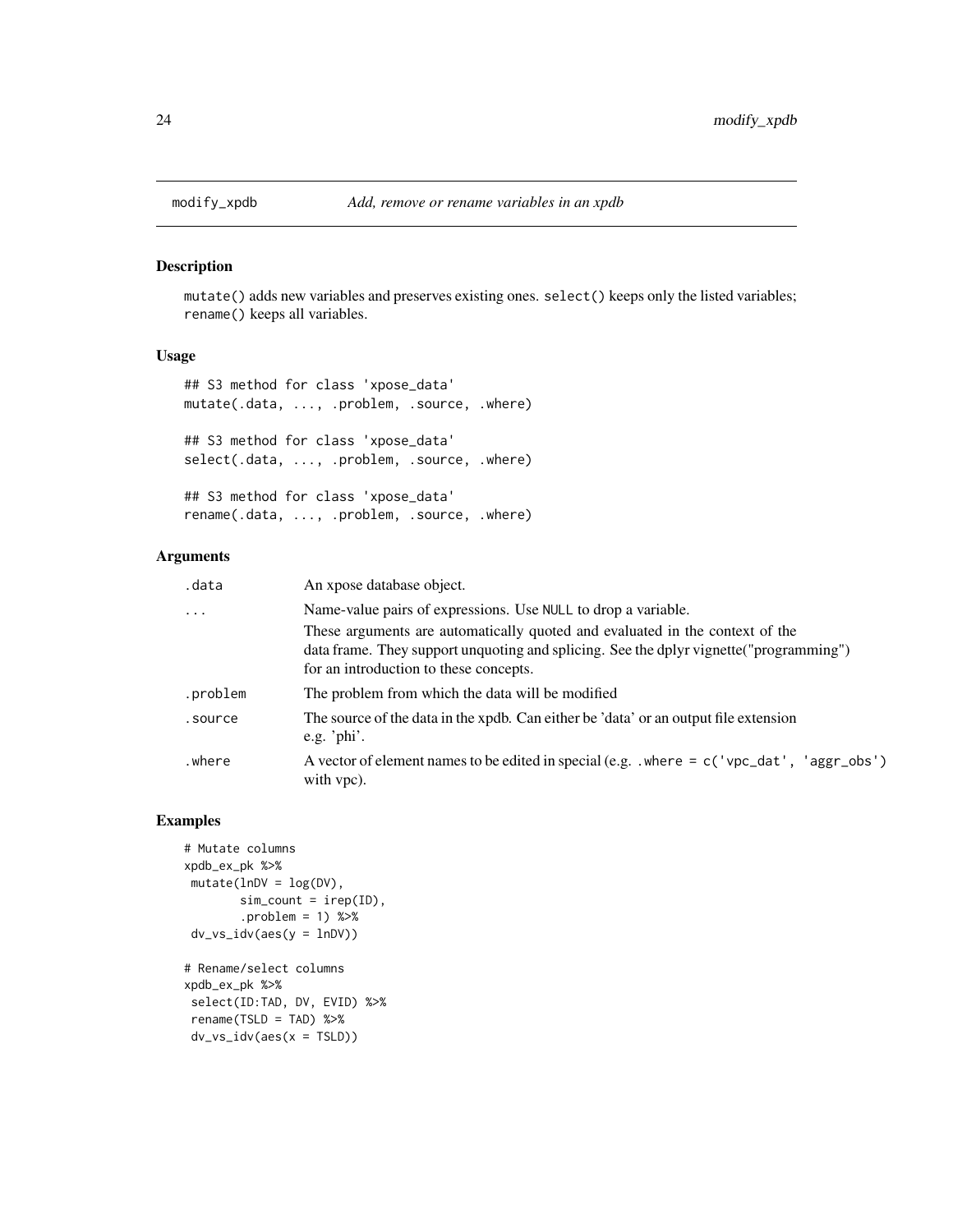<span id="page-24-0"></span>Plot of observations (DV), individual model predictions (IPRED) and/or population predictions (PRED) plotted against the independent variable (IDV).

Observations, individual model predictions and model prediction plotted against the independent variable

#### Usage

```
dv_vs_idv(xpdb, mapping = NULL, group = "ID", type = "pls",
 title = "@y vs. @x | @run", subtitle = "Ofv: @ofv", caption = "@dir",
 tag = NULL, log = NULL, facets, .problem, quiet, ...)
ipred_vs_idv(xpdb, mapping = NULL, group = "ID", type = "pls", facets,
  title = "@y vs. @x | @run", subtitle = "Ofv: @ofv, Eps shrink: @epsshk",
  caption = "@dir", tag = NULL, log = NULL, .problem, quiet, ...)
pred_vs_idv(xpdb, mapping = NULL, group = "ID", type = "pls", facets,
  title = "@y vs. @x | @run", subtitle = "Ofv: @ofv", caption = "@dir",
 tag = NULL, log = NULL, .problem, quiet, ...)dv_preds_vs_idv(xpdb, mapping = NULL, group = "ID", type = "pls", facets,
 title = "Observations, Individual predictions and Population predictions vs. @x | @run",
  subtitle = "Ofv: @ofv, Eps shrink: @epsshk", caption = "@dir",
  tag = NULL, log = NULL, .problem, quiet, ...)
```
#### Arguments

| xpdb     | An xpose database object.                                                                                                           |
|----------|-------------------------------------------------------------------------------------------------------------------------------------|
| mapping  | List of aesthetics mappings to be used for the xpose plot (e.g. point_color).                                                       |
| group    | Grouping variable to be used for lines.                                                                                             |
| type     | String setting the type of plot to be used. Can be points 'p', line 'l', smooth 's'<br>and text 't' or any combination of the four. |
| title    | Plot title. Use NULL to remove.                                                                                                     |
| subtitle | Plot subtitle. Use NULL to remove.                                                                                                  |
| caption  | Page caption. Use NULL to remove.                                                                                                   |
| tag      | Plot identification tag. Use NULL to remove.                                                                                        |
| log      | String assigning logarithmic scale to axes, can be either ", 'x', y' or 'xy'.                                                       |
| facets   | Either a character string to use facet_wrap_paginate or a formula to use<br>facet_grid_paginate.                                    |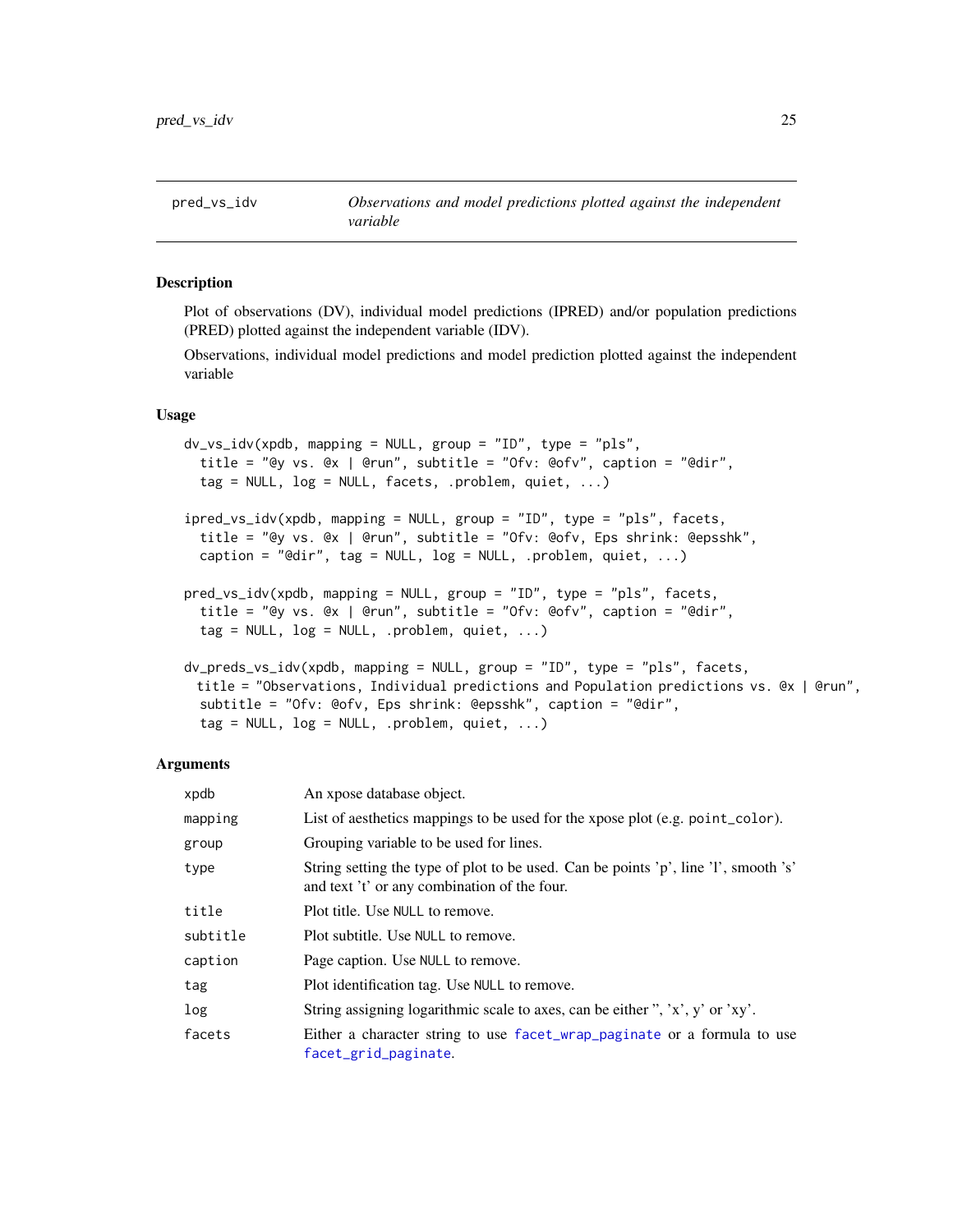<span id="page-25-0"></span>

| .problem                | The \$problem number to be used. By default returns the last estimation problem. |
|-------------------------|----------------------------------------------------------------------------------|
| auiet                   | Logical, if FALSE messages are printed to the console.                           |
| $\cdot$ $\cdot$ $\cdot$ | Any additional aesthetics to be passed on xplot_scatter.                         |

#### Layers mapping

Plots can be customized by mapping arguments to specific layers. The naming convention is layer\_option where layer is one of the names defined in the list below and option is any option supported by this layer e.g. point\_color = 'blue', smooth\_method = 'lm', etc.

- point: options to geom\_point
- line: options to geom\_line
- guide: options to geom\_abline
- smooth: options to geom\_smooth
- text: options to geom\_text
- xscale: options to scale\_x\_continuous or scale\_x\_log10
- yscale: options to scale\_y\_continuous or scale\_y\_log10

#### Faceting

Every xpose plot function has built-in faceting functionalities. Faceting arguments are passed to the functions [facet\\_wrap\\_paginate](#page-0-0) when the facets argument is a character string (e.g. facets = c('SEX', 'MED1')) or [facet\\_grid\\_paginate](#page-0-0) when facets is a formula (e.g. facets = SEX~MED1). All xpose plot functions accept all the arguments for the [facet\\_wrap\\_paginate](#page-0-0) and [facet\\_grid\\_paginate](#page-0-0) functions e.g. dv\_vs\_ipred(xpdb\_ex\_pk,facets = SEX~MED1, ncol = 3, nrow = 3, page = 1, margins = TRUE, labeller =

Faceting options can either be defined in plot functions (e.g. dv\_vs\_ipred(xpdb\_ex\_pk, facets = 'SEX')) or assigned globally to an xpdb object via the xp\_theme (e.g. xpdb  $\leq$  - update\_themes(xpdb\_ex\_pk, xp\_theme =  $list(fa)$ In the latter example all plots generate from this xpdb will automatically be stratified by 'SEX'.

By default, some plot functions use a custom stratifying variable named 'variable', e.g. eta\_distrib(). When using the facets argument, 'variable' needs to be added manually e.g. facets = c('SEX', 'variable') or facets = c('SEX', 'variable'), but is optional, when using the facets argument in xp\_theme variable is automatically added whenever needed.

#### Template titles

Template titles can be used to create highly informative diagnostics plots. They can be applied to any plot title, subtitle, caption and tag. Template titles are defined via a single string containing key variables staring with a ' $@$ ' (e.g. ' $@$  ofv') which will be replaced by their actual value when rendering the plot. For example ''@run, @nobs observations in @nind subjects'' would become ''run001, 1022 observations in 74 subjects''. The available key variables are listed under [template\\_titles](#page-42-1).

#### See Also

[xplot\\_scatter](#page-53-1)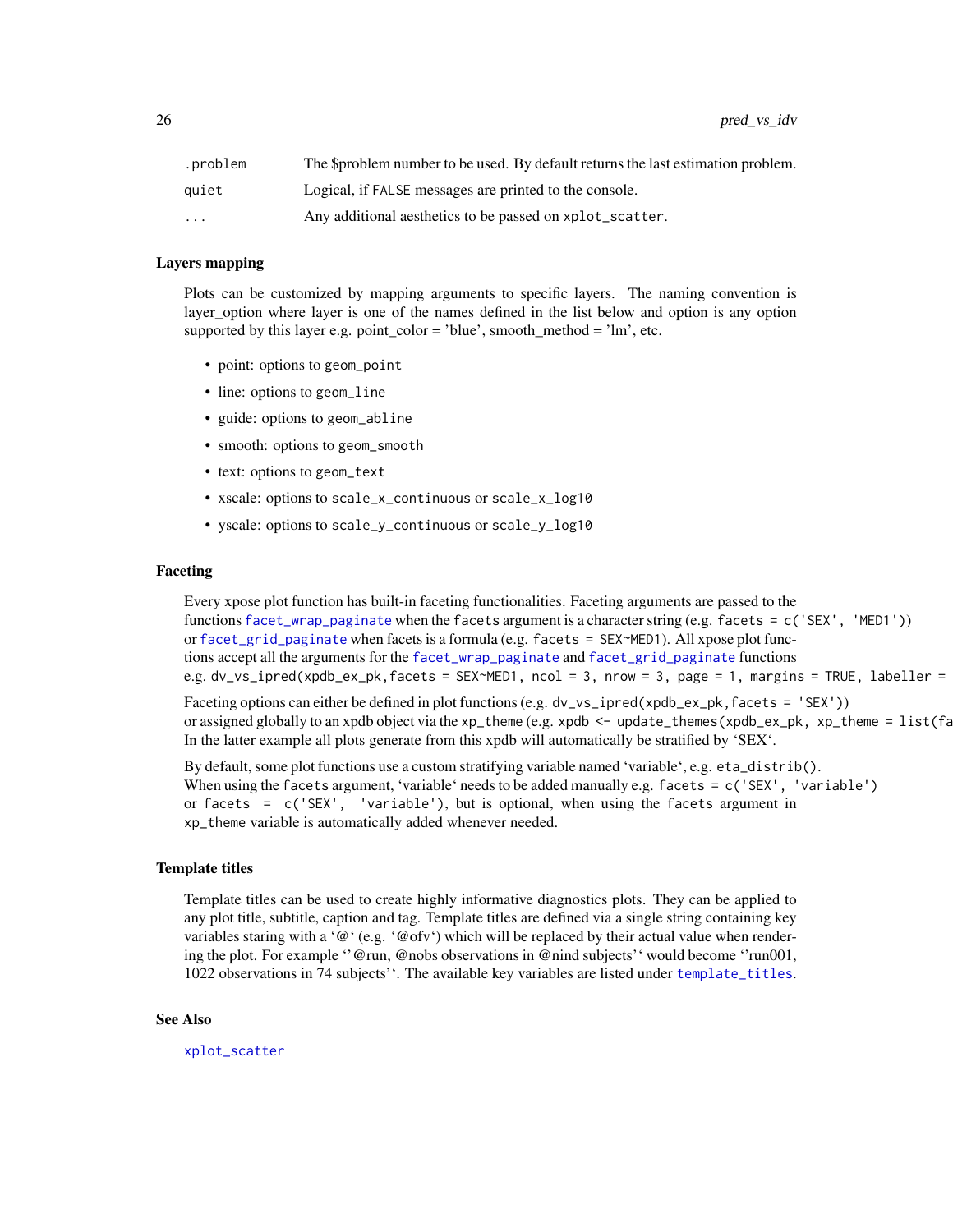### <span id="page-26-0"></span>print.xpose\_data 27

### Examples

dv\_vs\_idv(xpdb\_ex\_pk)

ipred\_vs\_idv(xpdb\_ex\_pk)

pred\_vs\_idv(xpdb\_ex\_pk)

dv\_preds\_vs\_idv(xpdb\_ex\_pk)

print.xpose\_data *Print an xpose\_data object*

### Description

This function returns to the console a list of the files and options attached to an [xpose\\_data](#page-55-1) object.

#### Usage

## S3 method for class 'xpose\_data'  $print(x, \ldots)$ 

### Arguments

|          | An xpose_data object generated with xpose_data. |
|----------|-------------------------------------------------|
| $\cdots$ | Ignored in this function                        |

### Examples

```
# Using the print function
print(xpdb_ex_pk)
```
# Or simply by writting the xpdb name xpdb\_ex\_pk

print.xpose\_plot *Draw an xpose\_plot object*

### Description

This function explicitly draw an xpose\_plot and interprets keywords contained in labels.

### Usage

```
## S3 method for class 'xpose_plot'
print(x, page, ...)
```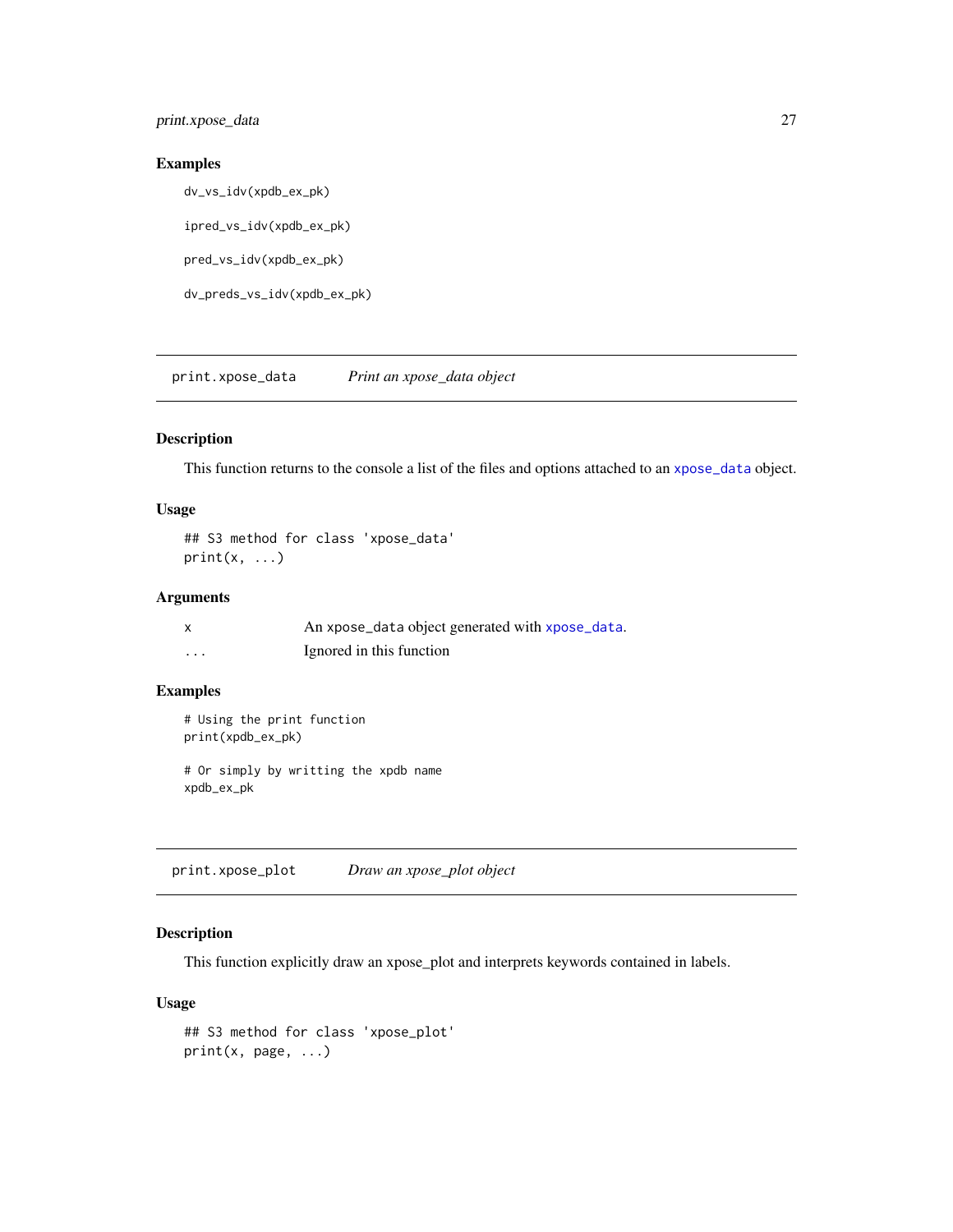### <span id="page-27-0"></span>Arguments

| $\mathsf{x}$ | An xpose_plot object.                                                                  |
|--------------|----------------------------------------------------------------------------------------|
| page         | The page number to be drawn. Can be specified as vector or range of integer<br>values. |
| $\cdots$     | Options to be passed on to the ggplot2 print method.                                   |

### Examples

```
my_plot <- dv_vs_ipred(xpdb_ex_pk) +
           labs(title = 'A label with keywords: @nind individuals & @nobs observations')
# Using the print function
print(my_plot)
# Or simply by writting the plot object name
```
my\_plot

prm\_table *Display a parameter estimates to the console*

### Description

Display parameter estimates from an xpdb object to the console.

#### Usage

```
prm_table(xpdb, .problem = NULL, .subprob = NULL, .method = NULL,
 digits = 4, transform = TRUE, show_all = FALSE)
```
### Arguments

| xpdb      | An xpose_data object from which the model output file data will be extracted.                                                                |
|-----------|----------------------------------------------------------------------------------------------------------------------------------------------|
| .problem  | The problem to be used, by default returns the last one for each file.                                                                       |
| .subprob  | The subproblem to be used, by default returns the last one for each file.                                                                    |
| .method   | The estimation method to be used, by default returns the last one for each file                                                              |
| digits    | The number of significant digits to be displayed.                                                                                            |
| transform | Should diagonal OMEGA and SIGMA elements be transformed to standard de-<br>viation and off diagonal elements be transformed to correlations. |
| show_all  | Logical, whether the 0 fixed off-diagonal elements should be removed from the<br>output.                                                     |

### See Also

[get\\_prm](#page-12-1),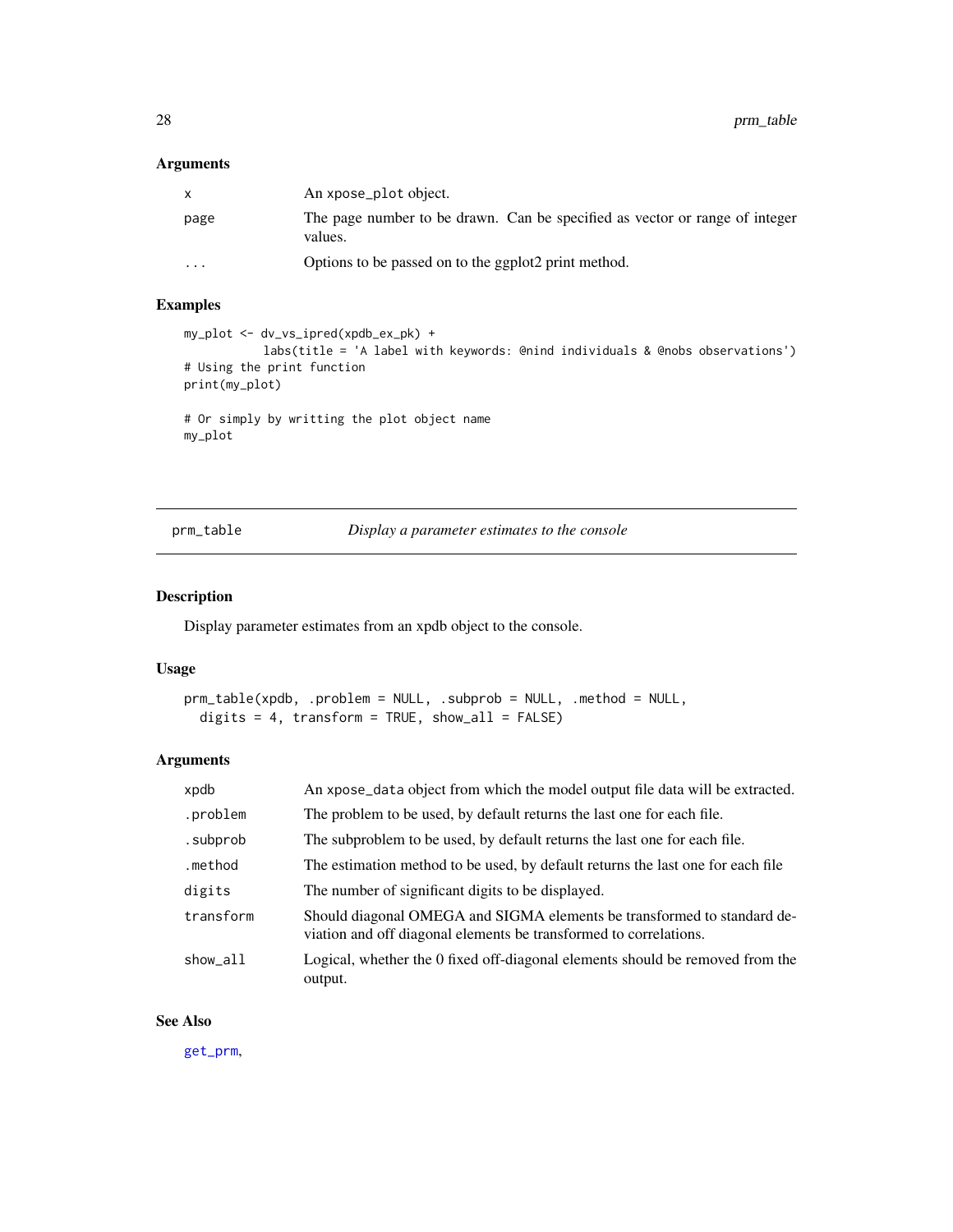#### <span id="page-28-0"></span>qq\_plot 29

### Examples

```
# Store the parameter table
prm <- get_prm(xpdb_ex_pk, .problem = 1)
# Display parameters to the console
prm_table(xpdb_ex_pk, .problem = 1)
```
#### qq\_plot *QQ plots of ETA and residuals*

#### Description

QQ plots of the ETA and model residuals.

#### Usage

```
prm_qq(xpdb, mapping = NULL, drop_fixed = TRUE, type = "p",title = "QQ plot of parameters | @run",
  subtitle = "Based on @nind individuals", caption = "@dir", tag = NULL,
  log = NULL, guide = TRUE, facets, .problem, quiet, ...)
eta_qq(xpdb, mapping = NULL, drop_fixed = TRUE, type = "p",
  title = "QQ plot of etas | @run",
  subtitle = "Based on @nind individuals, Eta shrink: @etashk",
  caption = "@dir", tag = NULL, log = NULL, guide = TRUE, facets,
  .problem, quiet, ...)
res_qq(xpdb, mapping = NULL, res = "CWRES", type = "p",title = "QQ plot of @sample | @run",
  subtitle = "Based on @nobs observations", caption = "@dir", tag = NULL,
  log = NULL, guide = TRUE, facets, .problem, quiet, ...)
cov_qq(xpdb, mapping = NULL, drop_fixed = TRUE, type = "p",title = "QQ plot of continuous covariates | @run",
  subtitle = "Based on @nind individuals", caption = "@dir", tag = NULL,
  log = NULL, guide = TRUE, facets, .problem, quiet, ...)
```
#### Arguments

| xpdb       | An xpose database object.                                                     |
|------------|-------------------------------------------------------------------------------|
| mapping    | List of aesthetics mappings to be used for the xpose plot (e.g. point_color). |
| drop_fixed | Should columns that only have a single unique value (i.e. fixed) be dropped.  |
| type       | String setting the type of plot. Can only be points 'p'.                      |
| title      | Plot title. Use NULL to remove.                                               |
| subtitle   | Plot subtitle. Use NULL to remove.                                            |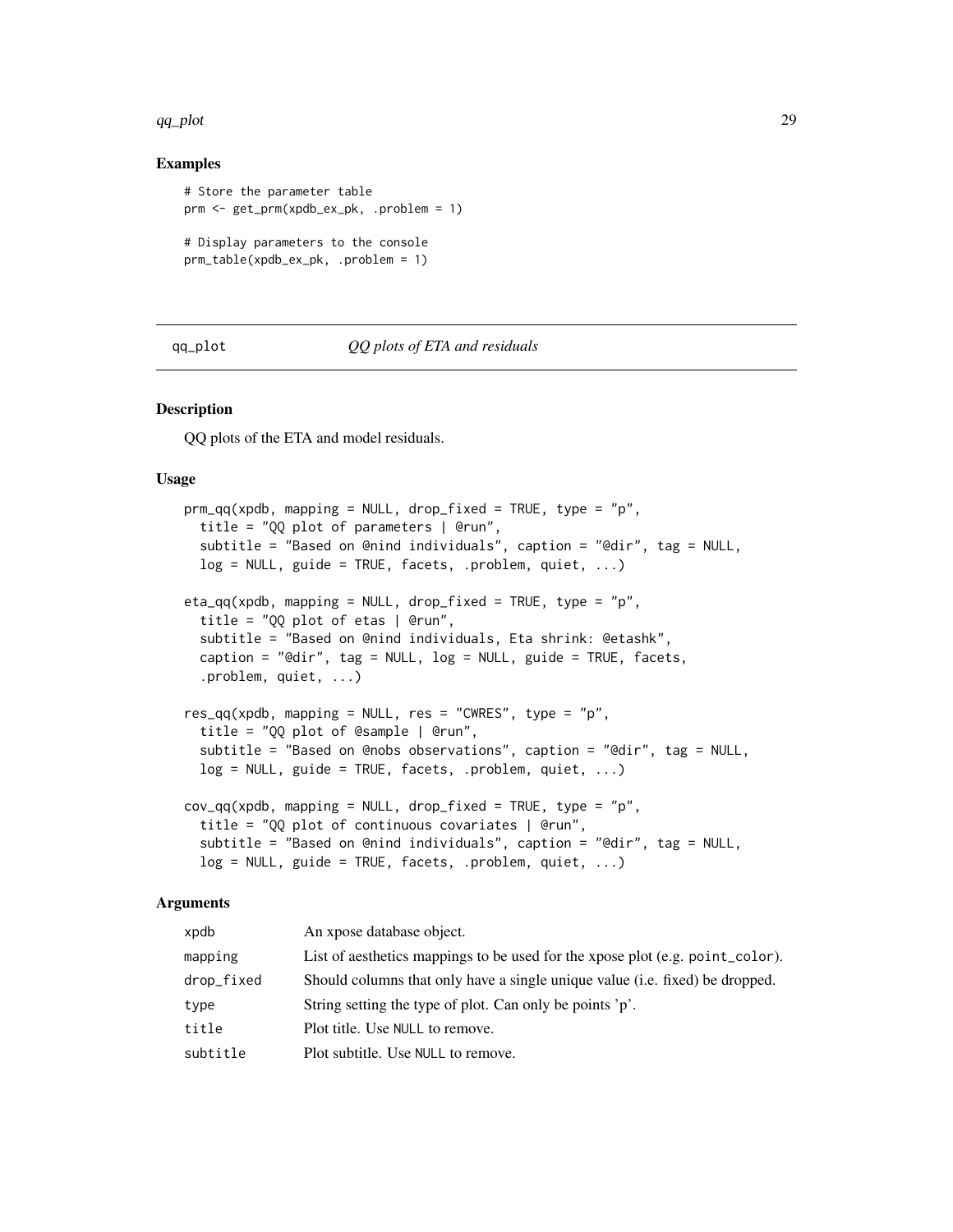<span id="page-29-0"></span>

| caption  | Page caption. Use NULL to remove.                                                                |
|----------|--------------------------------------------------------------------------------------------------|
| tag      | Plot identification tag. Use NULL to remove.                                                     |
| log      | String assigning logarithmic scale to axes, can be either ", 'x', y' or 'xy'.                    |
| guide    | Should the guide (e.g. reference line) be displayed.                                             |
| facets   | Either a character string to use facet_wrap_paginate or a formula to use<br>facet_grid_paginate. |
| .problem | The \$problem number to be used. By default returns the last estimation problem.                 |
| quiet    | Logical, if FALSE messages are printed to the console.                                           |
| $\cdots$ | Any additional aesthetics to be passed on xplot_scatter.                                         |
| res      | Only used for res_qq. Defines the type of residual to be used. Default is<br>"CWRES".            |

#### Layers mapping

Plots can be customized by mapping arguments to specific layers. The naming convention is layer\_option where layer is one of the names defined in the list below and option is any option supported by this layer e.g. point\_color = 'blue', etc.

- point: options to geom\_point
- guide: options to geom\_abline
- xscale: options to scale\_x\_continuous or scale\_x\_log10
- yscale: options to scale\_y\_continuous or scale\_y\_log10

#### Faceting

Every xpose plot function has built-in faceting functionalities. Faceting arguments are passed to the functions [facet\\_wrap\\_paginate](#page-0-0) when the facets argument is a character string (e.g. facets = c('SEX', 'MED1')) or [facet\\_grid\\_paginate](#page-0-0) when facets is a formula (e.g. facets = SEX~MED1). All xpose plot functions accept all the arguments for the [facet\\_wrap\\_paginate](#page-0-0) and [facet\\_grid\\_paginate](#page-0-0) functions e.g. dv\_vs\_ipred(xpdb\_ex\_pk,facets = SEX~MED1, ncol = 3, nrow = 3, page = 1, margins = TRUE, labeller = Faceting options can either be defined in plot functions (e.g. dv\_vs\_ipred(xpdb\_ex\_pk,facets = 'SEX')) or assigned globally to an xpdb object via the xp\_theme (e.g. xpdb  $\leq$  - update\_themes(xpdb\_ex\_pk, xp\_theme =  $list(fa)$ In the latter example all plots generate from this xpdb will automatically be stratified by 'SEX'.

By default, some plot functions use a custom stratifying variable named 'variable', e.g. eta\_distrib(). When using the facets argument, 'variable' needs to be added manually e.g. facets = c('SEX', 'variable') or facets = c('SEX', 'variable'), but is optional, when using the facets argument in xp\_theme variable is automatically added whenever needed.

#### Template titles

Template titles can be used to create highly informative diagnostics plots. They can be applied to any plot title, subtitle, caption and tag. Template titles are defined via a single string containing key variables staring with a ' $@$ ' (e.g. ' $@$ ofv') which will be replaced by their actual value when rendering the plot. For example ''@run, @nobs observations in @nind subjects'' would become ''run001, 1022 observations in 74 subjects''. The available key variables are listed under [template\\_titles](#page-42-1).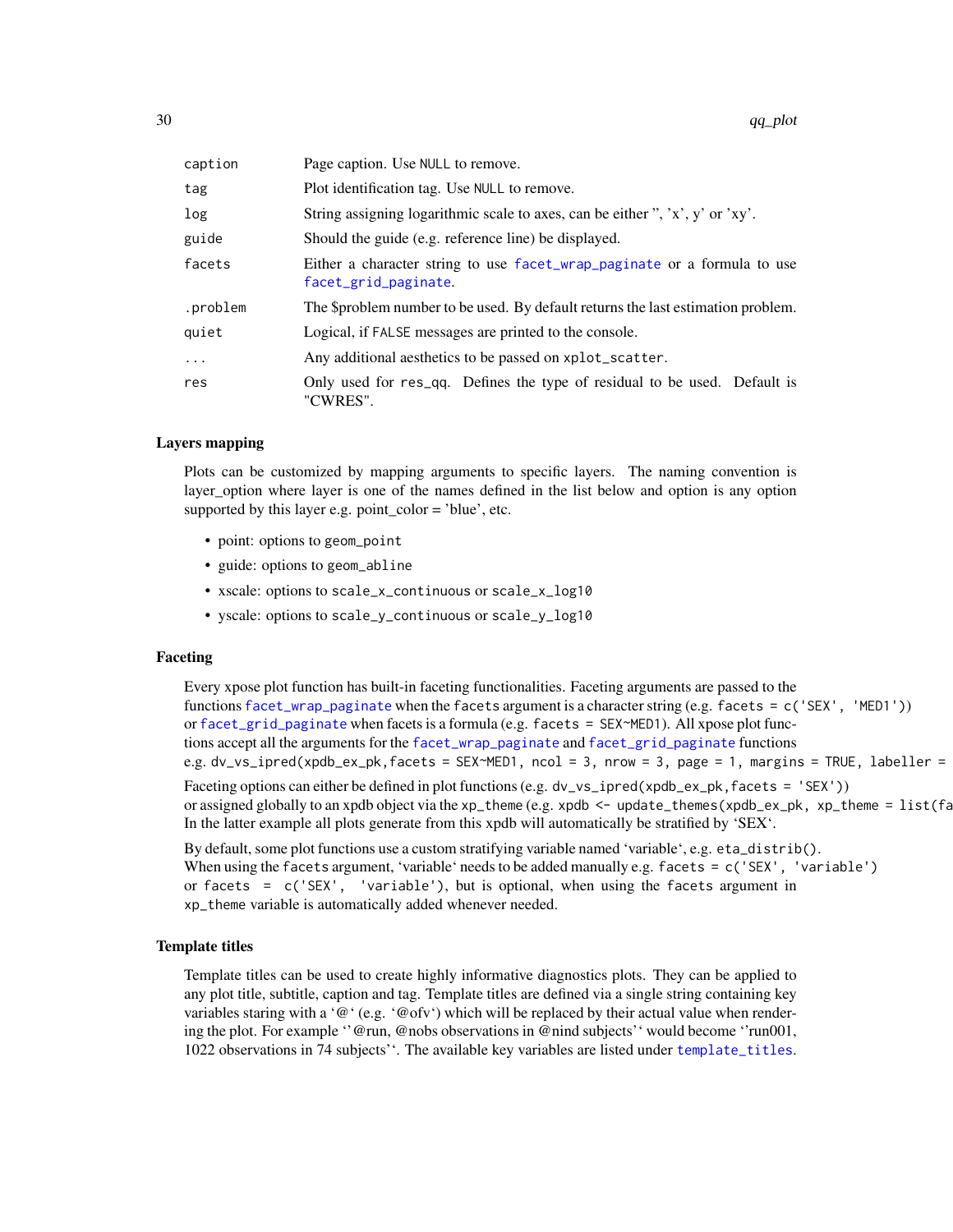<span id="page-30-0"></span>read\_nm\_files 31

### See Also

[xplot\\_distrib](#page-50-1)

### Examples

```
# QQ plot of parameters
prm_qq(xpdb_ex_pk)
# QQ plot of eta
eta_qq(xpdb_ex_pk)
# QQ plot of residuals
res_qq(xpdb_ex_pk, res = c('IWRES', 'CWRES'))
# QQ plot of continuous covariates
cov_qq(xpdb_ex_pk)
```
<span id="page-30-1"></span>read\_nm\_files *NONMEM output file import function*

### Description

Quickly import NONMEM output files into R.

### Usage

```
read_nm_files(runno = NULL, prefix = "run", ext = c(".ext", ".cor",
  ".cov", ".phi", ".grd", ".shk"), file = NULL, dir = NULL, quiet = FALSE)
```
### Arguments

| runno  | Run number to be evaluated.                                                                                              |
|--------|--------------------------------------------------------------------------------------------------------------------------|
| prefix | Prefix of the model file names.                                                                                          |
| ext    | A vector of the file extension to import. By default '.ext', '.cor', '.cov', '.phi',<br>'.grd', '.shk' files are listed. |
| file   | Names of the model output file to be imported. Alternative argument to prefix,<br>runno and ext.                         |
| dir    | Location of the model files.                                                                                             |
| quiet  | Logical, if FALSE messages are printed to the console.                                                                   |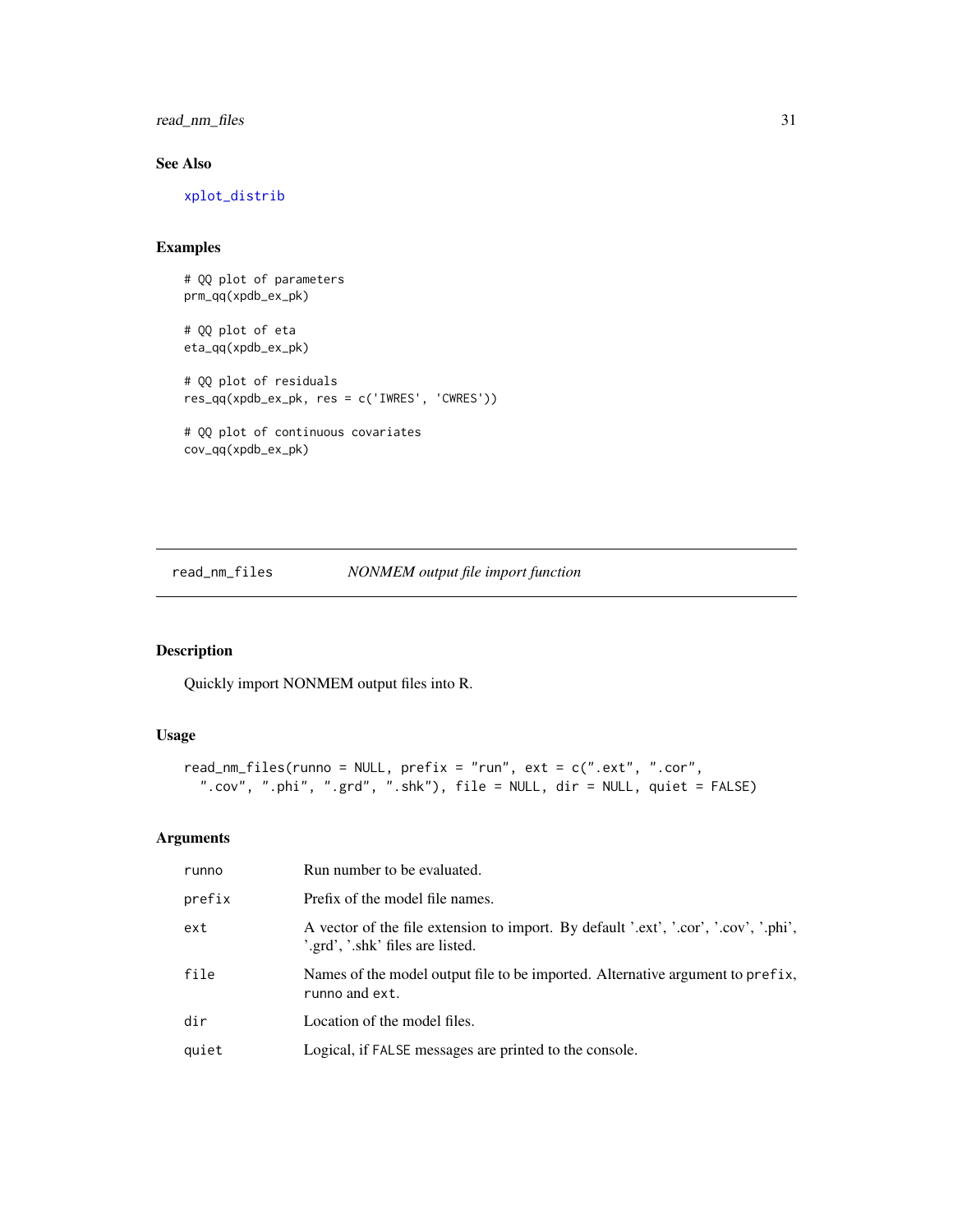#### File path generation

The rules for model file names generation are as follow:

- with runno: the full path is generated as <dir>/<prefix><runno>.<ext>e.g. with dir = 'model/pk',  $prefix = 'run', runno = '001', ext = '.lst'$  the resulting path would be model/pk/run001.lst
- with file: the full path is generated as <dir>/<file> e.g. with dir = 'model/pk', file = 'run001.lst' the resulting path would also be model/pk/run001.lst. Note: in this case the file extension should be provided as part of the 'file' argument.

### See Also

[xpose\\_data](#page-55-1), [read\\_nm\\_tables](#page-33-1)

#### Examples

```
## Not run:
# Using the `file` argument to import a model file:
ext_file <- read_nm_files(file = 'run001.ext', dir = 'models')
# Using the `runno` argument to import a model file:
ext_file <- read_nm_files(runno = '001', ext = '.ext', dir = 'models')
```
## End(Not run)

<span id="page-31-1"></span>read\_nm\_model *NONMEM model file parser*

#### Description

Parse NONMEM model files in R format

#### Usage

```
read_nm_model(runno = NULL, prefix = "run", ext = ".lst", file = NULL,
  dir = NULL)
```
### Arguments

| runno  | Run number to be used to generate model file name. Used in combination with<br>prefix and ext.                                         |
|--------|----------------------------------------------------------------------------------------------------------------------------------------|
| prefix | Prefix to be used to generate model file name. Used in combination with runno<br>and ext.                                              |
| ext    | Extension to be used to generate model file name. Should be one of '.lst' (de-<br>fault), '.out', '.res', '.mod' or '.ctl' for NONMEM. |
| file   | Model file name (preferably a '.lst' file) containing the file extension. Alterna-<br>tive to prefix, runno and ext arguments.         |
| dir    | Location of the model files.                                                                                                           |

<span id="page-31-0"></span>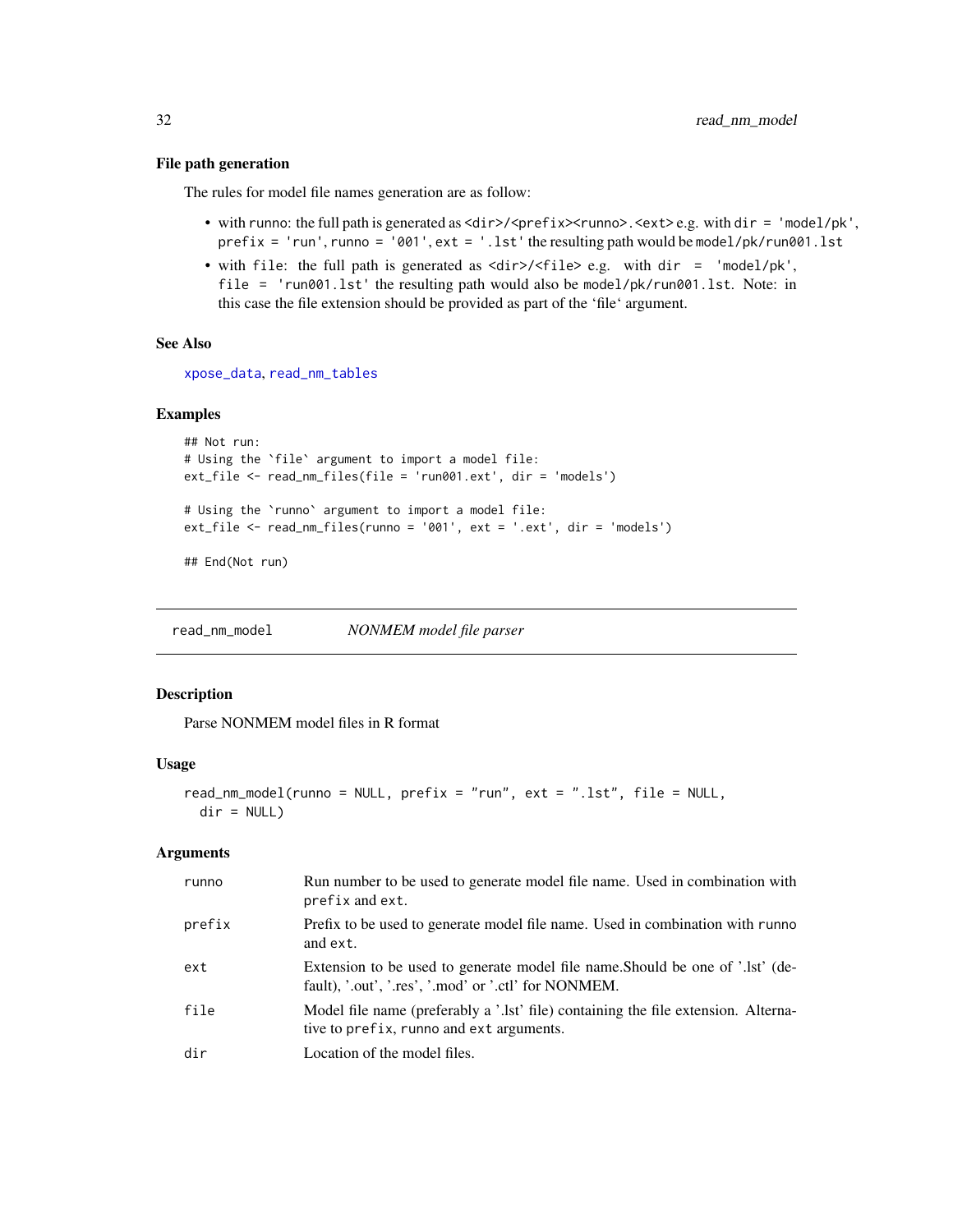#### <span id="page-32-0"></span>Details

A NONMEM model output file (i.e. .lst, .out or .res) should preferably be provided to read\_nm\_model to allow for a more extensive xpose summary. However in some cases these output files may not contain the model code, thus preventing xpose from identifying the associated output tables names. In such cases xpose will attempt to read the associated model file (i.e. .mod or .ctl) instead to find the model code. Note: it is important that between the naming convention between the NONMEM output and the model file remains consistent e.g. run001.lst should be associated with run001.mod.

#### Value

A [tibble](#page-0-0) of class model containing the following columns:

- problem: a numeric identifier for the \$PROBLEM associated with the code.
- level: a unique numeric identifier to each subroutine block associated with the code.
- subroutine: a character identifier named after the 3 first letters of the subroutine name e.g. '\$THETA' and '\$TABLE' will become 'the' and 'tab' respectively. In addition all output from the .lst is labeled 'lst', the general nonmem output e.g. NM-TRAN messages are labelled 'oth'. With priors thp, tpv, omp, opd, sip, spd abbreviations are given to the THETAP, THETAPV, OMEGAP, etc.
- code: the code without comments or subroutine names e.g. '\$THETA 0.5; TVCL' will return  $'0.5'.$
- **comment**: the last comment of a record e.g. '0.5; Clearance (L/h); TVCL' will return 'TVCL'.

#### File path generation

The rules for model file names generation are as follow:

- with runno: the full path is generated as  $\langle \text{dir}\rangle / \langle \text{prefix}\rangle$   $\langle \text{runno}\rangle$ .  $\langle \text{ext}\rangle$  e.g. with dir = 'model/pk',  $prefix = 'run', runno = '001', ext = '.lst'$  the resulting path would be model/pk/run001.lst
- with file: the full path is generated as <dir>/<file> e.g. with dir = 'model/pk', file = 'run001.lst' the resulting path would also be model/pk/run001.lst. Note: in this case the file extension should be provided as part of the 'file' argument.

#### See Also

[xpose\\_data](#page-55-1), [read\\_nm\\_tables](#page-33-1)

```
## Not run:
# Using the `file` argument to import a model file:
nm_model <- read_nm_model(file = 'run001.lst', dir = 'models')
# Using the `runno` argument to import a model file:
nm_model <- read_nm_model(runno = '001', ext = '.lst', dir = 'models')
## End(Not run)
```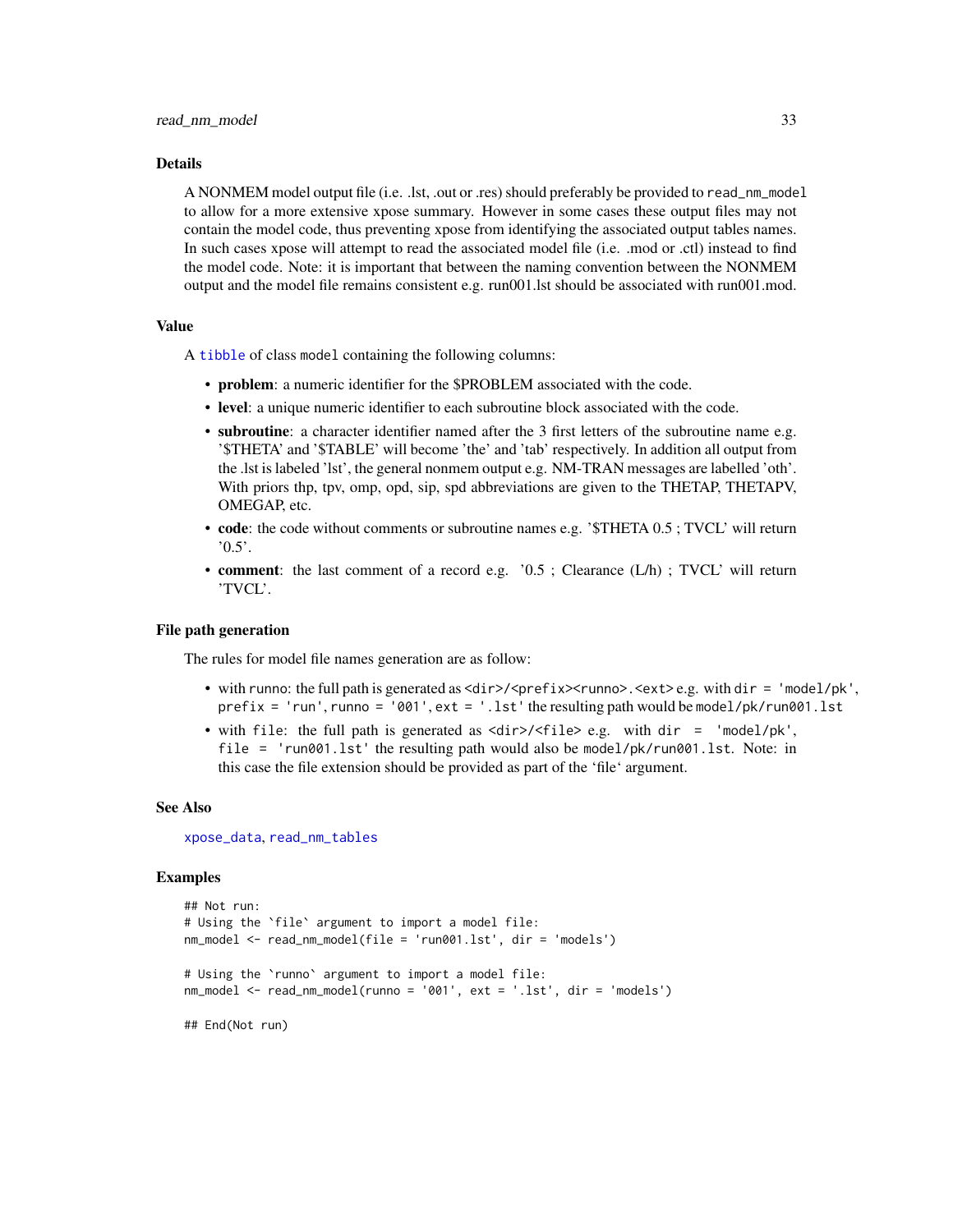<span id="page-33-1"></span><span id="page-33-0"></span>

Quickly import NONMEM output tables into R. This function automatically detects the optimal settings to import the tables from nonmem.

#### Usage

```
read_nm_tables(file = NULL, dir = NULL, combined = TRUE,
 rm_duplicates = TRUE, quiet = FALSE, simtab = NULL, ziptab = TRUE,
 ...)
```
#### Arguments

| file          | A character vector of path to the files or a nm_table_list object created with<br>list_nm_tables.                                                           |
|---------------|-------------------------------------------------------------------------------------------------------------------------------------------------------------|
| dir           | Location of the model files.                                                                                                                                |
| combined      | Logical value indicating whether multiple tables should be combined into a sin-<br>gle one. If the number of rows does not match an error will be returned. |
| rm_duplicates | Logical value indicating whether duplicated columns should be removed.                                                                                      |
| quiet         | Logical, if FALSE messages are printed to the console.                                                                                                      |
| simtab        | If TRUE only reads in simulation tables, if FALSE only reads estimation tables.<br>Default NULL reads all tables.                                           |
| ziptab        | If TRUE search for the tables that have been compressed and renamed $\leq$ file $>$ .zip'.                                                                  |
| $\cdots$      | Additional arguments to be passed to the read_table2 or read_csv functions.                                                                                 |
|               |                                                                                                                                                             |

#### Table format requirement

When using read\_nm\_tables with the combined argument set to FALSE an ID column must be present in all data tables. When combined is set to TRUE instead an ID column must be present in at least one table for each problem and for each 'firstonly' category. ID columns are required to properly combine/merge tables and removing NA records. If the ID column is missing from a table and combined = FALSE read\_nm\_tables will return the following warning: Unknown variables: `ID`. While the data is returned beware that NA records might be left in the data and the output should be checked carefully. If combined = TRUE read\_nm\_tables xpose is more strict and will return the following warning instead: Dropped `<tablenames>` due to missing required `ID` column..

```
## Not run:
# Import tables manually and return them as a list of individual tables
nm_tables <- read_nm_tables(file = c('sdtab001', 'patab001'),
                            dir = 'models', combined = FALSE)
```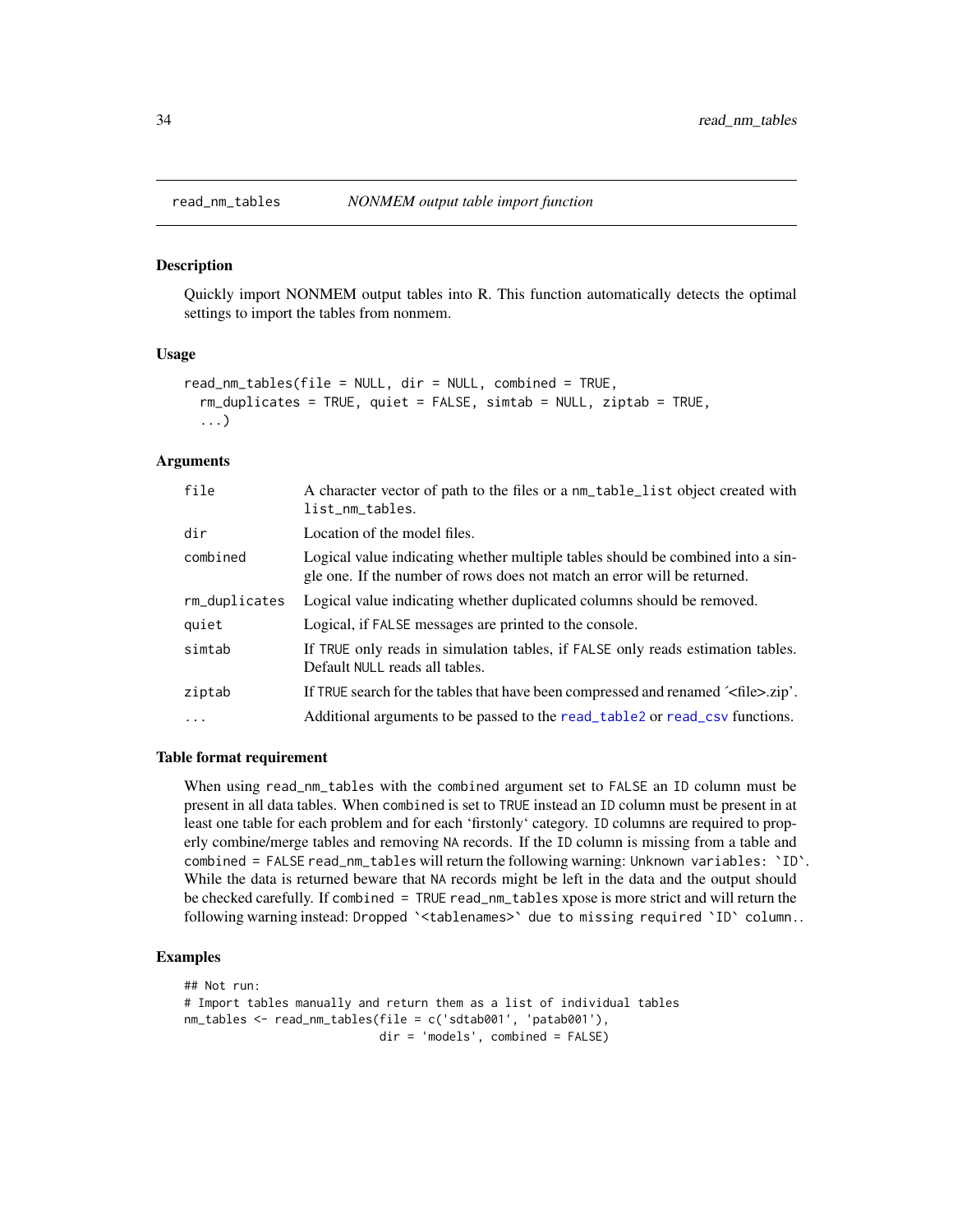```
# Import tables manually and return them as a single merged table
nm_tables <- read_nm_tables(file = c('sdtab001', 'patab001'),
                            dir = 'models', combined = TRUE)
# Import tables automatically (used internally by xpose_data())
nm_tables <- read_nm_model(file = 'run001.lst', dir = 'models') %>%
             list_nm_tables() %>%
             read_nm_tables()
# Passing arguments to readr via `...`
# (e.g. import columns as character and only first 10 rows)
nm_tables <- read_nm_tables(file = 'sdtab001', dir = 'models',
                            col_type = readr::cols(.default = 'c'),n_{max} = 10
```
## End(Not run)

res\_vs\_idv *Residuals plotted against the independent variable*

#### **Description**

Model residuals plotted against the independent variable (IDV).

The residuals can be one of:

- RES: model residuals
- WRES: weighted model residuals
- CWRES: conditional weighted model residuals
- EWRES/ECWRES: Monte Carlo based model residuals
- NPDE: Normalized prediction distribution error

#### Usage

```
res_vs_idv(xpdb, mapping = NULL, res = "CWRES", group = "ID",
 type = "pls", title = "@y vs. @x | @run", subtitle = "Ofv: @ofv",
 caption = "@dir", tag = NULL, log = NULL, guide = TRUE, facets,
 .problem, quiet, ...)
absval_res_vs_idv(xpdb, mapping = NULL, res = "CWRES", group = "ID",
 type = "pls", title = "@y vs. @x | @run", subtitle = "Ofv: @ofv",
 caption = "@dir", tag = NULL, log = NULL, guide = FALSE, facets,
 .problem, quiet, ...)
```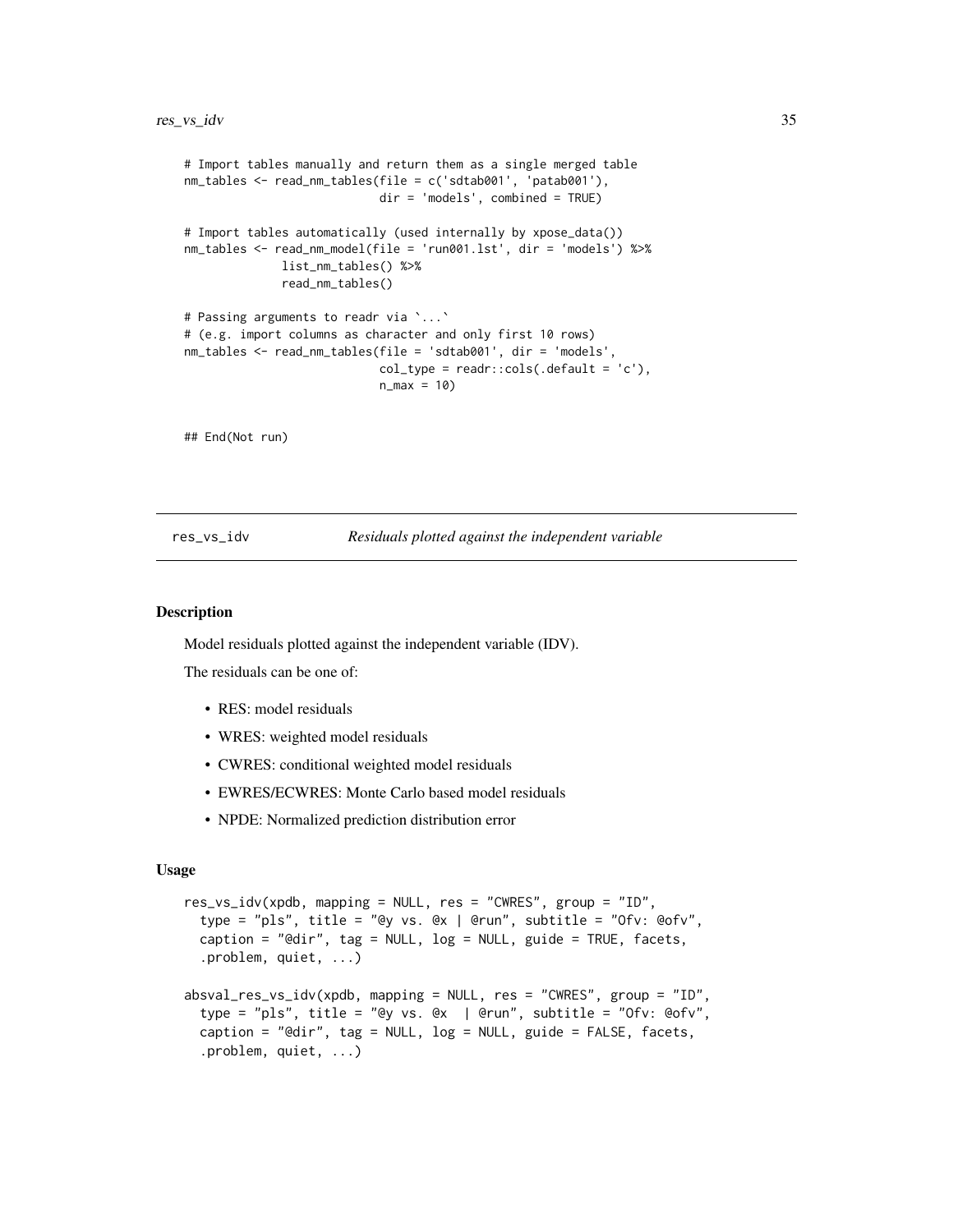#### **Arguments**

| xpdb     | An xpose database object.                                                                                                           |
|----------|-------------------------------------------------------------------------------------------------------------------------------------|
| mapping  | List of aesthetics mappings to be used for the xpose plot (e.g. point_color).                                                       |
| res      | Type of residual to be used. Default is "CWRES".                                                                                    |
| group    | Grouping variable to be used for lines.                                                                                             |
| type     | String setting the type of plot to be used. Can be points 'p', line 'l', smooth 's'<br>and text 't' or any combination of the four. |
| title    | Plot title. Use NULL to remove.                                                                                                     |
| subtitle | Plot subtitle. Use NULL to remove.                                                                                                  |
| caption  | Page caption. Use NULL to remove.                                                                                                   |
| tag      | Plot identification tag. Use NULL to remove.                                                                                        |
| log      | String assigning logarithmic scale to axes, can be either ", 'x', y' or 'xy'.                                                       |
| guide    | Enable guide display (e.g. unity line).                                                                                             |
| facets   | Either a character string to use facet_wrap_paginate or a formula to use<br>facet_grid_paginate.                                    |
| .problem | The \$problem number to be used. By default returns the last estimation problem.                                                    |
| quiet    | Logical, if FALSE messages are printed to the console.                                                                              |
| $\cdots$ | Any additional aesthetics to be passed on xplot_scatter.                                                                            |

#### Layers mapping

Plots can be customized by mapping arguments to specific layers. The naming convention is layer\_option where layer is one of the names defined in the list below and option is any option supported by this layer e.g. point\_color = 'blue', smooth\_method = 'lm', etc.

- point: options to geom\_point
- line: options to geom\_line
- guide: options to geom\_abline
- smooth: options to geom\_smooth
- text: options to geom\_text
- xscale: options to scale\_x\_continuous or scale\_x\_log10
- yscale: options to scale\_y\_continuous or scale\_y\_log10

#### Template titles

Template titles can be used to create highly informative diagnostics plots. They can be applied to any plot title, subtitle, caption and tag. Template titles are defined via a single string containing key variables staring with a ' $@'$  (e.g. ' $@$  ofv') which will be replaced by their actual value when rendering the plot. For example ''@run, @nobs observations in @nind subjects'' would become ''run001, 1022 observations in 74 subjects''. The available key variables are listed under [template\\_titles](#page-42-1).

#### See Also

[xplot\\_scatter](#page-53-1)

<span id="page-35-0"></span>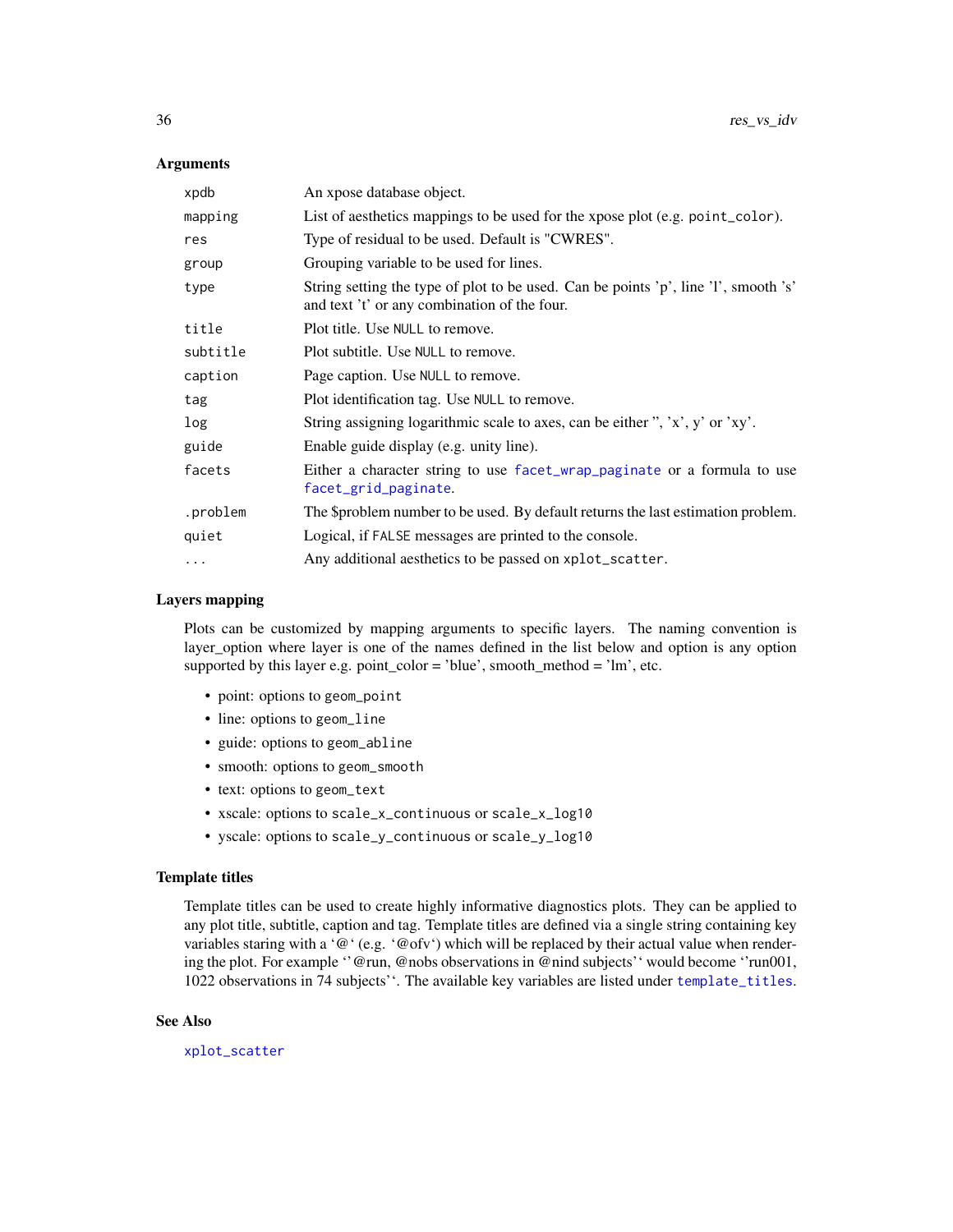<span id="page-36-0"></span>res\_vs\_pred 37

#### Examples

```
# Standard residual
res_vs_idv(xpdb_ex_pk, res = c('IWRES', 'CWRES'))
# Absolute value of the residuals
absval_res_vs_idv(xpdb_ex_pk, res = 'CWRES')
```
#### res\_vs\_pred *Residuals plotted against population predictions*

#### Description

Model residuals plotted against population predictions (PRED).

The residuals can be one of:

- RES: model residuals
- WRES: weighted model residuals
- CWRES: conditional weighted model residuals
- EWRES/ECWRES: Monte Carlo based model residuals
- NPDE: Normalized prediction distribution error

### Usage

```
res_vs_pred(xpdb, mapping = NULL, res = "CWRES", group = "ID",
  type = "pls", title = "@y vs. @x | @run", subtitle = "Ofv: @ofv",
  caption = "@dir", tag = NULL, log = NULL, guide = TRUE, facets,
  .problem, quiet, ...)
absval_res_vs_pred(xpdb, mapping = NULL, res = "CWRES", group = "ID",
  type = "pls", title = "@y vs. @x | @run", subtitle = "Ofv: @ofv",
 caption = "@dir", tag = NULL, log = NULL, guide = FALSE, facets,
  .problem, quiet, ...)
```
#### Arguments

| xpdb     | An xpose database object.                                                                                                           |
|----------|-------------------------------------------------------------------------------------------------------------------------------------|
| mapping  | List of aesthetics mappings to be used for the xpose plot (e.g. point_color).                                                       |
| res      | Type of residual to be used. Default is "CWRES".                                                                                    |
| group    | Grouping variable to be used for lines.                                                                                             |
| type     | String setting the type of plot to be used. Can be points 'p', line 'l', smooth 's'<br>and text 't' or any combination of the four. |
| title    | Plot title. Use NULL to remove.                                                                                                     |
| subtitle | Plot subtitle. Use NULL to remove.                                                                                                  |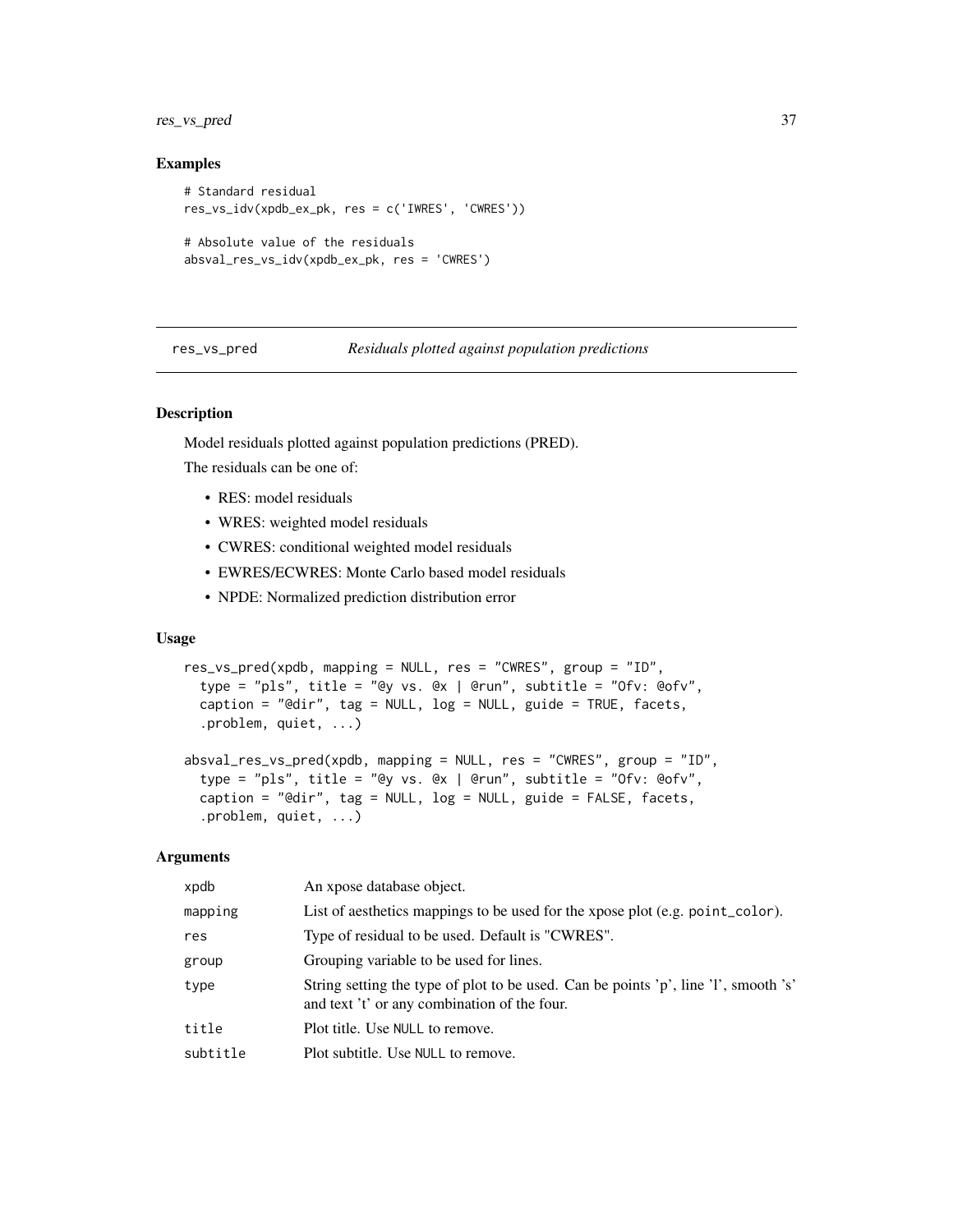<span id="page-37-0"></span>

| caption  | Page caption. Use NULL to remove.                                                                |
|----------|--------------------------------------------------------------------------------------------------|
| tag      | Plot identification tag. Use NULL to remove.                                                     |
| log      | String assigning logarithmic scale to axes, can be either ", 'x', y' or 'xy'.                    |
| guide    | Enable guide display (e.g. unity line).                                                          |
| facets   | Either a character string to use facet_wrap_paginate or a formula to use<br>facet_grid_paginate. |
| .problem | The \$problem number to be used. By default returns the last estimation problem.                 |
| quiet    | Logical, if FALSE messages are printed to the console.                                           |
| $\ddots$ | Any additional aesthetics to be passed on xplot_scatter.                                         |
|          |                                                                                                  |

#### Layers mapping

Plots can be customized by mapping arguments to specific layers. The naming convention is layer\_option where layer is one of the names defined in the list below and option is any option supported by this layer e.g. point\_color = 'blue', smooth\_method = 'lm', etc.

- point: options to geom\_point
- line: options to geom\_line
- guide: options to geom\_abline
- smooth: options to geom\_smooth
- text: options to geom\_text
- xscale: options to scale\_x\_continuous or scale\_x\_log10
- yscale: options to scale\_y\_continuous or scale\_y\_log10

#### Faceting

Every xpose plot function has built-in faceting functionalities. Faceting arguments are passed to the functions [facet\\_wrap\\_paginate](#page-0-0) when the facets argument is a character string (e.g. facets = c('SEX', 'MED1')) or [facet\\_grid\\_paginate](#page-0-0) when facets is a formula (e.g. facets = SEX~MED1). All xpose plot functions accept all the arguments for the [facet\\_wrap\\_paginate](#page-0-0) and [facet\\_grid\\_paginate](#page-0-0) functions e.g. dv\_vs\_ipred(xpdb\_ex\_pk,facets = SEX~MED1, ncol = 3, nrow = 3, page = 1, margins = TRUE, labeller = Faceting options can either be defined in plot functions (e.g. dv\_vs\_ipred(xpdb\_ex\_pk, facets = 'SEX')) or assigned globally to an xpdb object via the xp\_theme (e.g. xpdb  $\leq$  - update\_themes(xpdb\_ex\_pk, xp\_theme =  $list(fa)$ In the latter example all plots generate from this xpdb will automatically be stratified by 'SEX'.

By default, some plot functions use a custom stratifying variable named 'variable', e.g. eta\_distrib(). When using the facets argument, 'variable' needs to be added manually e.g. facets = c('SEX', 'variable') or facets = c('SEX', 'variable'), but is optional, when using the facets argument in xp\_theme variable is automatically added whenever needed.

#### Template titles

Template titles can be used to create highly informative diagnostics plots. They can be applied to any plot title, subtitle, caption and tag. Template titles are defined via a single string containing key variables staring with a ' $@$ ' (e.g. ' $@$ ofv') which will be replaced by their actual value when rendering the plot. For example ''@run, @nobs observations in @nind subjects'' would become ''run001, 1022 observations in 74 subjects''. The available key variables are listed under [template\\_titles](#page-42-1).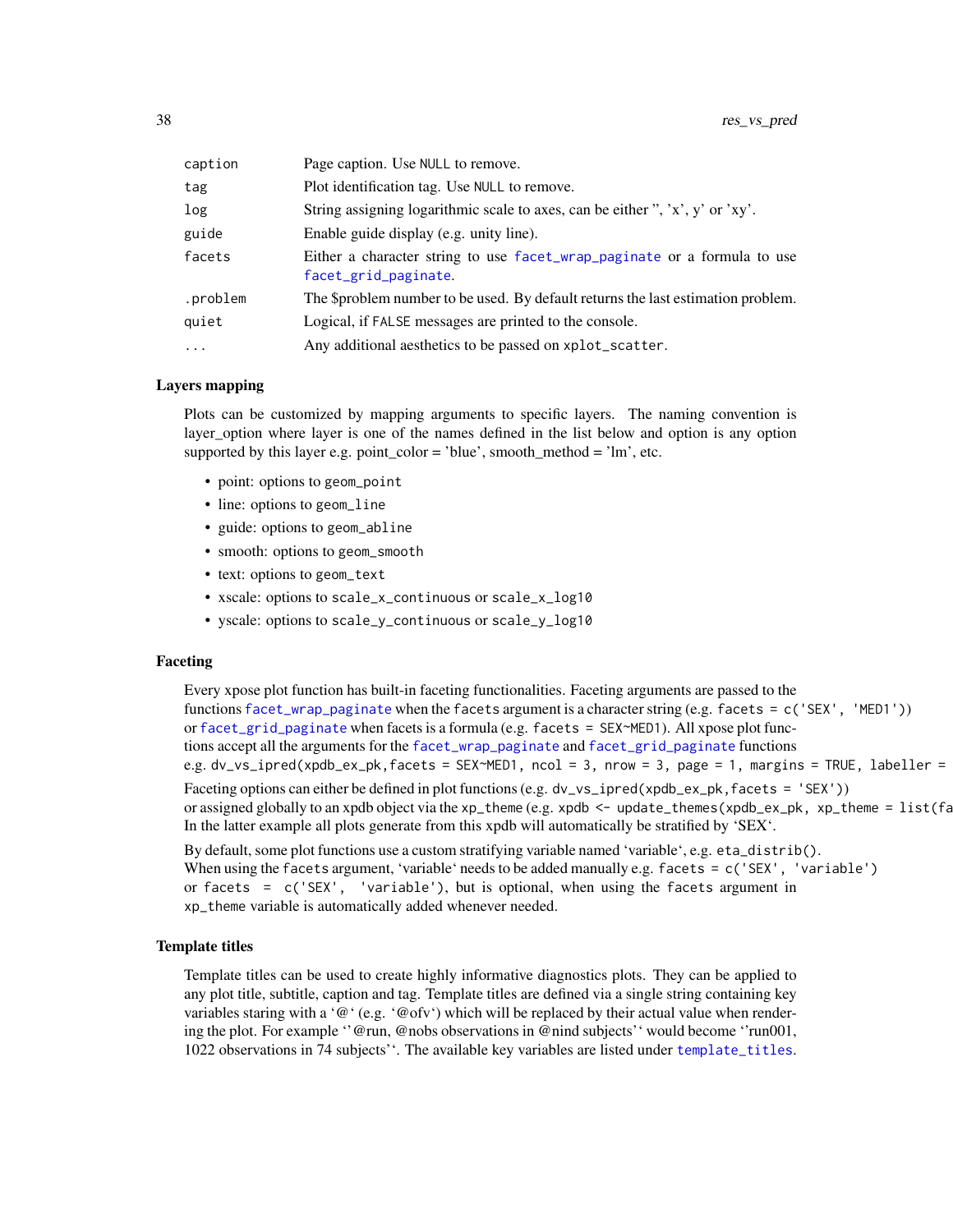<span id="page-38-0"></span>set\_vars 39

### See Also

[xplot\\_scatter](#page-53-1)

### Examples

```
# Standard residual
res_vs_pred(xpdb_ex_pk, res = c('IWRES', 'CWRES'))
```

```
# Absolute value of the residuals
absval_res_vs_pred(xpdb_ex_pk, res = 'CWRES')
```
#### set\_vars *Set variable type, label or units*

### <span id="page-38-1"></span>Description

Function designed to change the type, label or unit associated with variables.

### Usage

```
set_var_types(xpdb, .problem = NULL, ..., auto_factor = TRUE, quiet)
set_var_labels(xpdb, .problem = NULL, ..., quiet)
set_var_units(xpdb, .problem = NULL, ..., quiet)
```
### Arguments

| xpdb        | An xpose_data object.                                                                                                                                                                    |
|-------------|------------------------------------------------------------------------------------------------------------------------------------------------------------------------------------------|
| .problem    | The problem number to which the edits will be applied.                                                                                                                                   |
| $\ddots$    | Specifications of the edits to be made to the xpdb index. Edits are made as type<br>and variable pairs e.g. $idv = 'TAD'$ will assign $TAD$ to the type $idv$ (independent<br>variable). |
| auto_factor | With set_var_types only. If TRUE new columns assigned to the type 'catcov'<br>will be converted to factor.                                                                               |
| quiet       | Logical, if FALSE messages are printed to the console.                                                                                                                                   |

### Value

An xpose\_data object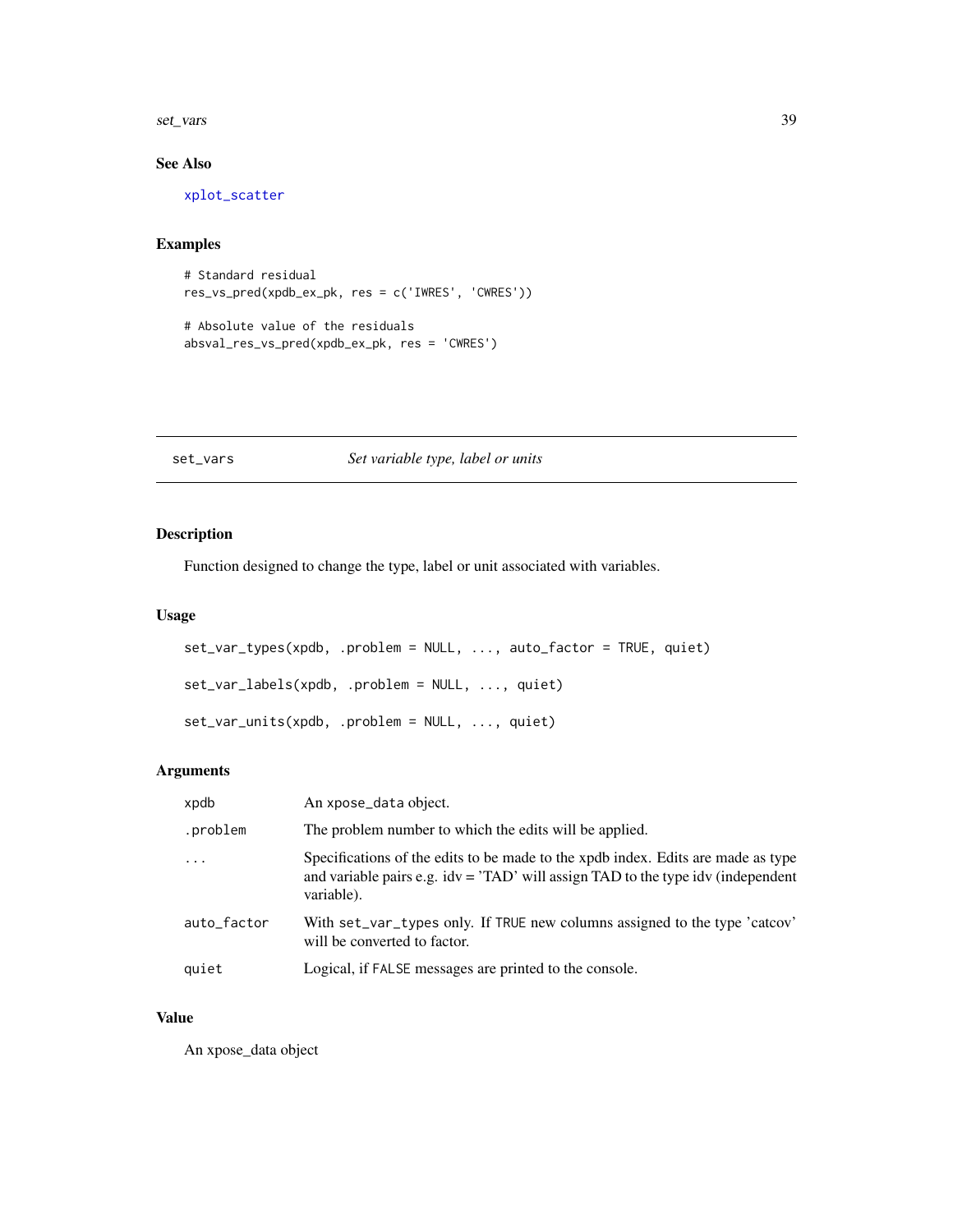### <span id="page-39-0"></span>Recognized variable types

- a: Compartments' amount
- amt: Dose amount
- catcov: Categorical covariate
- contcov: Continuous covariate
- dv: Dependent variable
- dvid: DV identifier
- eta: Eta
- evid: Event identifier
- id: Subject identifier
- idv: Independent variable
- ipred: Individual model predictions
- mdv: Missing dependent variable
- na: Not attributed
- occ: Occasion flag
- param: Model parameter
- pred: Typical model predictions
- res: Residuals

### See Also

#### [list\\_vars](#page-18-1)

```
# Change variable type
xpdb_2 <- set_var_types(xpdb_ex_pk, .problem = 1, idv = 'TAD')
# Change labels
xpdb_2 <- set_var_labels(xpdb_2, .problem = 1, ALAG1 = 'Lag time', CL = 'Clearance', V = 'Volume')
# Change units
xpdb_2 \leftarrow set\_var\_units(xpdb_2,.problem = 1, ALAG1 = 'h', CL = 'L/h', V = 'L')
```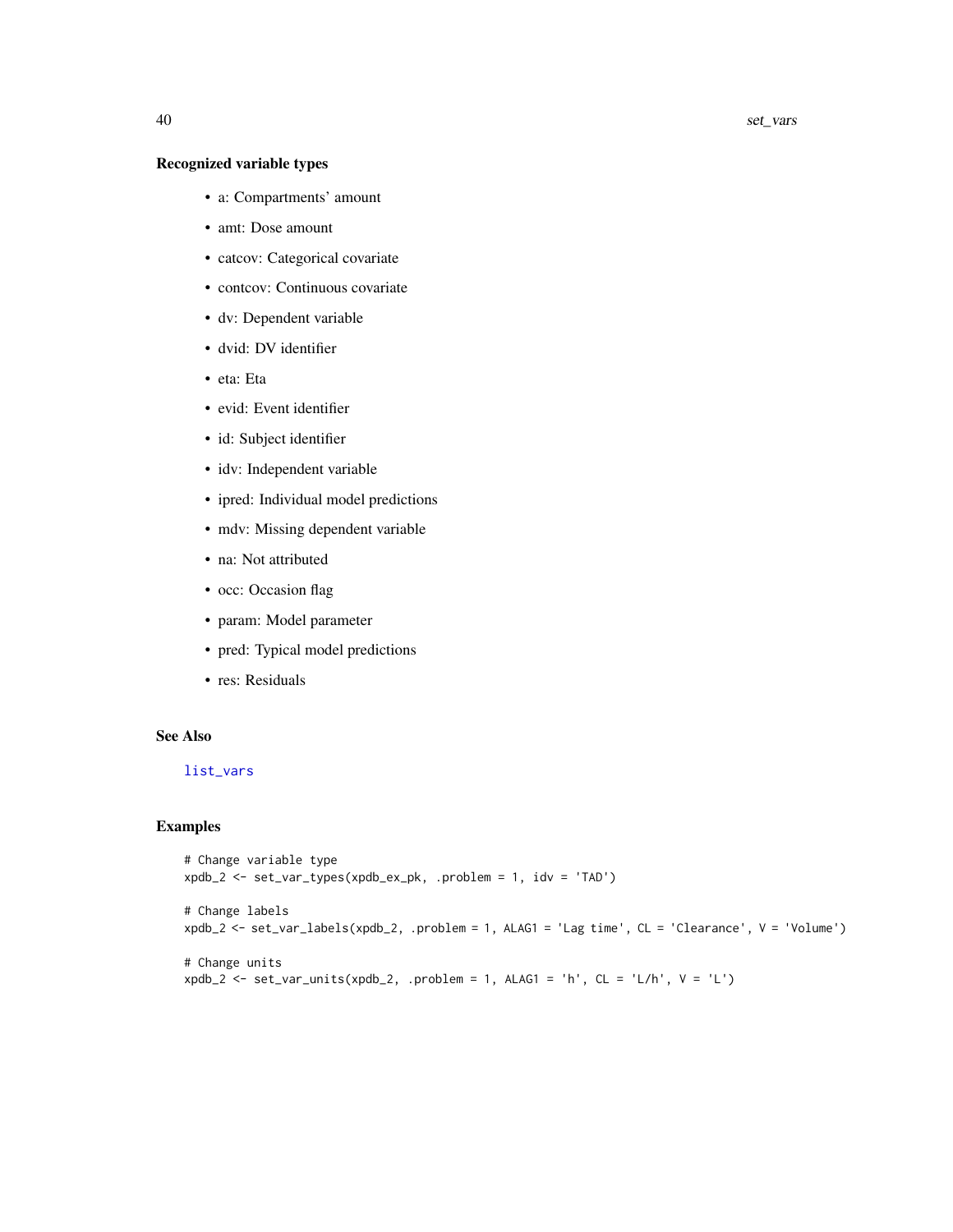<span id="page-40-0"></span>

Use filter() to select rows/cases where conditions are true. Unlike base subsetting, rows where the condition evaluates to NA are dropped. Use slice() to select row/cases by their position

## Usage

```
## S3 method for class 'xpose_data'
filter(.data, ..., .problem, .source, .where)
## S3 method for class 'xpose_data'
slice(.data, ..., .problem, .source, .where)
## S3 method for class 'xpose_data'
distinct(.data, ..., .problem, .source, .where)
```
### Arguments

| .data      | An xpose database object.                                                                                      |
|------------|----------------------------------------------------------------------------------------------------------------|
| $\ddots$ . | Name-value pairs of expressions. Use NULL to drop a variable.                                                  |
|            | These arguments are automatically quoted and evaluated in the context of the                                   |
|            | data frame. They support unquoting and splicing. See the dplyr vignette ("programming")                        |
|            | for an introduction to these concepts.                                                                         |
| .problem   | The problem from which the data will be modified                                                               |
| .source    | The source of the data in the xpdb. Can either be 'data' or an output file extension<br>e.g. ' $phi$ '.        |
| where.     | A vector of element names to be edited in special (e.g. $\cdot$ where = c('vpc_dat', 'aggr_obs')<br>with vpc). |

```
# Subset by condition
xpdb_ex_pk %>%
 filter(DV < 1, .problem = 1) %>%
 dv_vs_ipred()
# Subset by positions
xpdb_ex_pk %>%
 slice(1:100, .problem = 1) %>%
 dv_vs_ipred()
# Deduplicate rows
xpdb_ex_pk %>%
 distinct(TIME, .problem = 1) %>%
 dv_vs_ipred()
```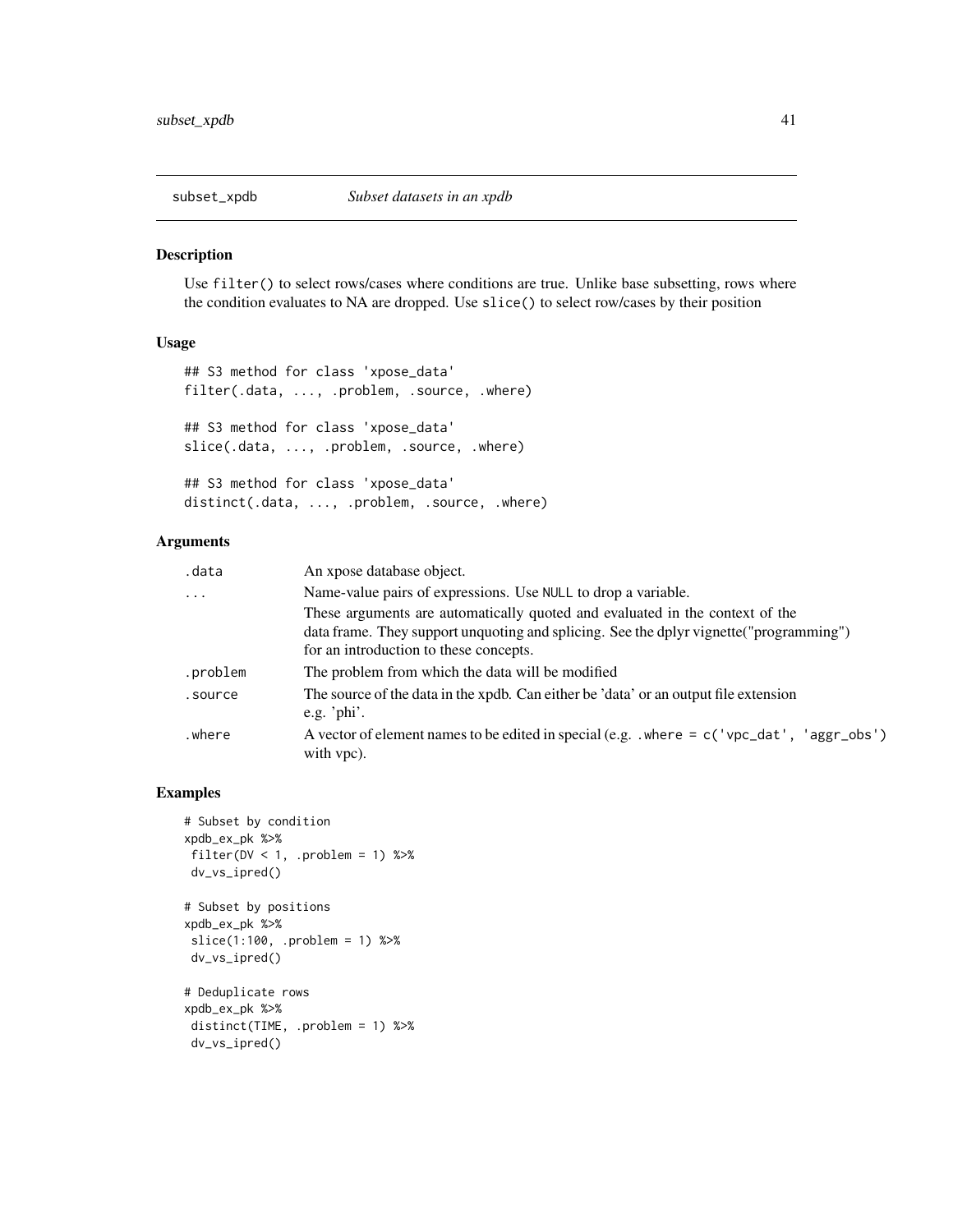<span id="page-41-0"></span>

group\_by() takes an existing table and converts it into a grouped table where operations are performed "by group". ungroup() removes grouping. summarize() reduces multiple values down to a single value.

#### Usage

```
## S3 method for class 'xpose_data'
group_by(.data, ..., .problem, .source, .where)
## S3 method for class 'xpose_data'
ungroup(x, ..., .problem, .source, .where)
## S3 method for class 'xpose_data'
summarize(.data, ..., .problem, .source, .where)
## S3 method for class 'xpose_data'
summarise(.data, ..., .problem, .source, .where)
```
#### Arguments

| .data    | An xpose database object.                                                                                                                                                                                         |
|----------|-------------------------------------------------------------------------------------------------------------------------------------------------------------------------------------------------------------------|
| $\cdots$ | Name-value pairs of expressions. Use NULL to drop a variable.                                                                                                                                                     |
|          | These arguments are automatically quoted and evaluated in the context of the<br>data frame. They support unquoting and splicing. See the dplyr vignette ("programming")<br>for an introduction to these concepts. |
| .problem | The problem from which the data will be modified                                                                                                                                                                  |
| .source  | The source of the data in the xpdb. Can either be 'data' or an output file extension<br>e.g. ' $phi$ '.                                                                                                           |
| where.   | A vector of element names to be edited in special (e.g. $\cdot$ where = c('vpc_dat', 'aggr_obs')<br>with vpc).                                                                                                    |
| X        | Same as .data (used for consistency with dplyr functions).                                                                                                                                                        |

```
# Create a distribution plot of Cmax
xpdb_ex_pk %>%
group_by(ID, SEX, .problem = 1) %>%
summarize(CMAX = max(DV), .problem = 1) %>%
ungroup(.problem = 1) %>%
xplot\_distrib(aes(x = CMAX, density_fill = SEX), type = 'dr')
```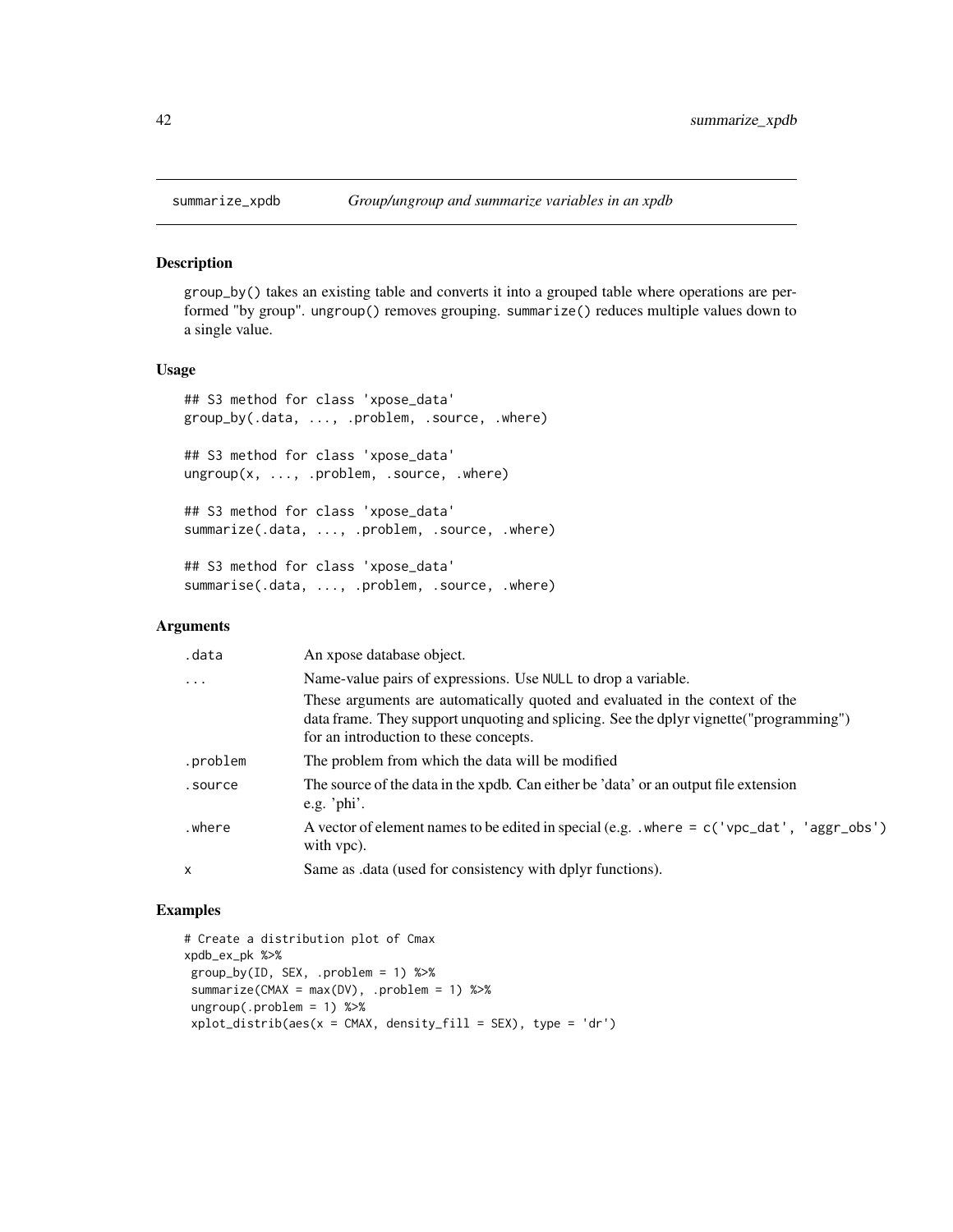<span id="page-42-2"></span><span id="page-42-0"></span>This function returns a summary of an [xpose\\_data](#page-55-1) to the console.

#### Usage

```
## S3 method for class 'xpose_data'
summary(object, .problem = NULL, ...)
```
#### Arguments

| object                  | An xpose_data object generated with xpose_data.                         |
|-------------------------|-------------------------------------------------------------------------|
| .problem                | The problem to be used, by default returns the last one for each label. |
| $\cdot$ $\cdot$ $\cdot$ | Ignored in this function                                                |

#### Examples

summary(xpdb\_ex\_pk)

<span id="page-42-1"></span>template\_titles *Template titles*

### Description

Template titles can be used to create highly informative diagnostics plots. They can be applied to any plot title, subtitle, caption and the filename when saving with the [xpose\\_save](#page-57-1) function.

Template titles are defined via a single string containing key variables staring with a @ (e.g. @ofv) which will be replaced by their actual value when rendering the plot. For example '@run, @nobs observations in @nind subjects' would become 'run001, 1022 observations in 74 subjects'

Many key variables are available:

@condn Condition number

@covtime Covariance matrix runtime

@data Model input data used

@descr Model description

@dir Model directory

@epsshk Epsilon shrinkage

@errors Run errors (e.g termination error)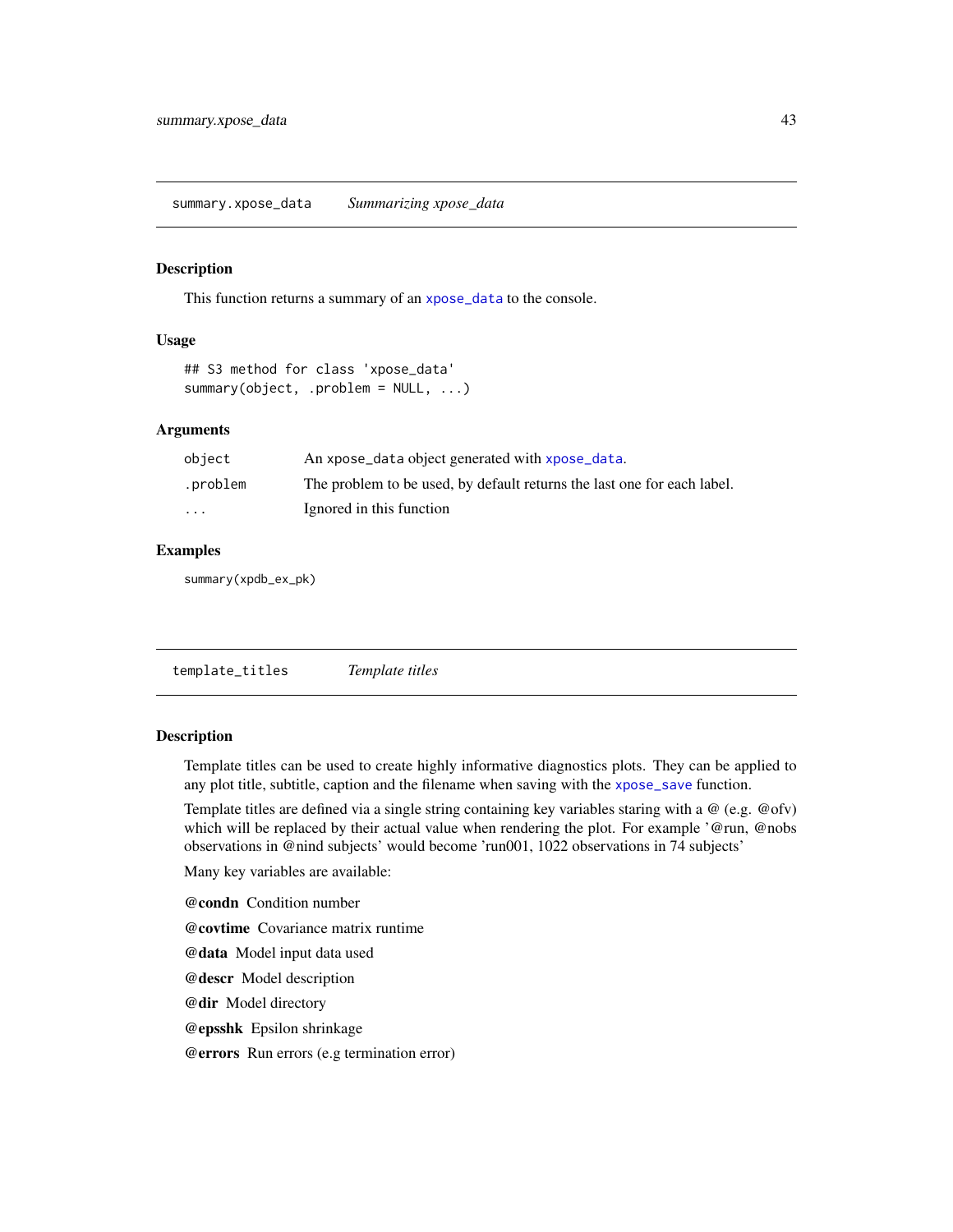### <span id="page-43-0"></span>44 template\_titles

@esampleseed ESAMPLE seed number (used in NPDE)

@etashk Eta shrinkage

@file Model file name

@label Model label

@method Estimation method or sim

@nesample Number of ESAMPLE (used in NPDE)

@nind Number of individuals

@nobs Number of observations

@nsig Number of significant digits

@nsim Number of simulations

@ofv Objective function value

@page and @lastpage Are respectively the page number and the number of the last page when faceting on multiple pages

@probn Problem number

@plotfun Name of the plot function

@ref Reference model

@run Model run name

@runtime Estimation/Sim runtime

@software Software used (e.g. NONMEM)

@simseed Simulation seed

@subroutine Differential equation solver

@timestart Run start time

@timestop Run stop time

@timeplot Time of the plot rendering

@term Termination message

@version Software version (e.g. 7.3)

@vpcci VPC confidence interval

@vpcdir VPC data directory

@vpclloq VPC lower limit of quantification

@vpcnsim Number of simulations for VPC

@vpcpi VPC prediction interval

@vpculoq VPC upper limit of quantification

@warnings Run warnings (e.g. boundary)

@x @y etc. Name of any ggplot2 variable used for mapping in an aes() type function

### See Also

[xpose\\_save](#page-57-1)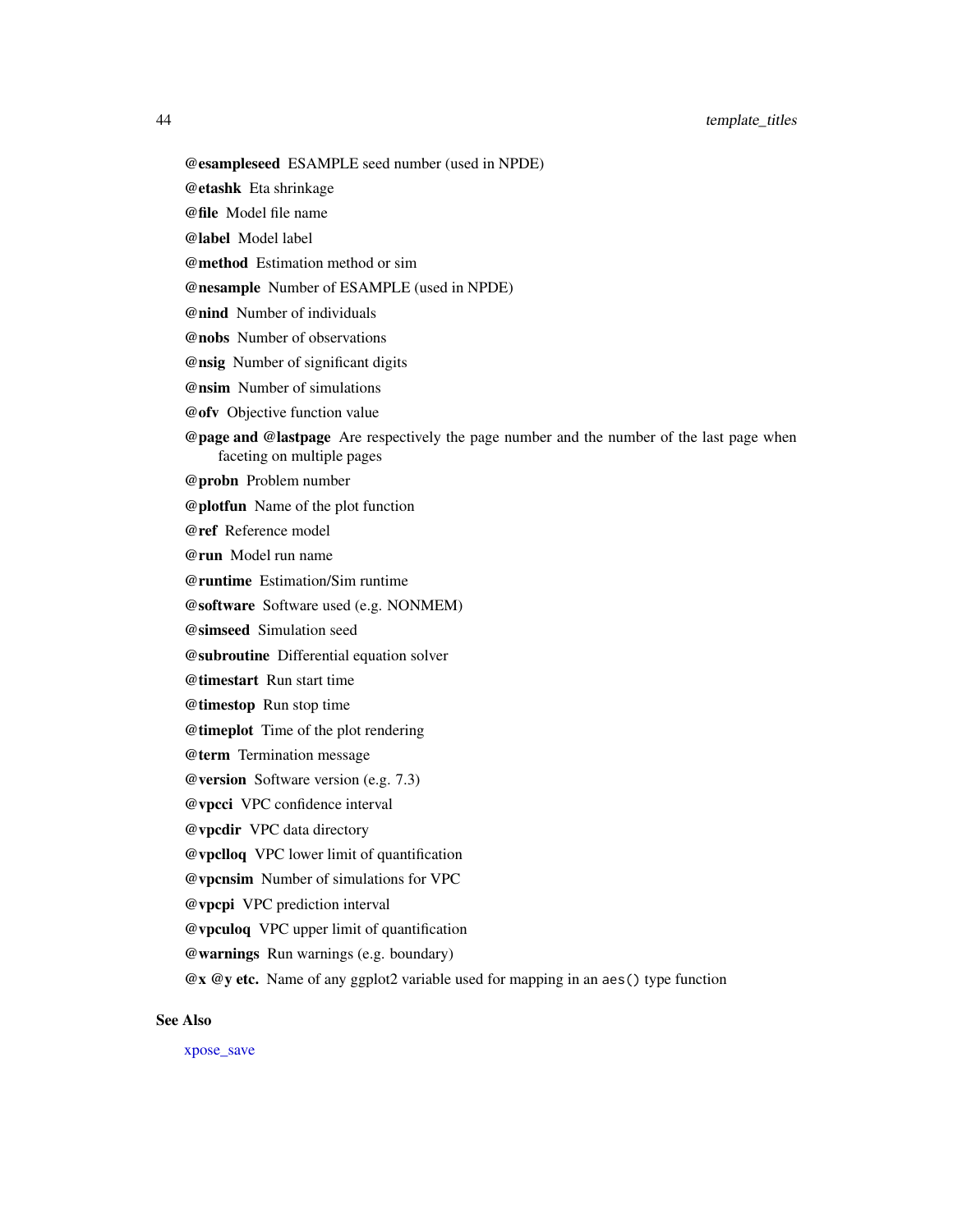### <span id="page-44-0"></span>update\_themes 45

#### Examples

```
# Defined when creating a plot
dv_vs_ipred(xpdb_ex_pk,
           title = 'Qx vs. Qy',
           subtitle = '@ofv, @nind subjects, @nobs obs.',
           caption = '@run, @descr')
# Any label can be modified later on
dv_vs_ipred(xpdb_ex_pk, aes(point_color = SEX,
                           line\_color = SEX) +
labs(title = 'This runs is: @descr',
     color = 'Color scale for @run',
     x = 'IPRED for @nind subjects',
     subtitle = NULL)
```
update\_themes *Create xpose theme*

### Description

Create an xpose theme. This function will update the theme of an xpdb object. All plots generated with this xpdb will automatically use the defined xpose (xp\_theme) and ggplot2 (gg\_theme) themes.

#### Usage

```
update_themes(xpdb = NULL, gg_theme = NULL, xp_theme = NULL, quiet)
```
#### Arguments

| xpdb     | An xpose_data object generated with xpose_data.                                                              |
|----------|--------------------------------------------------------------------------------------------------------------|
| gg_theme | A ggplot2 theme object (e.g. theme_classic).                                                                 |
| xp_theme | An xpose theme or vector of modifications to the xpose theme (e.g. $c$ (point _color = 'red')<br>. line line |
| quiet    | Logical, if FALSE messages are printed to the console.                                                       |

```
# Before default theme
dv_vs_ipred(xpdb_ex_pk, facets = 'SEX')
# Updating the gg_theme and xp_theme
xpdb_ex_pk %>%
 update_themes(gg_theme = theme_bw(),
               xp_theme = list(point_color = 'blue',
                               line_color = 'blue')) %>%
 dv_vs_ipred(facets = 'SEX')
```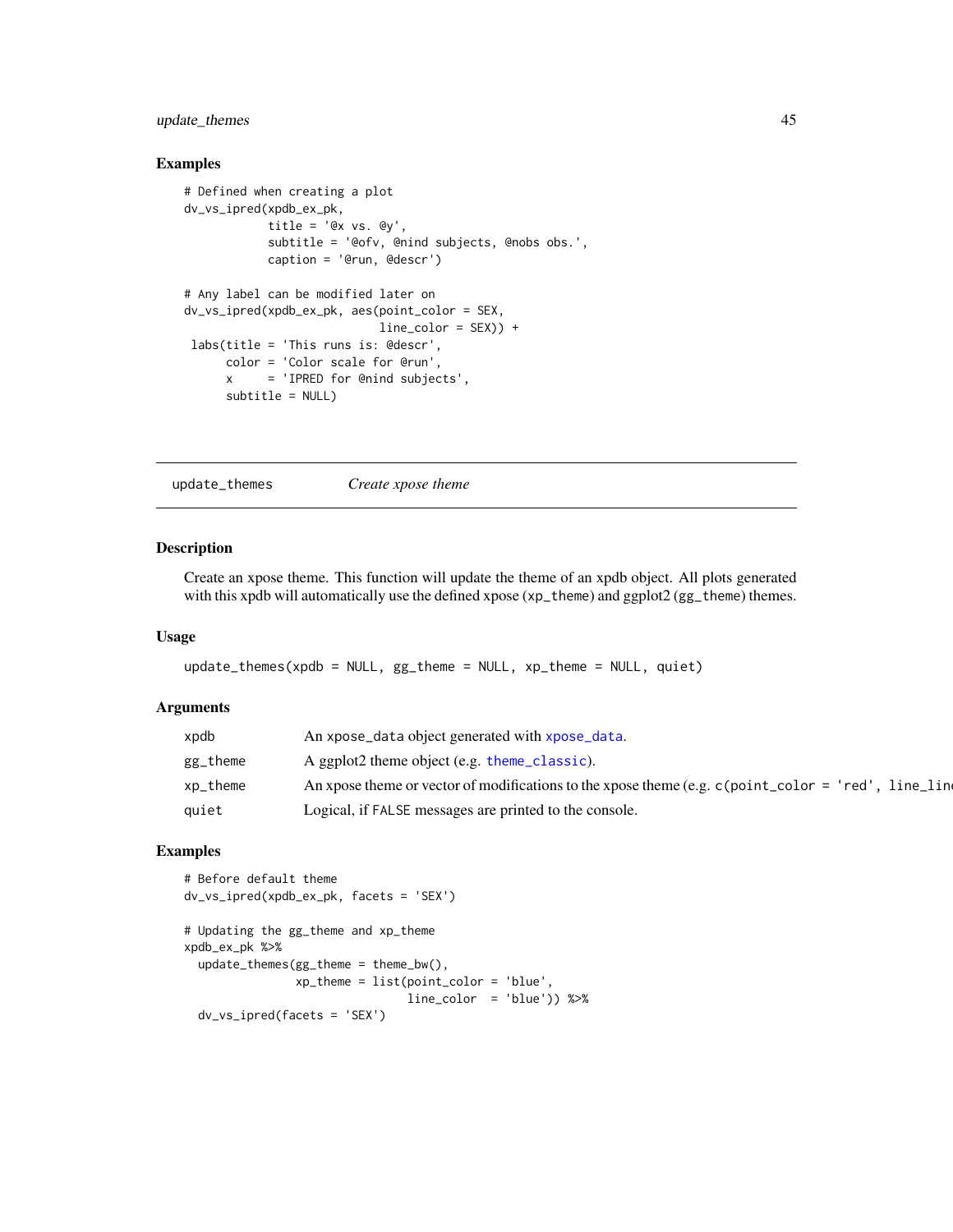<span id="page-45-1"></span><span id="page-45-0"></span>Generate visual predictive checks (VPC)

### Usage

```
vpc(xpdb, vpc_type = NULL, mapping = NULL, smooth = TRUE, type = "alpr",
  title = "Visual predictive checks | @run",
  subtitle = "Number of simulations: @vpcnsim, confidence interval: @vpcci%",
 caption = "@vpcdir", tag = NULL, log = NULL, guide = TRUE, gg_theme,
  xp_theme, facets, quiet, area_fill = c("steelblue3", "grey60",
  "steelblue3"), line_linetype = c("93", "solid", "93"), ...)
```
### Arguments

| xpdb          | An xpose database object.                                                                                                                                                                    |
|---------------|----------------------------------------------------------------------------------------------------------------------------------------------------------------------------------------------|
| vpc_type      | Only used when multiple vpc data are present in the same xpdb. The type of<br>vpc to be created. Can be one of can be one of: 'continuous', 'categorical',<br>'censored' or 'time-to-event'. |
| mapping       | List of aesthetics mappings to be used for the xpose plot (e.g. point_color).                                                                                                                |
| smooth        | Should the bins be smoothed (connect bin midpoints, default) or shown as rect-<br>angular boxes.                                                                                             |
| type          | String setting the type of plot to be used. Can be points 'p', line 'l', area 'a', rug<br>'r' and text 't' or any combination of the five.                                                   |
| title         | Plot title. Use NULL to remove.                                                                                                                                                              |
| subtitle      | Plot subtitle. Use NULL to remove.                                                                                                                                                           |
| caption       | Page caption. Use NULL to remove.                                                                                                                                                            |
| tag           | Plot identification tag. Use NULL to remove.                                                                                                                                                 |
| log           | String assigning logarithmic scale to axes, can be either ", 'x', y' or 'xy'.                                                                                                                |
| guide         | Enable guide display in vpc continuous (e.g. lloq and uloq lines).                                                                                                                           |
| gg_theme      | A ggplot2 theme object (e.g. theme_classic).                                                                                                                                                 |
| xp_theme      | An xpose theme or vector of modifications to the xpose theme (e.g. $c$ (point_color = 'red', line_line                                                                                       |
| facets        | Either a character string to use facet_wrap or a formula to use facet_grid.                                                                                                                  |
| quiet         | Logical, if FALSE messages are printed to the console.                                                                                                                                       |
| area_fill     | Shaded areas filling color, should be a vector of 3 values (i.e. low, med, high).                                                                                                            |
| line_linetype | Lines linetype, should be a vector of 3 values (i.e. low, med, high).                                                                                                                        |
| $\cdots$      | any additional aesthetics.                                                                                                                                                                   |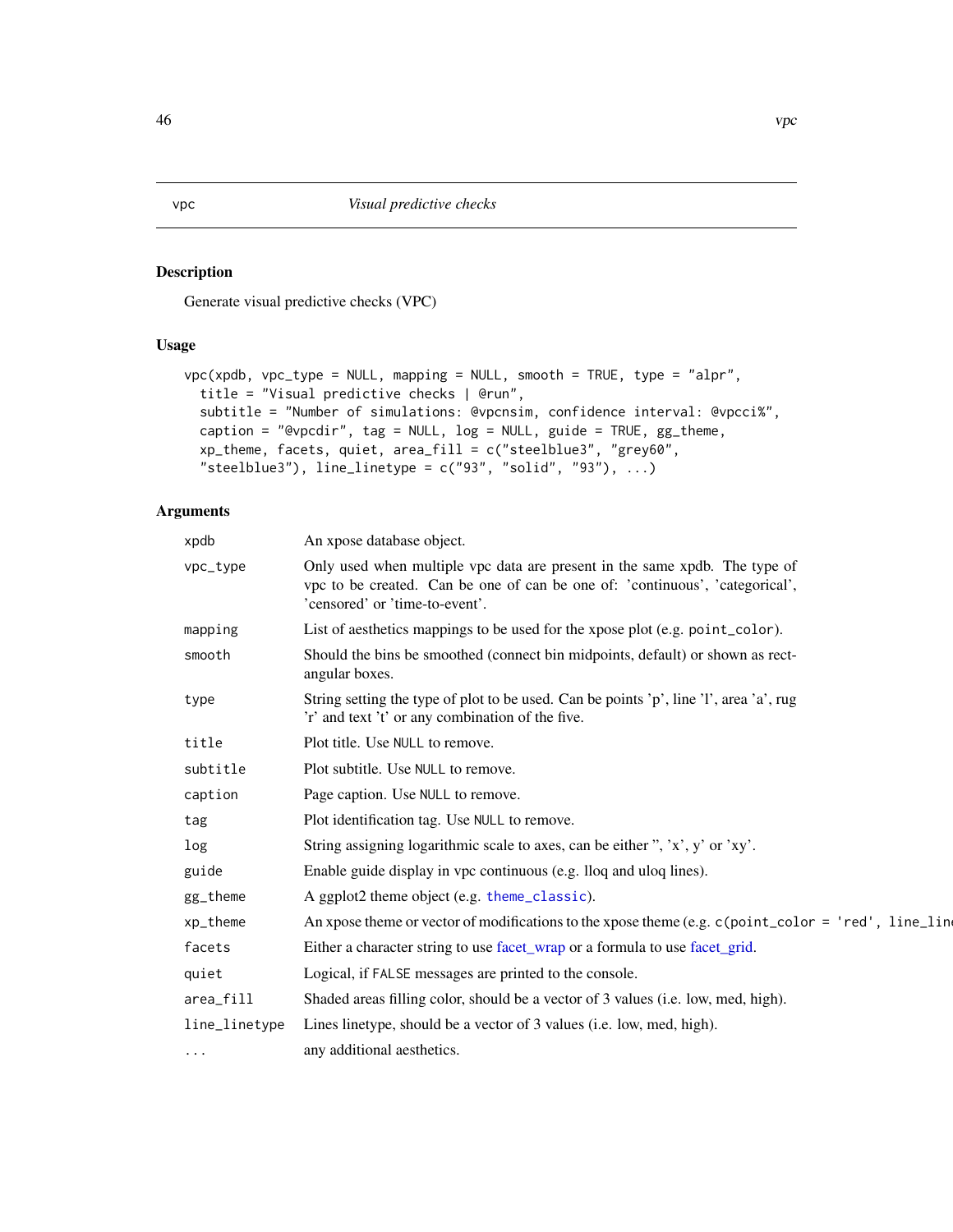Layers mapping

Plots can be customized by mapping arguments to specific layers. The naming convention is layer\_option where layer is one of the names defined in the list below and option is any option supported by this layer e.g. point\_color = 'blue',  $area_f = [file]$  = 'green', etc.

- point: options to geom\_point
- line: options to geom\_line
- area: options to geom\_ribbon (smooth = TRUE) or geom\_rect (smooth = FALSE)
- rug: options to geom\_rug
- text: options to geom\_text
- guide: options to geom\_hline
- xscale: options to scale\_x\_continuous or scale\_x\_log10
- yscale: options to scale\_y\_continuous or scale\_y\_log10

#### Faceting

Every xpose plot function has built-in faceting functionalities. Faceting arguments are passed to the functions [facet\\_wrap\\_paginate](#page-0-0) when the facets argument is a character string (e.g. facets = c('SEX', 'MED1')) or [facet\\_grid\\_paginate](#page-0-0) when facets is a formula (e.g. facets = SEX~MED1). All xpose plot functions accept all the arguments for the [facet\\_wrap\\_paginate](#page-0-0) and [facet\\_grid\\_paginate](#page-0-0) functions e.g. dv\_vs\_ipred(xpdb\_ex\_pk,facets = SEX~MED1, ncol = 3, nrow = 3, page = 1, margins = TRUE, labeller =

Faceting options can either be defined in plot functions (e.g. dv\_vs\_ipred(xpdb\_ex\_pk, facets = 'SEX')) or assigned globally to an xpdb object via the xp\_theme (e.g. xpdb <- update\_themes(xpdb\_ex\_pk, xp\_theme =  $list(fa)$ In the latter example all plots generate from this xpdb will automatically be stratified by 'SEX'.

By default, some plot functions use a custom stratifying variable named 'variable', e.g. eta\_distrib(). When using the facets argument, 'variable' needs to be added manually e.g. facets  $= c('SEX', 'variable')$ or facets = c('SEX', 'variable'), but is optional, when using the facets argument in xp\_theme variable is automatically added whenever needed.

#### Template titles

Template titles can be used to create highly informative diagnostics plots. They can be applied to any plot title, subtitle, caption and tag. Template titles are defined via a single string containing key variables staring with a ' $@$ ' (e.g. ' $@$  ofv') which will be replaced by their actual value when rendering the plot. For example ''@run, @nobs observations in @nind subjects'' would become ''run001, 1022 observations in 74 subjects''. The available key variables are listed under [template\\_titles](#page-42-1).

#### See Also

```
vpc_data
```
#### Examples

```
xpdb_ex_pk %>%
vpc\_data(opt = vpc\_opt(n\_bins = 7)) %>%
 vpc()
```
<span id="page-46-0"></span> $\vee$  vpc  $\vee$  47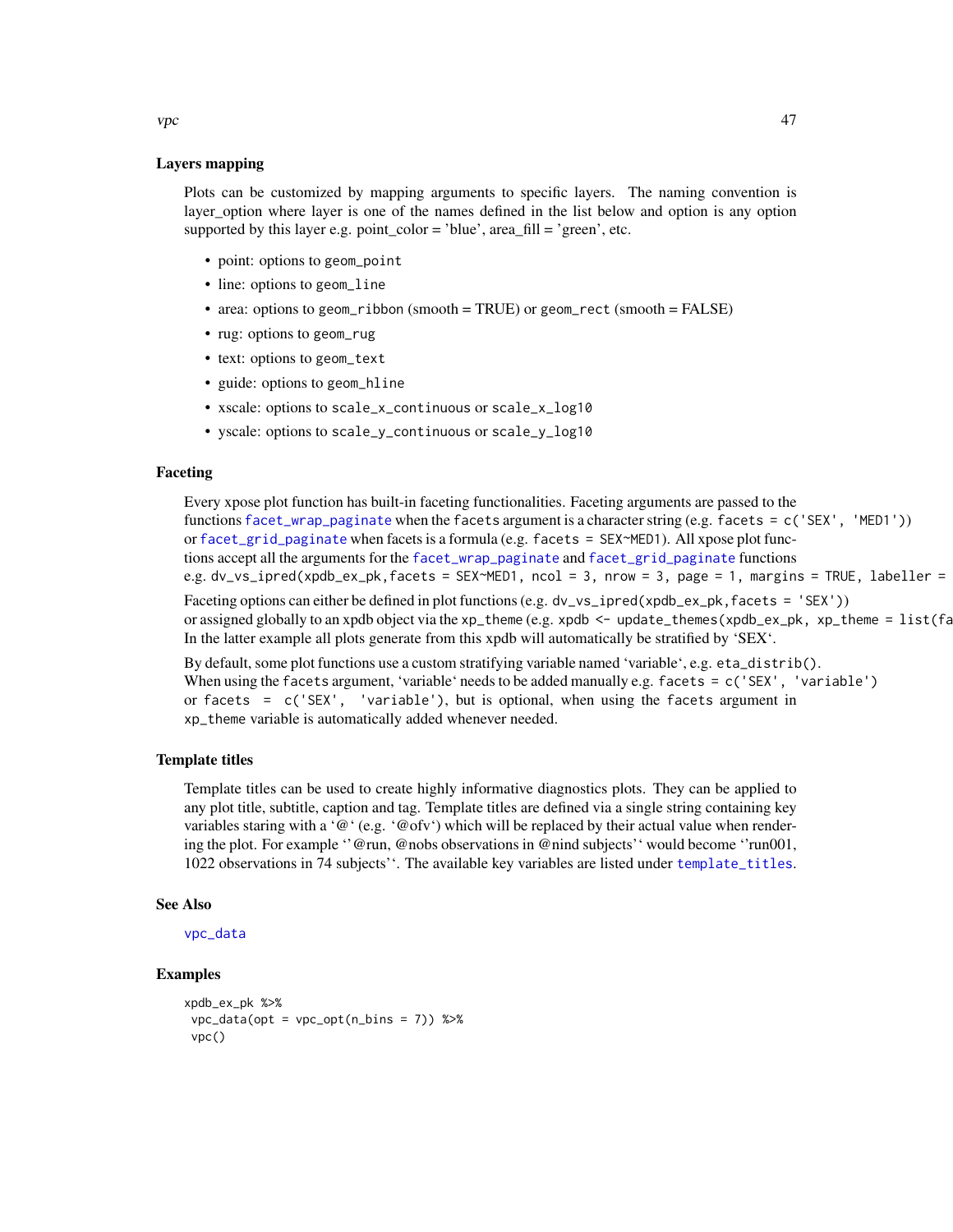<span id="page-47-1"></span><span id="page-47-0"></span>

Generate visual predictive checks (VPC) data

## Usage

```
vpc_data(xpdb, opt, stratify, vpc_type = c("continuous", "categorical",
  "censored", "time-to-event"), psn_folder = NULL, psn_bins = FALSE,
 obs_problem = NULL, sim_problem = NULL, quiet)
```
### Arguments

| xpdb        | An xpose database object.                                                                                                                                                                                                                                                                                                                                                                                                                                                                                |
|-------------|----------------------------------------------------------------------------------------------------------------------------------------------------------------------------------------------------------------------------------------------------------------------------------------------------------------------------------------------------------------------------------------------------------------------------------------------------------------------------------------------------------|
| opt         | A list of options regarding binning, pi and ci computation. For more information<br>see vpc_opt.                                                                                                                                                                                                                                                                                                                                                                                                         |
| stratify    | Either a character string or a formula to stratify the data. For 'categorical' vpcs<br>the stratification fixed to the different categories.                                                                                                                                                                                                                                                                                                                                                             |
| vpc_type    | A string specifying the type of VPC to be created, can be one of: 'continuous',<br>'categorical', 'censored' or 'time-to-event'.                                                                                                                                                                                                                                                                                                                                                                         |
| psn_folder  | Specify a PsN-generated VPC-folder.                                                                                                                                                                                                                                                                                                                                                                                                                                                                      |
| psn_bins    | Only used with argument psn_folder. If TRUE bins will be inputed from the<br>PsN vpc_bins.txt file. If FALSE (default) bins will be re-calculated in R. Note<br>that when psn_bins = TRUE only the first bin array will be used and applied to<br>all panels as it is not currently possible to define per panel binning in xpose. In<br>addition when $psn_bins = TRUE$ is used along with $vpc(smooth = FALSE)$ the<br>observations lines may not be centered in the bins. Check the output carefully. |
| obs_problem | Alternative to the option 'psn_folder'. The \$problem number to be used for<br>observations. By default returns the last estimation problem.                                                                                                                                                                                                                                                                                                                                                             |
| sim_problem | Alternative to the option 'psn_folder'. The \$problem number to be used for<br>simulations. By default returns the last simulation problem.                                                                                                                                                                                                                                                                                                                                                              |
| quiet       | Logical, if FALSE messages are printed to the console.                                                                                                                                                                                                                                                                                                                                                                                                                                                   |
| $\cdots$    | any additional aesthetics.                                                                                                                                                                                                                                                                                                                                                                                                                                                                               |

### See Also

[vpc](#page-45-1) [vpc\\_opt](#page-48-1)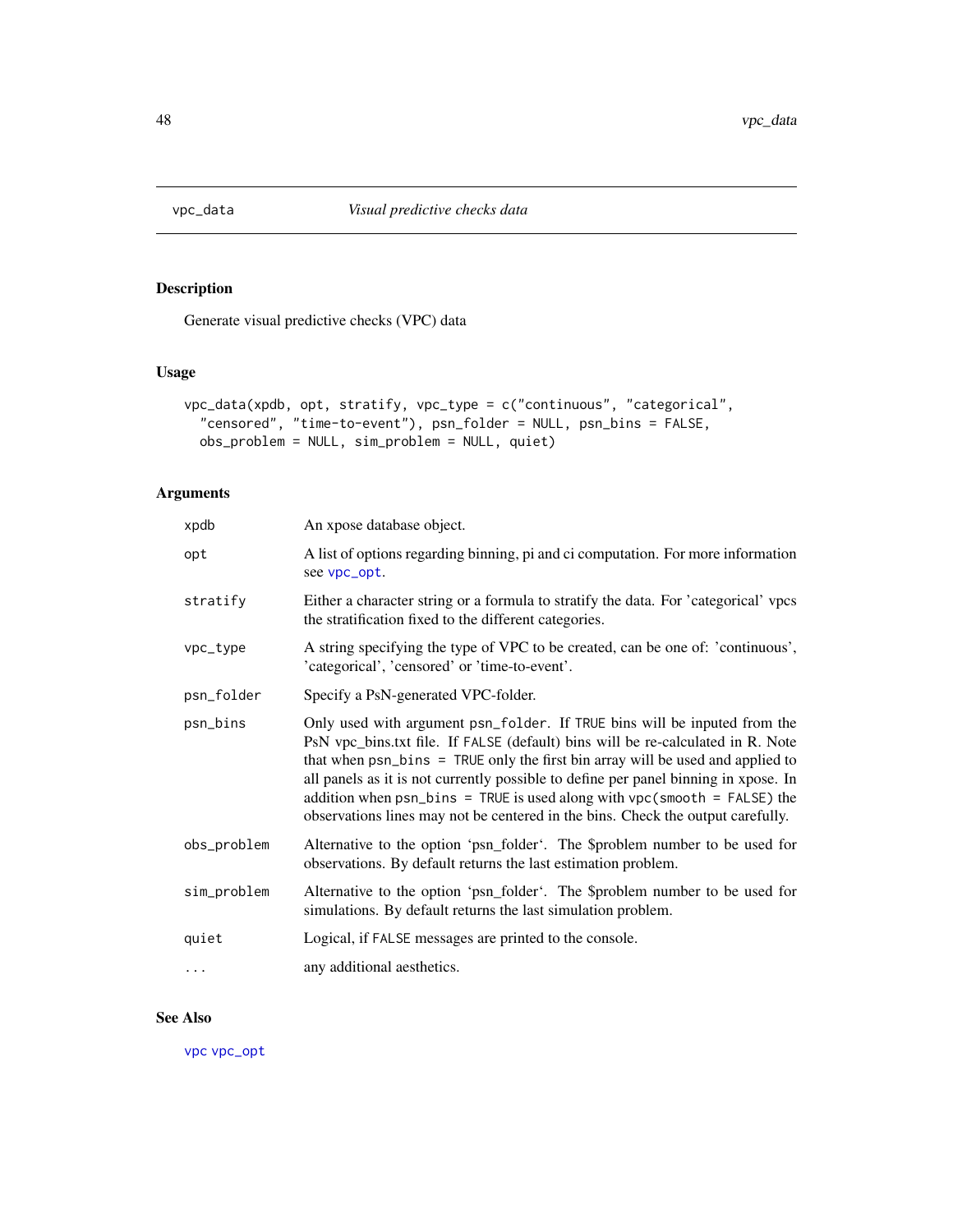<span id="page-48-0"></span>vpc\_opt 49

### Examples

```
## Not run:
xpdb_ex_pk %>%
vpc_data() %>%
vpc()
## End(Not run)
```
<span id="page-48-1"></span>vpc\_opt *Generate a list of options for VPC data generation*

### Description

Provide a list of options to vpc\_data function.

### Usage

```
vpc_opt(bins = "jenks", n_bins = "auto", bin_mid = "mean",
 pred\_corr = FALSE, pred\_corr\_lower\_bnd = 0, pi = c(0.025, 0.975),ci = c(0.025, 0.975), llog = NULL, uloc = NULL, rtte = FALSE,rtte_calc_diff = TRUE, events = NULL, kmmc = NULL,
  reverse_prob = FALSE, as_percentage = TRUE)
```
## Arguments

| bins                | Binning method, can be one of 'density', 'time', 'data', 'none', or one of the<br>approaches available in classInterval() such as 'jenks' (default), 'pretty', or<br>a numeric vector specifying the bin separators. |  |
|---------------------|----------------------------------------------------------------------------------------------------------------------------------------------------------------------------------------------------------------------|--|
| n_bins              | When using the 'auto' binning method, what number of bins to aim for.                                                                                                                                                |  |
| bin_mid             | Specify how to is the mid bin value calculated, can be either 'mean' for the mean<br>of all time points (default) or 'middle' to use the average of the bin boundaries.                                              |  |
| pred_corr           | Option reserved to continuous VPC. Logical, should a prediction correction<br>(pcVPC) of the data be used.                                                                                                           |  |
| pred_corr_lower_bnd |                                                                                                                                                                                                                      |  |
|                     | Option reserved to continuous VPC. Lower bound for the prediction-correction.                                                                                                                                        |  |
| рi                  | Option reserved to continuous VPC. Simulated prediction interval to plot. De-<br>fault is $c(0.05, 0.95)$ .                                                                                                          |  |
| ci                  | Confidence interval around the percentiles to plot. Default is $c(0.05, 0.95)$                                                                                                                                       |  |
| llog                | Number or NULL indicating lower limit of quantification. Default is NULL.                                                                                                                                            |  |
| uloq                | Number or NULL indicating upper limit of quantification. Default is NULL.                                                                                                                                            |  |
| rtte                | Option reserved to time-to-event VPC. Is the data repeated time-to-event (RTTE)<br>TRUE or single time-to-event (TTE) FALSE.                                                                                         |  |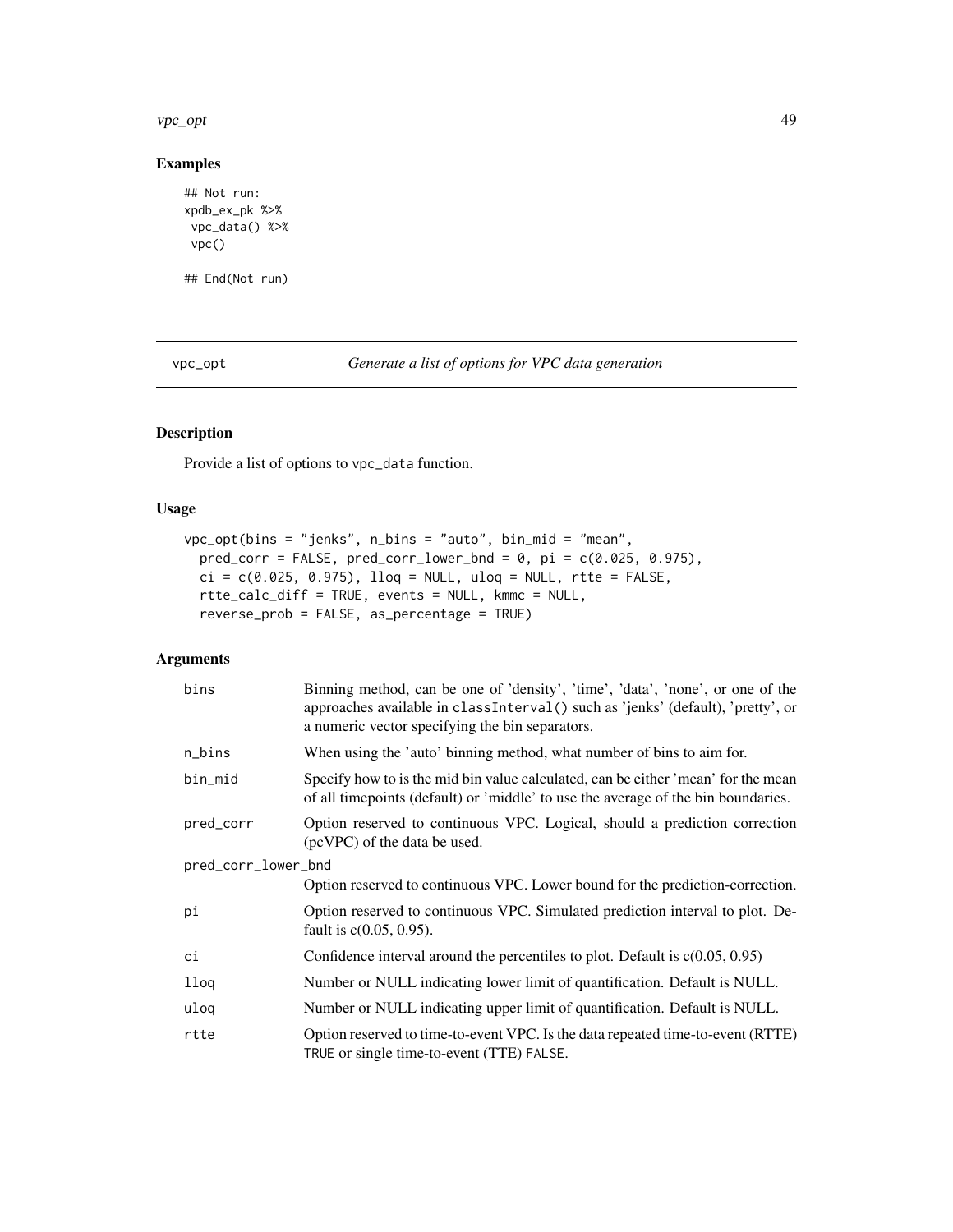<span id="page-49-0"></span>

|               | rtte_calc_diff Option reserved to time-to-event VPC. Should the time be recalculated? When<br>simulating in NONMEM, you will probably need to set this to TRUE to recalcu-<br>late the TIME to the relative time between events (unless you output the time<br>difference between events and specify that as independent variable in the index. |
|---------------|-------------------------------------------------------------------------------------------------------------------------------------------------------------------------------------------------------------------------------------------------------------------------------------------------------------------------------------------------|
| events        | Option reserved to time-to-event VPC. Numeric vector describing which events<br>to show a VPC for when repeated TTE data, e.g. $c(1:4)$ . Default is NULL, which<br>shows all events.                                                                                                                                                           |
| kmmc          | Option reserved to time-to-event VPC. Either NULL for regular TTE VPC (de-<br>fault), or a variable name for a KMMC plot (e.g. 'WT').                                                                                                                                                                                                           |
| reverse_prob  | Option reserved to time-to-event VPC. Should the probability be reversed (i.e.<br>plot 1-probability).                                                                                                                                                                                                                                          |
| as_percentage | Should the Y-scale be in percent (0-100) TRUE (default), or standard (0-1) FALSE.                                                                                                                                                                                                                                                               |

### See Also

[vpc](#page-45-1) [vpc\\_data](#page-47-1)

### Examples

vpc\_opt()

xpdb\_ex\_pk xpose\_data *examples*

### Description

Moxonidine xpose\_data example.

### Format

An xpose\_data object

### Source

[Moxonidine model:](http://link.springer.com/article/10.1023/A:1020561807903) Assumption Testing in Population Pharmacokinetic Models: Illustrated with an Analysis of Moxonidine Data from Congestive Heart Failure Patients. Journal of Pharmacokinetics and Biopharmaceutics. 26(2):207–246 (1998).

### Examples

print(xpdb\_ex\_pk)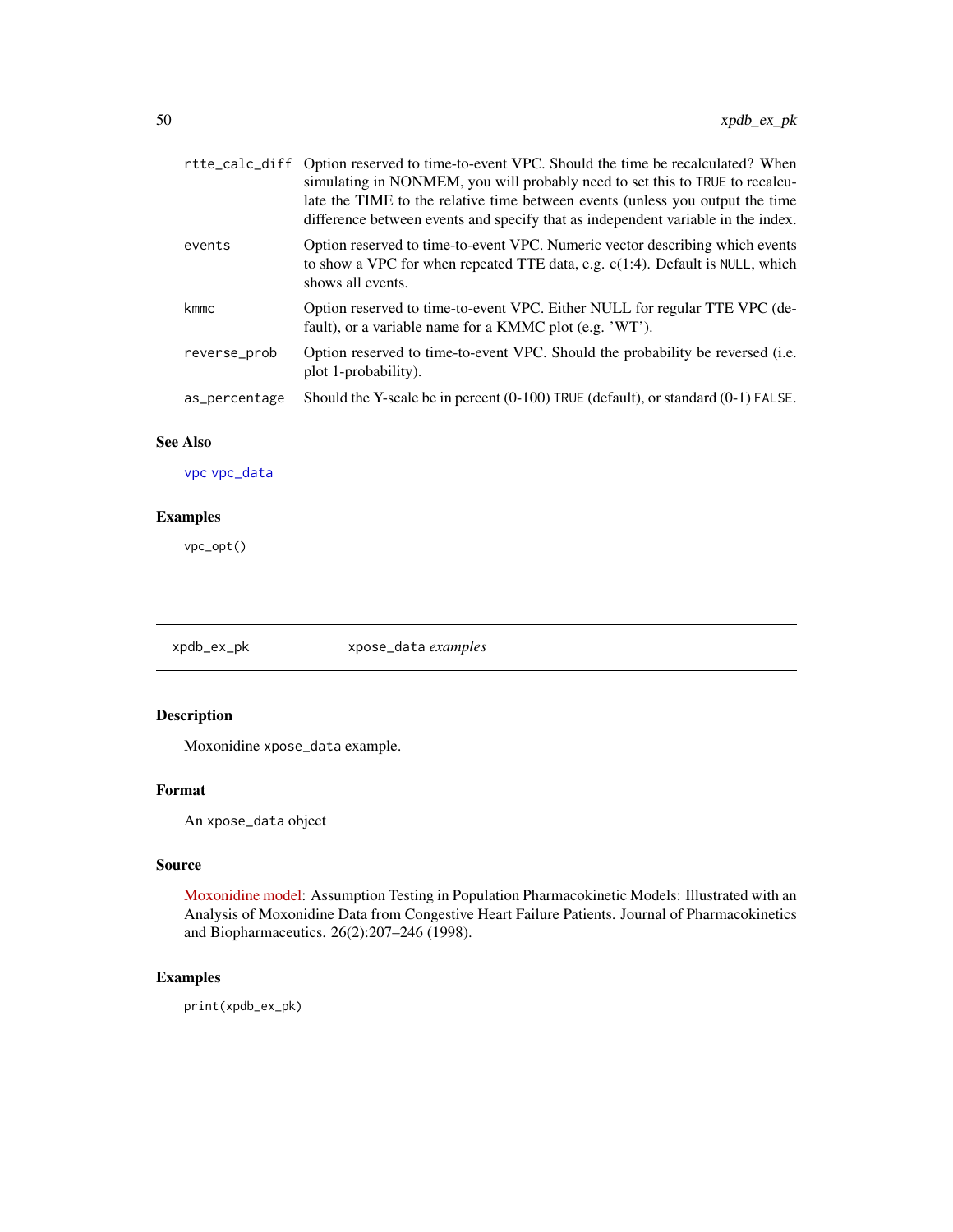<span id="page-50-1"></span><span id="page-50-0"></span>

Manually generate distribution plots from an xpdb object.

### Usage

```
xplot_distrib(xpdb, mapping = NULL, type = "hr", guide = FALSE,
  xscale = "continuous", yscale = "continuous", title = NULL,
  subtitle = NULL, caption = NULL, tag = NULL,
 plot_name = "density_plot", gg_theme, xp_theme, opt, quiet, ...)
```
#### Arguments

| xpdb      | An xpose_data object generated with xpose_data.                                                                            |
|-----------|----------------------------------------------------------------------------------------------------------------------------|
| mapping   | List of aesthetics mappings to be used for the xpose plot (e.g. point_color).                                              |
| type      | String setting the type of plot to be used. Can be histogram 'h', density 'd', rug<br>'r' or any combination of the three. |
| guide     | Should the guide (e.g. reference distribution) be displayed.                                                               |
| xscale    | Scale type for x axis (e.g. 'continuous', 'discrete', 'log10').                                                            |
| yscale    | Scale type for y axis (e.g. 'continuous', 'discrete', 'log10').                                                            |
| title     | Plot title. Use NULL to remove.                                                                                            |
| subtitle  | Plot subtitle. Use NULL to remove.                                                                                         |
| caption   | Page caption. Use NULL to remove.                                                                                          |
| tag       | Plot identification tag. Use NULL to remove.                                                                               |
| plot_name | Name to be used by xpose_save() when saving the plot.                                                                      |
| gg_theme  | A ggplot2 theme object (e.g. theme_classic).                                                                               |
| xp_theme  | An xpose theme or vector of modifications to the xpose theme (e.g. c(point_color = 'red', line_line                        |
| opt       | A list of options in order to create appropriate data input for ggplot2. For more<br>information see data_opt.             |
| quiet     | Logical, if FALSE messages are printed to the console.                                                                     |
| $\cdots$  | Any additional aesthetics.                                                                                                 |
|           |                                                                                                                            |

#### Layers mapping

Plots can be customized by mapping arguments to specific layers. The naming convention is layer\_option where layer is one of the names defined in the list below and option is any option supported by this layer e.g. histogram\_fill = 'blue',  $rug\_sides = 'b'$ , etc.

• histogram: options to geom\_histogram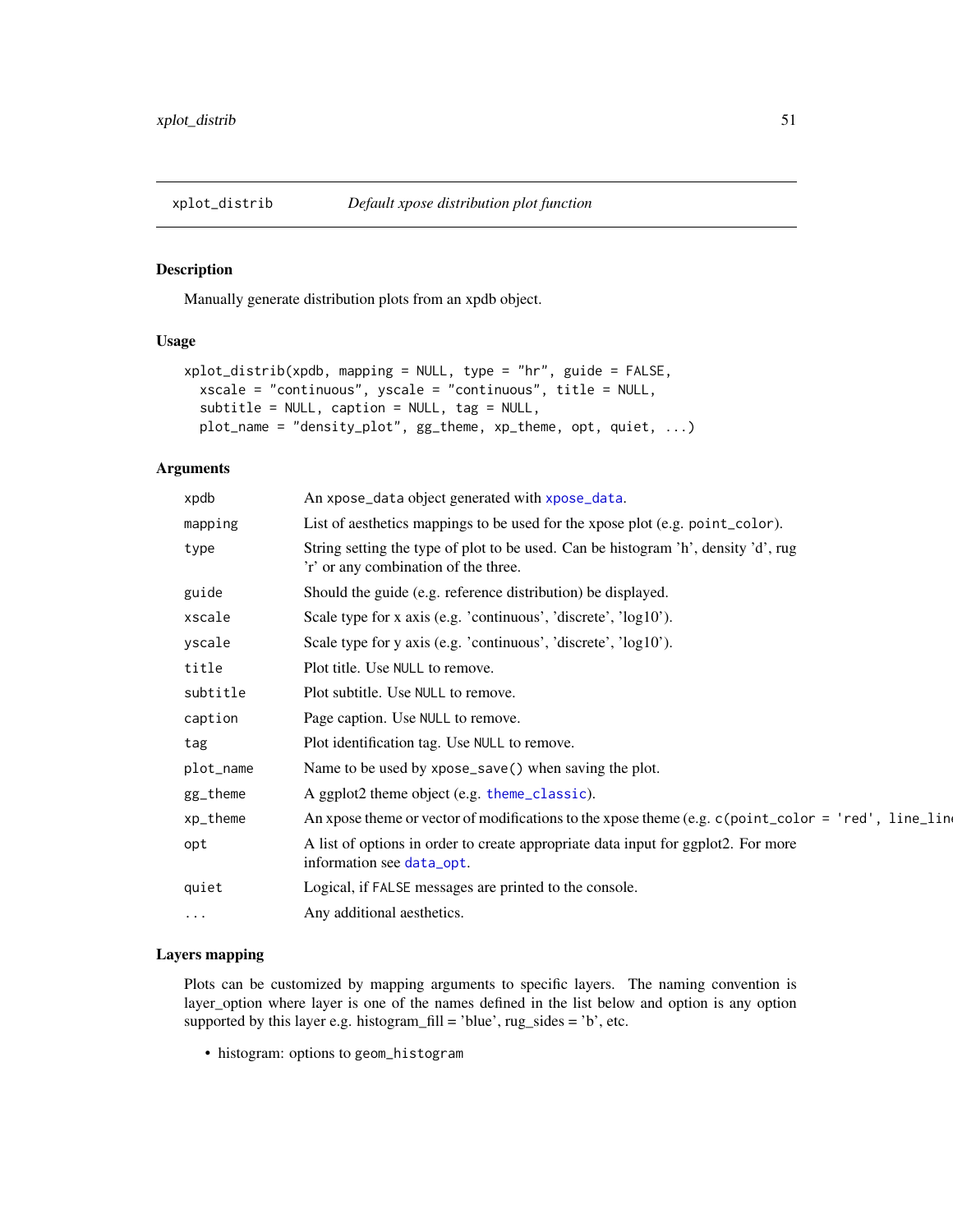<span id="page-51-0"></span>52 xplot\_distribute the state of the state of the state of the state of the state of the state of the state of the state of the state of the state of the state of the state of the state of the state of the state of the sta

- density: options to geom\_density
- rug: options to geom\_rug
- xscale: options to scale\_x\_continuous or scale\_x\_log10
- yscale: options to scale\_y\_continuous or scale\_y\_log10

### Faceting

Every xpose plot function has built-in faceting functionalities. Faceting arguments are passed to the functions [facet\\_wrap\\_paginate](#page-0-0) when the facets argument is a character string (e.g. facets = c('SEX', 'MED1')) or [facet\\_grid\\_paginate](#page-0-0) when facets is a formula (e.g. facets = SEX~MED1). All xpose plot functions accept all the arguments for the [facet\\_wrap\\_paginate](#page-0-0) and [facet\\_grid\\_paginate](#page-0-0) functions e.g. dv\_vs\_ipred(xpdb\_ex\_pk,facets = SEX~MED1, ncol = 3, nrow = 3, page = 1, margins = TRUE, labeller =

Faceting options can either be defined in plot functions (e.g. dv\_vs\_ipred(xpdb\_ex\_pk, facets = 'SEX')) or assigned globally to an xpdb object via the xp\_theme (e.g. xpdb  $\leq$  - update\_themes(xpdb\_ex\_pk, xp\_theme =  $list(fa)$ In the latter example all plots generate from this xpdb will automatically be stratified by 'SEX'.

By default, some plot functions use a custom stratifying variable named 'variable', e.g. eta\_distrib(). When using the facets argument, 'variable' needs to be added manually e.g. facets = c('SEX', 'variable') or facets =  $c('SEX', 'variable'), but is optional, when using the facets argument in$ xp\_theme variable is automatically added whenever needed.

#### Template titles

Template titles can be used to create highly informative diagnostics plots. They can be applied to any plot title, subtitle, caption and tag. Template titles are defined via a single string containing key variables staring with a ' $@$ ' (e.g. ' $@$  ofv') which will be replaced by their actual value when rendering the plot. For example ''@run, @nobs observations in @nind subjects'' would become ''run001, 1022 observations in 74 subjects''. The available key variables are listed under [template\\_titles](#page-42-1).

#### See Also

[xplot\\_scatter](#page-53-1) [xplot\\_qq](#page-52-1)

```
# A simple histogram
xplot\_distrib(xpdb_ex_pk, \text{aes}(x = WT), \text{type} = 'hr')# A simple density plot
xplot\_distrib(xpdb_ex_pk, aes(x = CWRES), type = 'dr')
```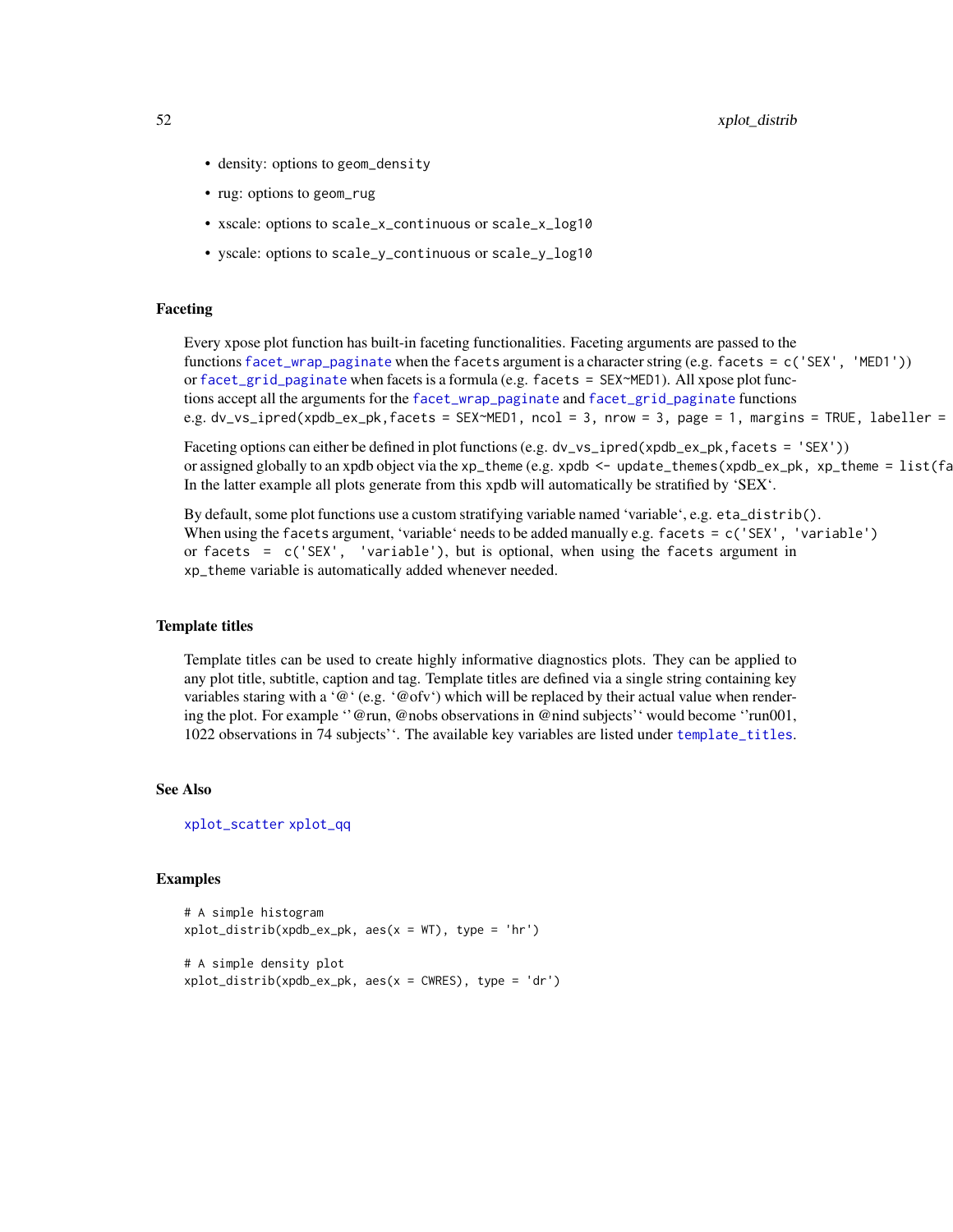<span id="page-52-1"></span><span id="page-52-0"></span>

Manually generate QQ plots from an xpdb object.

#### Usage

```
xplot_qq(xpdb, mapping = NULL, type = "p", guide = FALSE,
  xscale = "continuous", yscale = "continuous", title = NULL,
  subtitle = NULL, caption = NULL, tag = NULL, plot_name = "qq_plot",
 gg_theme, xp_theme, opt, quiet, ...)
```
### Arguments

| xpdb      | An xpose_data object generated with xpose_data.                                                                |
|-----------|----------------------------------------------------------------------------------------------------------------|
| mapping   | List of aesthetics mappings to be used for the xpose plot (e.g. point_color).                                  |
| type      | String setting the type of plot to be used. Can only be points 'p'.                                            |
| guide     | Should the guide (e.g. reference line) be displayed.                                                           |
| xscale    | Scale type for x axis (e.g. 'continuous', 'discrete', 'log10').                                                |
| yscale    | Scale type for y axis (e.g. 'continuous', 'discrete', 'log10').                                                |
| title     | Plot title. Use NULL to remove.                                                                                |
| subtitle  | Plot subtitle. Use NULL to remove.                                                                             |
| caption   | Page caption. Use NULL to remove.                                                                              |
| tag       | Plot identification tag. Use NULL to remove.                                                                   |
| plot_name | Name to be used by xpose_save() when saving the plot.                                                          |
| gg_theme  | A ggplot2 theme object (e.g. theme_classic).                                                                   |
| xp_theme  | An xpose theme or vector of modifications to the xpose theme (e.g. c(point_color = 'red', line_line            |
| opt       | A list of options in order to create appropriate data input for ggplot2. For more<br>information see data_opt. |
| quiet     | Logical, if FALSE messages are printed to the console.                                                         |
| $\cdots$  | Any additional aesthetics.                                                                                     |
|           |                                                                                                                |

#### Layers mapping

Plots can be customized by mapping arguments to specific layers. The naming convention is layer\_option where layer is one of the names defined in the list below and option is any option supported by this layer e.g. point\_color = 'blue', etc.

- point: options to geom\_point
- guide: options to geom\_abline
- xscale: options to scale\_x\_continuous or scale\_x\_log10
- yscale: options to scale\_y\_continuous or scale\_y\_log10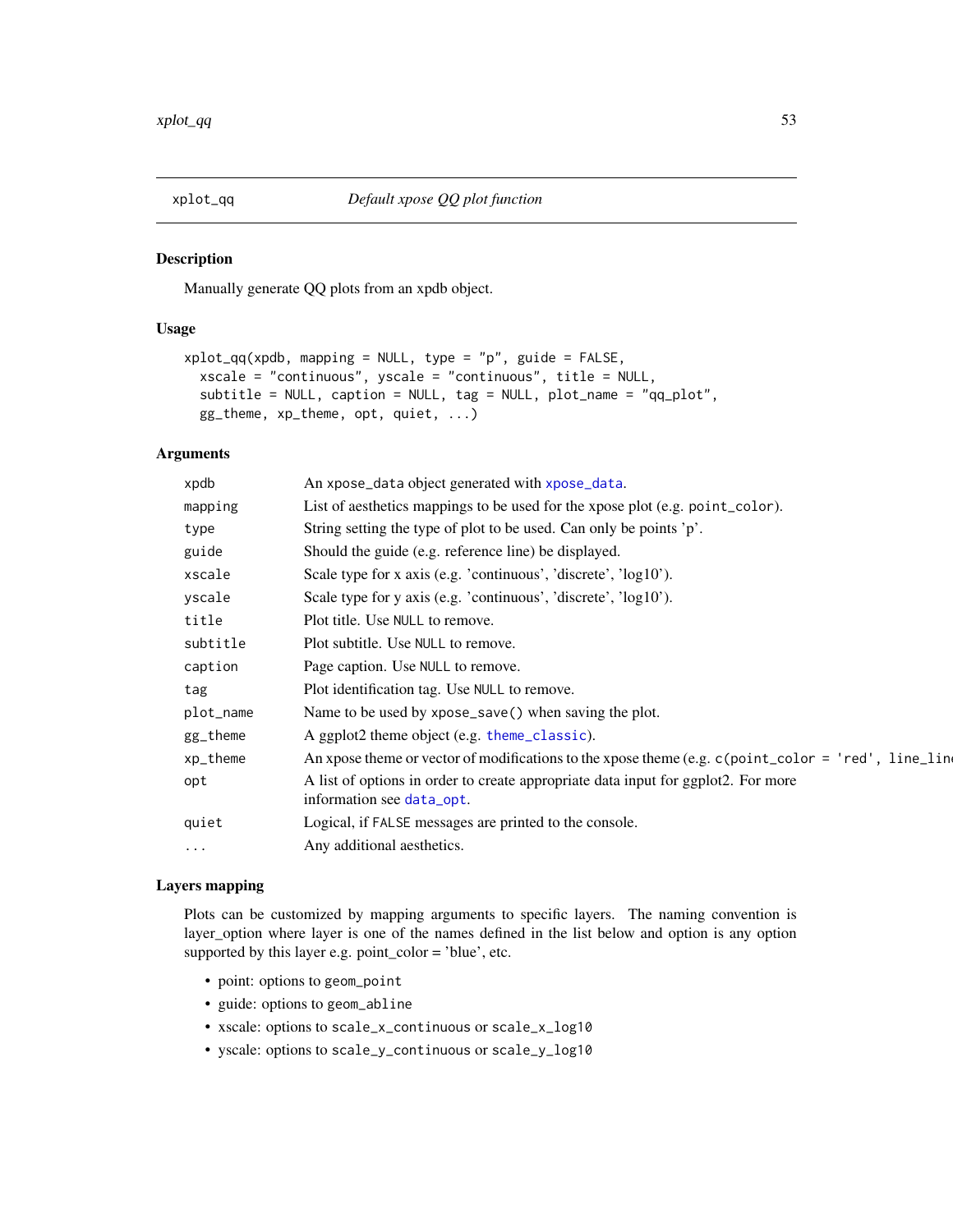#### Faceting

Every xpose plot function has built-in faceting functionalities. Faceting arguments are passed to the functions [facet\\_wrap\\_paginate](#page-0-0) when the facets argument is a character string (e.g. facets = c('SEX', 'MED1')) or [facet\\_grid\\_paginate](#page-0-0) when facets is a formula (e.g. facets = SEX~MED1). All xpose plot functions accept all the arguments for the [facet\\_wrap\\_paginate](#page-0-0) and [facet\\_grid\\_paginate](#page-0-0) functions e.g. dv\_vs\_ipred(xpdb\_ex\_pk,facets = SEX~MED1, ncol = 3, nrow = 3, page = 1, margins = TRUE, labeller =

Faceting options can either be defined in plot functions (e.g. dv\_vs\_ipred(xpdb\_ex\_pk,facets = 'SEX')) or assigned globally to an xpdb object via the xp\_theme (e.g. xpdb  $\leq$  - update\_themes(xpdb\_ex\_pk, xp\_theme =  $list(fa)$ In the latter example all plots generate from this xpdb will automatically be stratified by 'SEX'.

By default, some plot functions use a custom stratifying variable named 'variable', e.g. eta\_distrib(). When using the facets argument, 'variable' needs to be added manually e.g. facets = c('SEX', 'variable') or facets =  $c('SEX', 'variable'), but is optional, when using the facets argument in$ xp\_theme variable is automatically added whenever needed.

#### Template titles

Template titles can be used to create highly informative diagnostics plots. They can be applied to any plot title, subtitle, caption and tag. Template titles are defined via a single string containing key variables staring with a ' $@$ ' (e.g. ' $@$  ofv') which will be replaced by their actual value when rendering the plot. For example ''@run, @nobs observations in @nind subjects'' would become ''run001, 1022 observations in 74 subjects''. The available key variables are listed under [template\\_titles](#page-42-1).

#### See Also

[xplot\\_scatter](#page-53-1) [xplot\\_distrib](#page-50-1)

#### Examples

xplot\_qq(xpdb\_ex\_pk, aes(sample = CWRES), guide = TRUE)

<span id="page-53-1"></span>xplot\_scatter *Default xpose scatter plot function*

#### **Description**

Manually generate scatter plots from an xpdb object.

#### Usage

```
xplot_scatter(xpdb, mapping = NULL, group = "ID", type = "pls",
  guide = FALSE, xscale = "continuous", yscale = "continuous",
  title = NULL, subtitle = NULL, caption = NULL, tag = NULL,
 plot_name = "scatter_plot", gg_theme, xp_theme, opt, quiet, ...)
```
<span id="page-53-0"></span>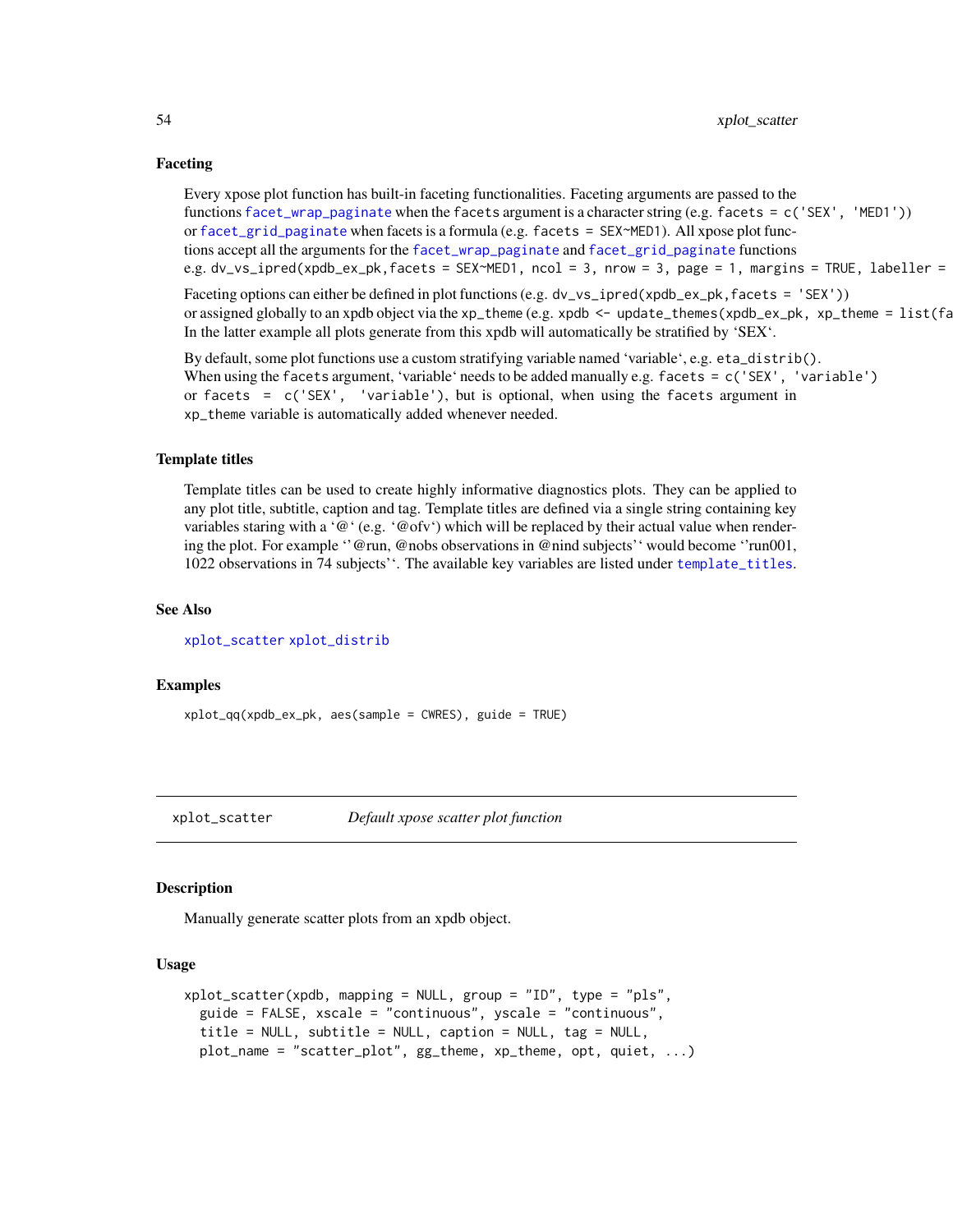### <span id="page-54-0"></span>xplot\_scatter 55

#### **Arguments**

| xpdb      | An xpose_data object generated with xpose_data.                                                                                    |
|-----------|------------------------------------------------------------------------------------------------------------------------------------|
| mapping   | List of aesthetics mappings to be used for the xpose plot (e.g. point_color).                                                      |
| group     | Grouping variable to be used for lines.                                                                                            |
| type      | String setting the type of plot to be used. Can be line 'l', point 'p', smooth 's'<br>and text 't' or any combination of the four. |
| guide     | Should the guide (e.g. unity line) be displayed.                                                                                   |
| xscale    | Scale type for x axis (e.g. 'continuous', 'discrete', 'log10').                                                                    |
| yscale    | Scale type for y axis (e.g. 'continuous', 'discrete', 'log10').                                                                    |
| title     | Plot title. Use NULL to remove.                                                                                                    |
| subtitle  | Plot subtitle. Use NULL to remove.                                                                                                 |
| caption   | Page caption. Use NULL to remove.                                                                                                  |
| tag       | Plot identification tag. Use NULL to remove.                                                                                       |
| plot_name | Name to be used by xpose_save() when saving the plot.                                                                              |
| gg_theme  | A ggplot2 theme object (e.g. theme_classic).                                                                                       |
| xp_theme  | An xpose theme or vector of modifications to the xpose theme (e.g. $c$ (point_color = 'red', line_line                             |
| opt       | A list of options in order to create appropriate data input for ggplot2. For more<br>information see data_opt.                     |
| quiet     | Logical, if FALSE messages are printed to the console.                                                                             |
| $\cdots$  | Any additional aesthetics.                                                                                                         |

#### Layers mapping

Plots can be customized by mapping arguments to specific layers. The naming convention is layer\_option where layer is one of the names defined in the list below and option is any option supported by this layer e.g. point\_color = 'blue', smooth\_method = 'lm', etc.

- point: options to geom\_point
- line: options to geom\_line
- guide: options to geom\_abline
- smooth: options to geom\_smooth
- text: options to geom\_text
- xscale: options to scale\_x\_continuous or scale\_x\_log10
- yscale: options to scale\_y\_continuous or scale\_y\_log10

### Faceting

Every xpose plot function has built-in faceting functionalities. Faceting arguments are passed to the functions [facet\\_wrap\\_paginate](#page-0-0) when the facets argument is a character string (e.g. facets = c('SEX', 'MED1')) or [facet\\_grid\\_paginate](#page-0-0) when facets is a formula (e.g. facets = SEX~MED1). All xpose plot functions accept all the arguments for the [facet\\_wrap\\_paginate](#page-0-0) and [facet\\_grid\\_paginate](#page-0-0) functions e.g.  $dv\_vs\_ipred(xpdb\_ex\_pk, facets = SEX~MED1, ncol = 3, nrow = 3, page = 1, margins = TRUE, labeller =$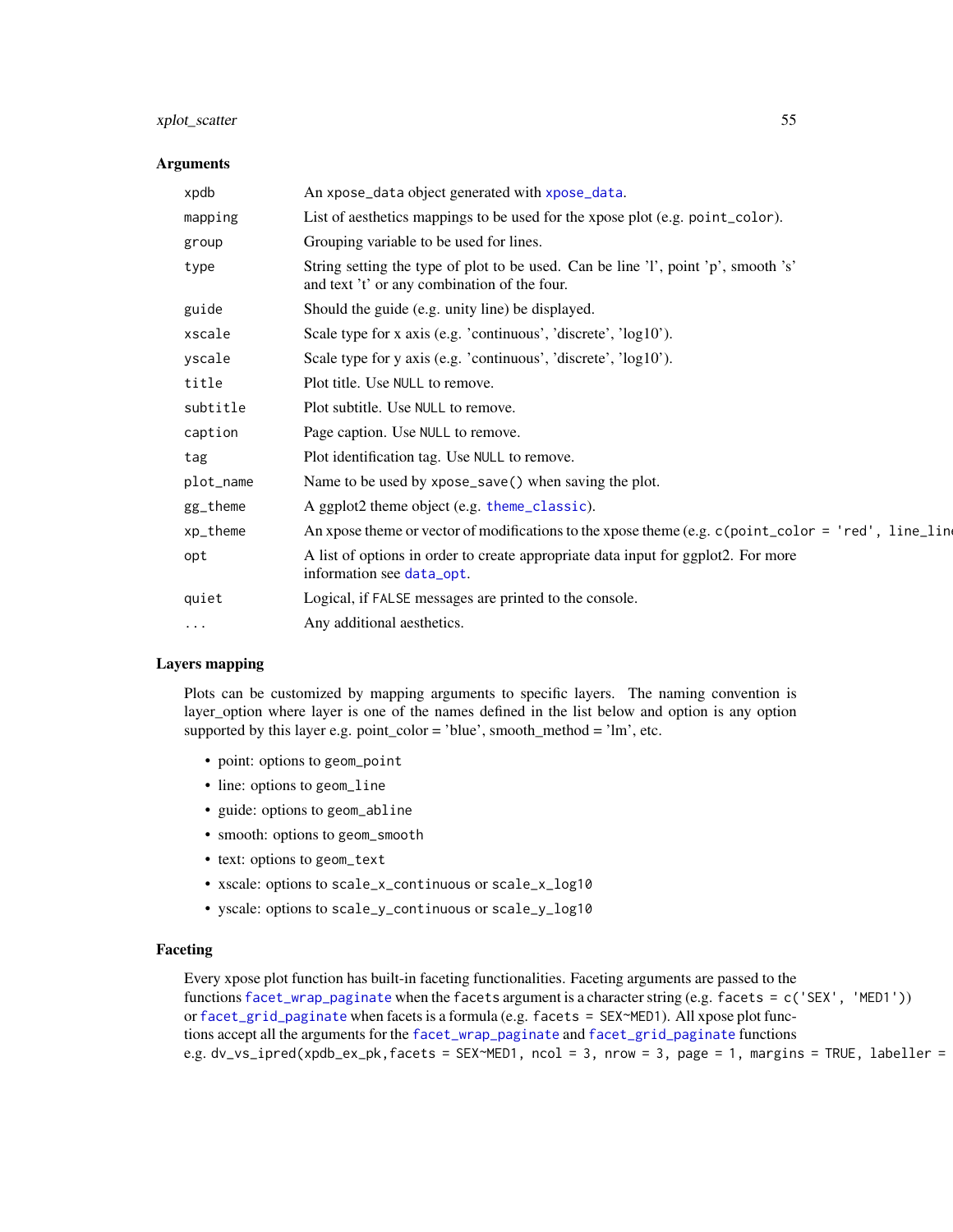### <span id="page-55-0"></span>56 xpose\_data

Faceting options can either be defined in plot functions (e.g. dv\_vs\_ipred(xpdb\_ex\_pk, facets = 'SEX')) or assigned globally to an xpdb object via the xp\_theme (e.g. xpdb  $\leq$  - update\_themes(xpdb\_ex\_pk, xp\_theme =  $list(fa)$ In the latter example all plots generate from this xpdb will automatically be stratified by  $SEX'$ .

By default, some plot functions use a custom stratifying variable named 'variable', e.g. eta\_distrib(). When using the facets argument, 'variable' needs to be added manually e.g. facets = c('SEX', 'variable') or facets = c('SEX', 'variable'), but is optional, when using the facets argument in xp\_theme variable is automatically added whenever needed.

#### Template titles

Template titles can be used to create highly informative diagnostics plots. They can be applied to any plot title, subtitle, caption and tag. Template titles are defined via a single string containing key variables staring with a ' $@$ ' (e.g. ' $@$ ofv') which will be replaced by their actual value when rendering the plot. For example ''@run, @nobs observations in @nind subjects'' would become ''run001, 1022 observations in 74 subjects''. The available key variables are listed under [template\\_titles](#page-42-1).

#### See Also

```
xplot_distrib xplot_qq
```
#### Examples

```
xplot\_scatter(xpdb\_ex\_pk, aes(x = IPRED, y = DV))
```
<span id="page-55-1"></span>xpose\_data *Import NONMEM output into R*

#### Description

Gather model outputs into a R database

#### Usage

```
xpose_data(runno = NULL, prefix = "run", ext = ".lst", file = NULL,
  dir = NULL, gg_t theme = theme_readable(), xp_t theme = theme_xp_default(),
  simtab = NULL, manual_import = NULL, ignore = NULL, extra_files, quiet,
  ...)
```
#### Arguments

| runno  | Run number to be used to generate model file name. Used in combination with<br>prefix and ext.                                         |
|--------|----------------------------------------------------------------------------------------------------------------------------------------|
| prefix | Prefix to be used to generate model file name. Used in combination with runno<br>and ext.                                              |
| ext    | Extension to be used to generate model file name. Should be one of '.lst' (de-<br>fault), '.out', '.res', '.mod' or '.ctl' for NONMEM. |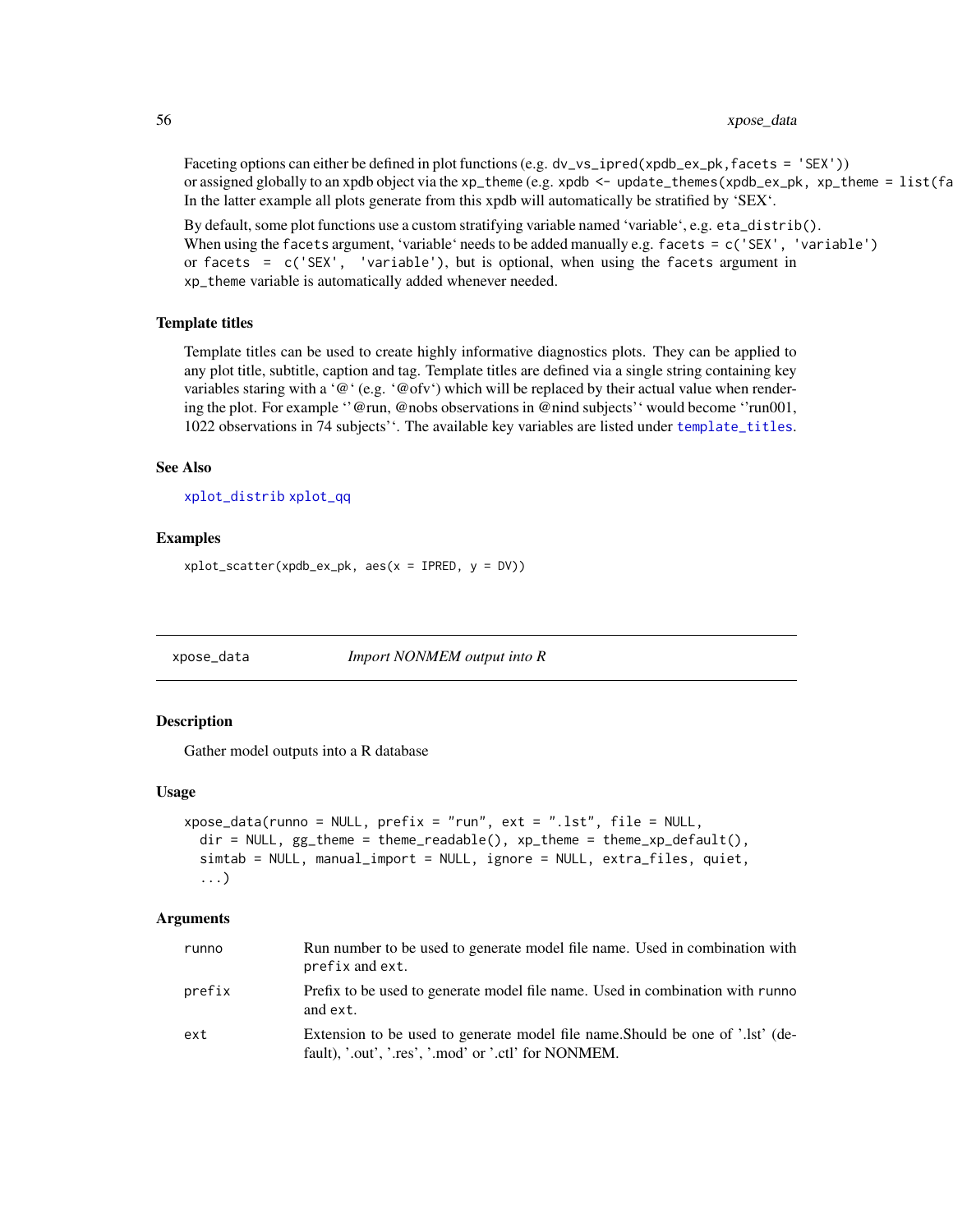<span id="page-56-0"></span>

| file          | Model file name (preferably a '.lst' file) containing the file extension. Alterna-<br>tive to prefix, runno and ext arguments.                                                                             |
|---------------|------------------------------------------------------------------------------------------------------------------------------------------------------------------------------------------------------------|
| dir           | Location of the model files.                                                                                                                                                                               |
| gg_theme      | A ggplot2 theme object (e.g. theme_classic).                                                                                                                                                               |
| xp_theme      | An xpose theme or vector of modifications to the xpose theme (e.g. c(point_color = 'red', line_lin                                                                                                         |
| simtab        | If TRUE only reads in simulation tables, if FALSE only reads estimation tables.<br>Default NULL reads all tables. Option not compatible with manual_import.                                                |
| manual_import | If NULL (default) the names of the output tables to import will be obtained from<br>the model file. To manually import files as in previous versions of xpose, the<br>check the function manual_nm_import. |
| ignore        | Character vector be used to ignore the import/generation of: 'data', 'files', 'sum-<br>mary' or any combination of the three.                                                                              |
| extra_files   | A vector of additional output file extensions to be imported. Default is '.ext',<br>'.cov', '.cor', '.phi', ".grd" for NONMEM.                                                                             |
| quiet         | Logical, if FALSE messages are printed to the console.                                                                                                                                                     |
| $\cdots$      | Additional arguments to be passed to the read_delim functions.                                                                                                                                             |
|               |                                                                                                                                                                                                            |

### File path generation

The rules for model file names generation are as follow:

- with runno: the full path is generated as  $\langle \text{dir}\rangle / \langle \text{prefix}\rangle$ .  $\langle \text{curl}\rangle$ .  $\langle \text{ext}\rangle$ e.g. with dir = 'model/pk', prefix = 'run', runno = '001', ext = '.lst' the resulting path would be model/pk/run001.lst
- with file: the full path is generated as <dir>/<file> e.g. with dir = 'model/pk', file = 'run001.lst' the resulting path would also be model/pk/run001.lst. Note: in this case the file extension should be provided as part of the 'file' argument.

## Table format requirement

When importing data, an ID column must be present in at least one table for each problem and for each 'firstonly' category. ID columns are required to properly combine/merge tables and removing NA records. If ID columns are missing xpose will return the following warning: Dropped `<tablenames>` due to missing required `ID` column..

```
## Not run:
# Using the `file` argument to point to the model file:
xpdb <- xpose_data(file = 'run001.lst', dir = 'models')
# Using the `runno` argument to point to the model file:
xpdb <- xpose_data(runno = '001', ext = '.lst', dir = 'models')
# Using the `extra_files` argument to import specific output files only:
xpdb <- xpose_data(file = 'run001.lst', dir = 'models', extra_files = c('.ext', '.phi'))
# Using `ignore` to disable import of tables and output files:
```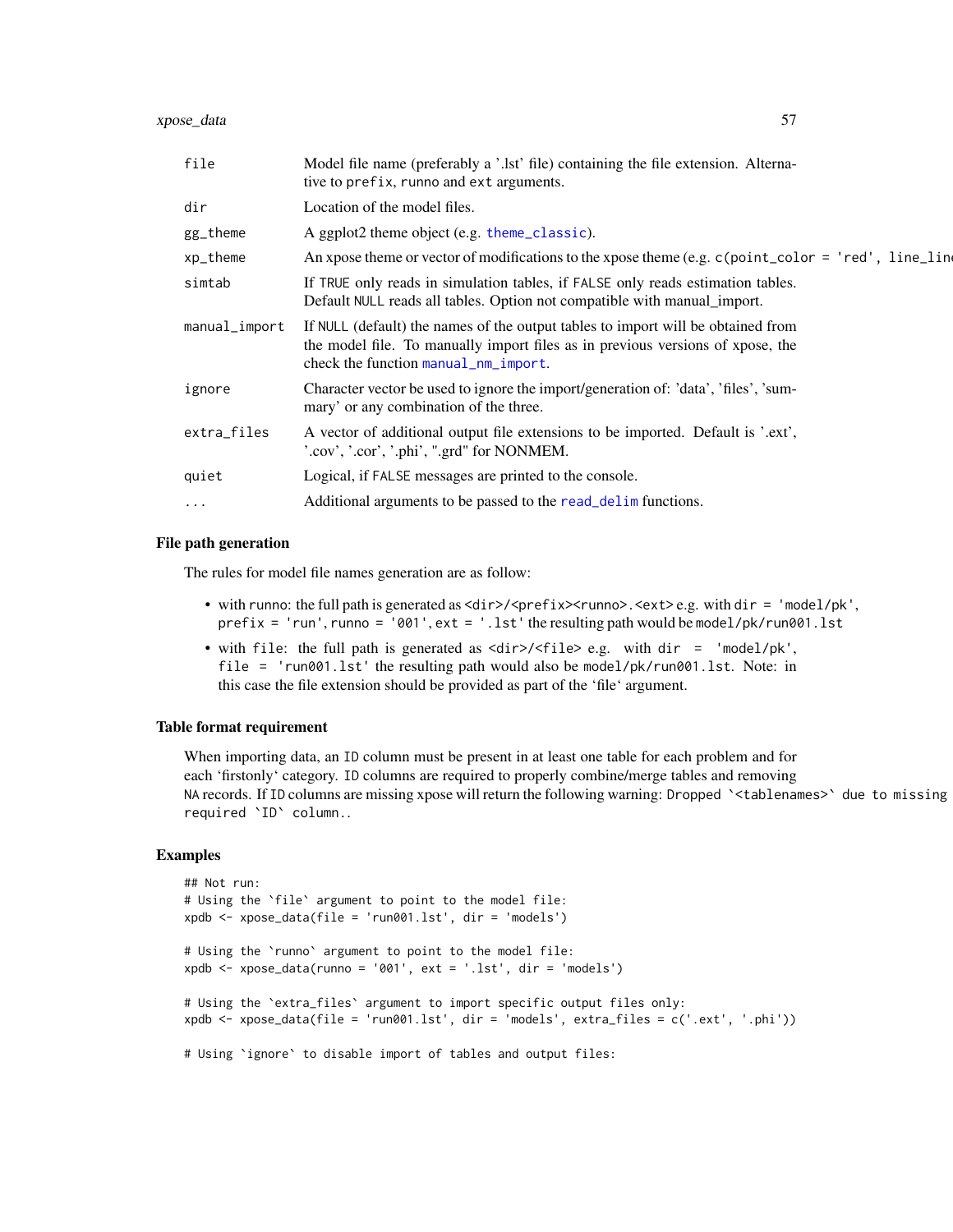```
xpdb <- xpose_data(file = 'run001.lst', dir = 'models', ignore = c('data', 'files'))
# Using `simtab` to disable import of simulation tables
xpdb <- xpose_data(file = 'run001.lst', dir = 'models', simtab = FALSE)
## End(Not run)
```
<span id="page-57-1"></span>xpose\_save *Save xpose plot*

### Description

Inspired by the [ggsave,](#page-0-0) this function facilitates the export of xpose plots.

### Usage

```
xpose_save(plot = last_plot(), file = NULL, dir = NULL, device = NULL,
 width = 7, height = 6, units = c("in", "cm", "mm"), dpi = 200, ...)
```
#### Arguments

| plot          | A xpose plot object.                                                                                                                                                                                                                      |
|---------------|-------------------------------------------------------------------------------------------------------------------------------------------------------------------------------------------------------------------------------------------|
| file          | A name with file extension (if device is NULL) to be given to the output file.<br>Template variables such as @run (run number) and @plotfun (plot function)<br>can be used to automatically name files e.g. $file = 'Qrun_Qplotfun.pdf'.$ |
| dir           | Directory under which the xpose plots will be saved. Template variables such as<br>In equal to generate template names.                                                                                                                   |
| device        | Graphical device to use. Can be either be a device function (e.g. png), or one<br>of 'eps', 'ps', 'tex' (pictex), 'pdf' (default), 'jpeg', 'tiff', 'png', 'bmp', 'svg' or<br>'wmf' (windows only).                                        |
| width, height | Plot size in units.                                                                                                                                                                                                                       |
| units         | Units of the plot size ('in', 'cm', or 'mm').                                                                                                                                                                                             |
| dpi           | Plot resolution. Applies only to raster output types.                                                                                                                                                                                     |
| $\ddots$ .    | Additional arguments passed on to ggsave or graphics device.                                                                                                                                                                              |

### Examples

```
## Not run:
xpdb_ex_pk %>%
dv_vs_ipred() %>%
xpose_save(file = file.path(tempdir(), "dv_vs_ipred_example.pdf"))
```
## End(Not run)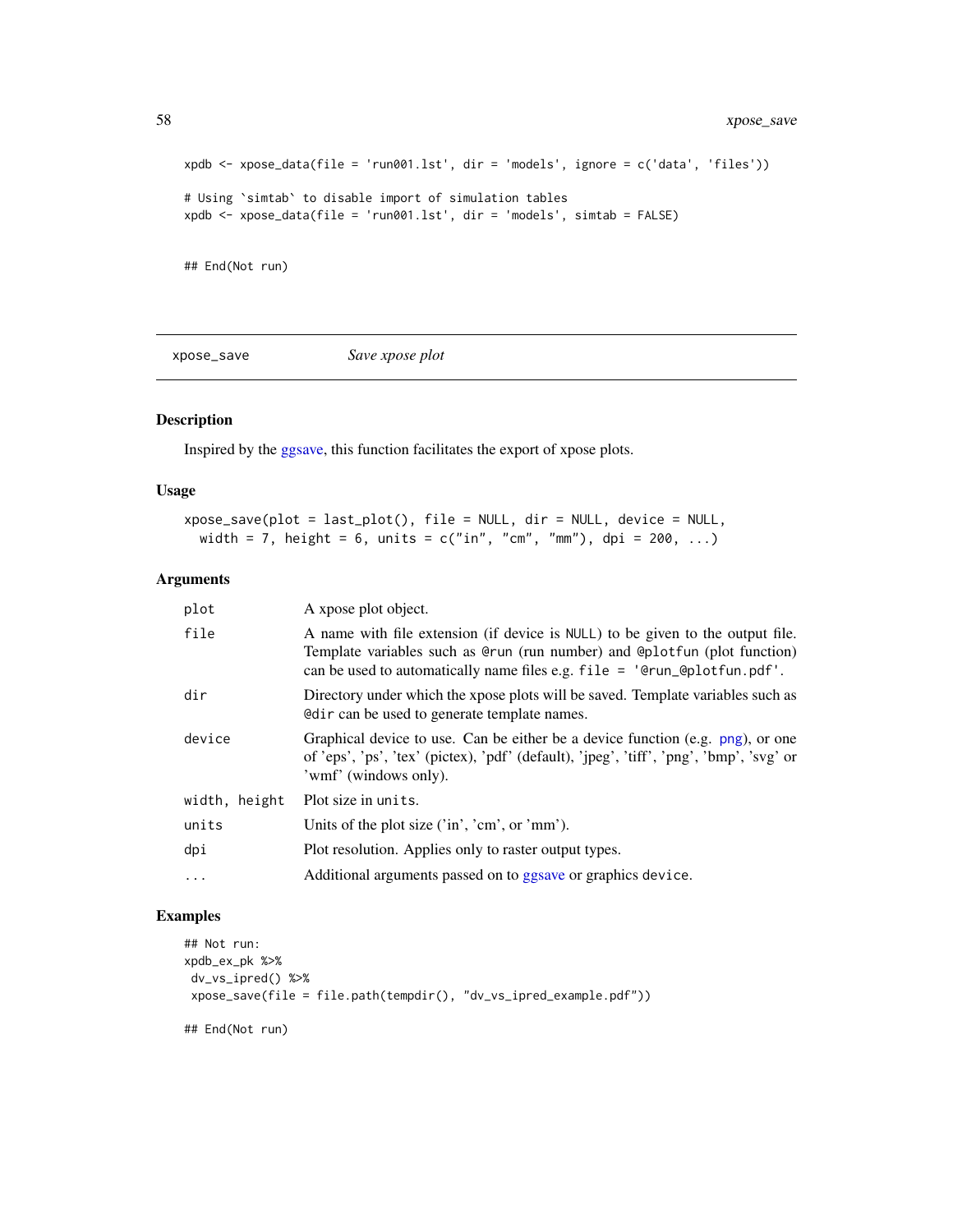<span id="page-58-0"></span>

xpose themes are used to consistently apply a set of preference for the plot geoms (e.g. color scales, point size, etc.) whereas ggplot2 theme focus on the plot background, axes, titles etc.

- theme\_xp\_default: The default xp\_theme in xpose
- theme\_xp\_xpose4: An xp\_theme that makes xpose look like xpose4.

#### Usage

theme\_xp\_default()

theme\_xp\_xpose4()

```
# With the xp_theme theme_xp_default() (default)
dv_vs_ipred(xpdb_ex_pk, facets = 'SEX')
# With the xp_theme theme_xp_xpose4()
xpdb_ex_pk %>%
 update_themes(xp_theme = theme_xp_xpose4()) %>%
 dv_vs_ipred(facets = 'SEX')
```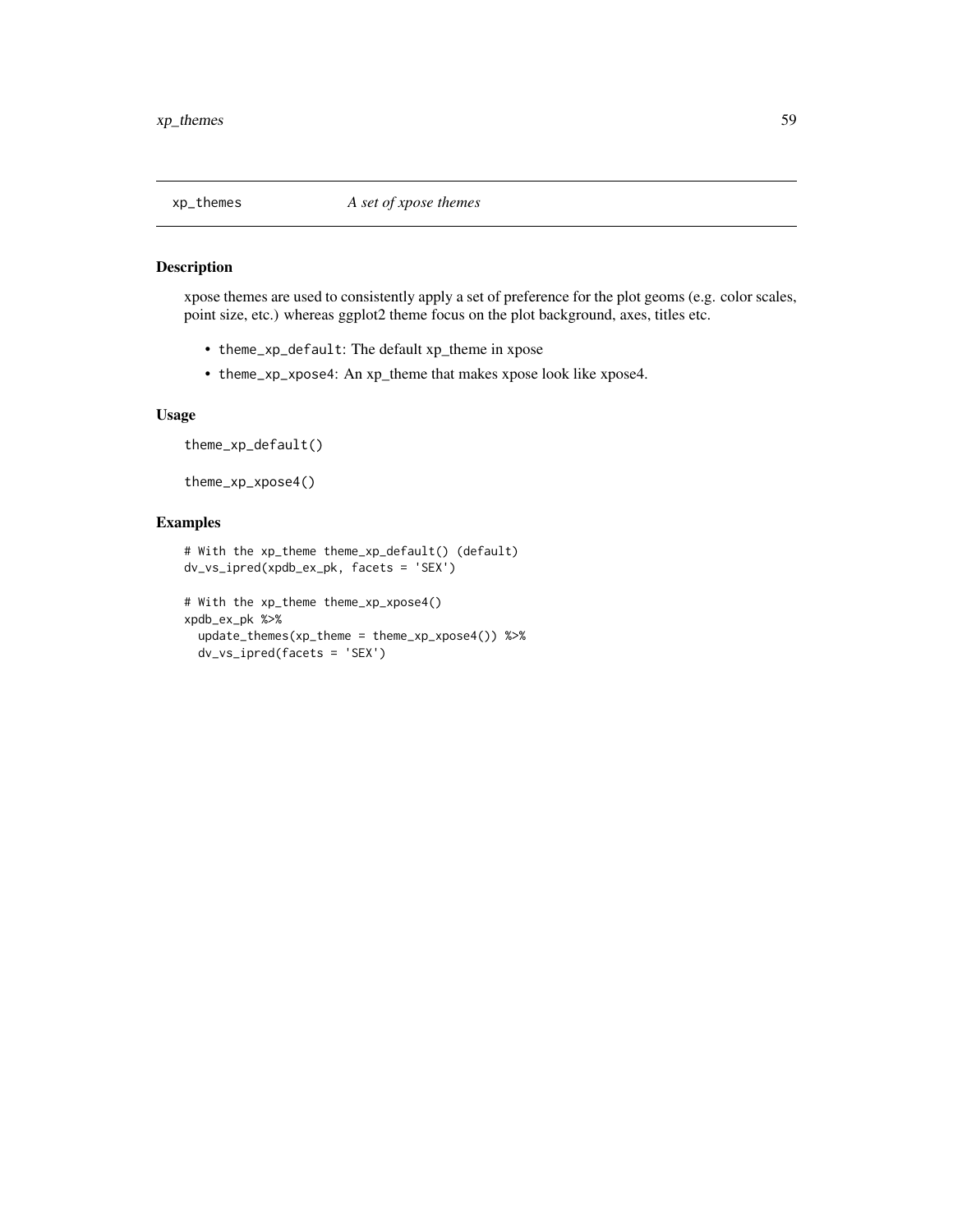# <span id="page-59-0"></span>**Index**

absval\_res\_vs\_idv *(*res\_vs\_idv*)*, [35](#page-34-0) absval\_res\_vs\_pred *(*res\_vs\_pred*)*, [37](#page-36-0) amt\_vs\_idv, [3](#page-2-0) cov\_distrib *(*distrib\_plot*)*, [6](#page-5-0) cov\_qq *(*qq\_plot*)*, [29](#page-28-0) data\_opt, [5,](#page-4-0) *[51](#page-50-0)*, *[53](#page-52-0)*, *[55](#page-54-0)* distinct.xpose\_data *(*subset\_xpdb*)*, [41](#page-40-0) distrib\_plot, [6](#page-5-0) dv\_preds\_vs\_idv *(*pred\_vs\_idv*)*, [25](#page-24-0) dv\_vs\_idv *(*pred\_vs\_idv*)*, [25](#page-24-0) dv\_vs\_ipred *(*dv\_vs\_pred*)*, [8](#page-7-0) dv\_vs\_pred, [8](#page-7-0) eta\_distrib *(*distrib\_plot*)*, [6](#page-5-0) eta\_qq *(*qq\_plot*)*, [29](#page-28-0) facet\_grid, *[46](#page-45-0)* facet\_grid\_paginate, *[4](#page-3-0)*, *[7](#page-6-0)*, *[9](#page-8-0)*, *[16,](#page-15-0) [17](#page-16-0)*, *[22,](#page-21-0) [23](#page-22-0)*, *[25,](#page-24-0) [26](#page-25-0)*, *[30](#page-29-0)*, *[36](#page-35-0)*, *[38](#page-37-0)*, *[47](#page-46-0)*, *[52](#page-51-0)*, *[54,](#page-53-0) [55](#page-54-0)* facet\_wrap, *[46](#page-45-0)* facet\_wrap\_paginate, *[4](#page-3-0)*, *[7](#page-6-0)*, *[9](#page-8-0)*, *[16,](#page-15-0) [17](#page-16-0)*, *[22,](#page-21-0) [23](#page-22-0)*, *[25,](#page-24-0) [26](#page-25-0)*, *[30](#page-29-0)*, *[36](#page-35-0)*, *[38](#page-37-0)*, *[47](#page-46-0)*, *[52](#page-51-0)*, *[54,](#page-53-0) [55](#page-54-0)* filter.xpose\_data *(*subset\_xpdb*)*, [41](#page-40-0) get\_code, [10](#page-9-0) get\_data, [11,](#page-10-0) *[20](#page-19-0)* get\_file, [12,](#page-11-0) *[20](#page-19-0)* get\_prm, [13,](#page-12-0) *[28](#page-27-0)* get\_special, [14,](#page-13-0) *[20](#page-19-0)* get\_summary, [14](#page-13-0) gg\_themes, [15](#page-14-0) ggsave, *[58](#page-57-0)* grd\_vs\_iteration *(*minimization\_plots*)*, [21](#page-20-0) group\_by.xpose\_data *(*summarize\_xpdb*)*, [42](#page-41-0) ind\_plots, [16](#page-15-0) ipred\_vs\_idv *(*pred\_vs\_idv*)*, [25](#page-24-0) irep, [18](#page-17-0)

list\_data, *[11](#page-10-0)* list\_data *(*list\_xpdb*)*, [20](#page-19-0) list\_files, *[12](#page-11-0)* list\_files *(*list\_xpdb*)*, [20](#page-19-0) list\_nm\_tables, [18](#page-17-0) list\_special, *[14](#page-13-0)* list\_special *(*list\_xpdb*)*, [20](#page-19-0) list\_vars, [19,](#page-18-0) *[40](#page-39-0)* list\_xpdb, [20](#page-19-0) manual\_nm\_import, [20,](#page-19-0) *[57](#page-56-0)* minimization\_plots, [21](#page-20-0) modify\_xpdb, [24](#page-23-0) mutate.xpose\_data *(*modify\_xpdb*)*, [24](#page-23-0) png, *[58](#page-57-0)* pred\_vs\_idv, [25](#page-24-0) print.xpose\_data, [27](#page-26-0) print.xpose\_plot, [27](#page-26-0) prm\_distrib *(*distrib\_plot*)*, [6](#page-5-0) prm\_qq *(*qq\_plot*)*, [29](#page-28-0) prm\_table, *[13](#page-12-0)*, [28](#page-27-0) prm\_vs\_iteration *(*minimization\_plots*)*, [21](#page-20-0) qq\_plot, [29](#page-28-0) read\_csv, *[34](#page-33-0)* read\_delim, *[57](#page-56-0)* read\_nm\_files, *[12](#page-11-0)*, [31](#page-30-0) read\_nm\_model, *[10](#page-9-0)*, *[19](#page-18-0)*, [32](#page-31-0) read\_nm\_tables, *[11](#page-10-0)*, *[19](#page-18-0)*, *[32,](#page-31-0) [33](#page-32-0)*, [34](#page-33-0) read\_table2, *[34](#page-33-0)* rename.xpose\_data *(*modify\_xpdb*)*, [24](#page-23-0) res\_distrib *(*distrib\_plot*)*, [6](#page-5-0) res\_qq *(*qq\_plot*)*, [29](#page-28-0) res\_vs\_idv, [35](#page-34-0) res\_vs\_pred, [37](#page-36-0) select.xpose\_data *(*modify\_xpdb*)*, [24](#page-23-0)

set\_var\_labels *(*set\_vars*)*, [39](#page-38-0)